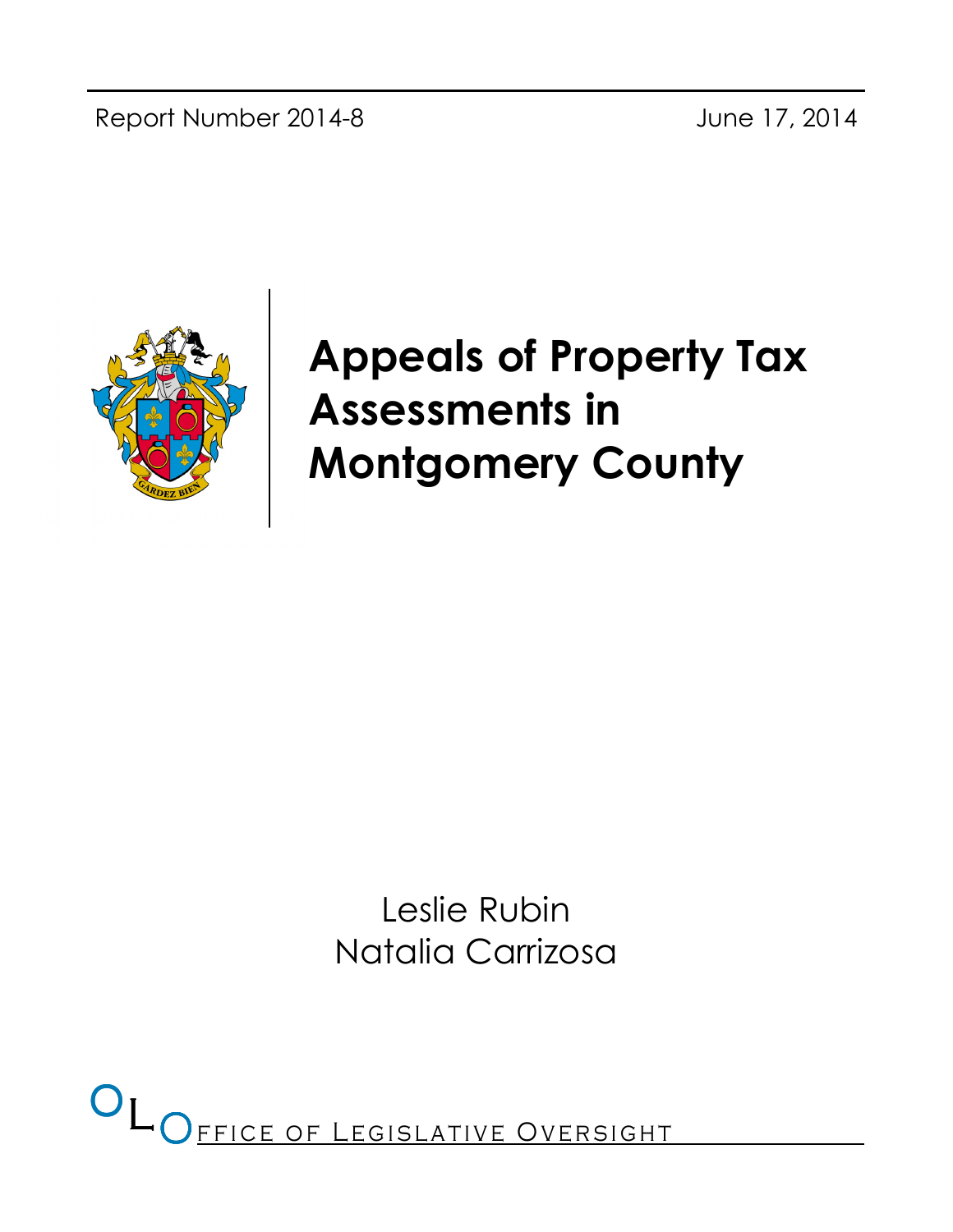# Appeals of Property Tax Assessments in Montgomery County

OLO Report Number 2014-8 and the state of the state of the US of the US of the US of the US of the US of the U

# Executive Summary

Owners of real property in Maryland pay property tax each year based on the value of the property. The Maryland State Department of Assessments and Taxation (SDAT) determines the value of all property in Maryland once every three years. The assessment is based on a property's "market value" or "the most probable price which a property will sell for under normal market conditions" and is subject to appeal by the property owner, another taxpayer, or a local government. This report examines appeals of property assessments in Montgomery County from 2011 through 2013.

#### Montgomery County Property Types

Residential property makes up 92% of properties of the approximately 335,000 parcels of property in Montgomery County and accounts for 78% of the total assessed value of all property. Commercial property makes up an additional 3% of County properties and 21% of the total assessed value.

#### SDAT in Montgomery County

The State Department of Assessments and Taxation maintains an office in each county. Montgomery County's SDAT office has approximately 50 positions, with 22 assessors in the field as of January 2014. Prior to the recent recession, SDAT's Montgomery County office had as many as 90 positions.

| <b>Property Class</b>          | # of Properties | <b>Total Assessed</b><br>Value |
|--------------------------------|-----------------|--------------------------------|
| <b>Residential</b>             |                 |                                |
| Residential                    | 243,507         | \$113.5                        |
| Condominiums                   | 61,899          | \$12.5                         |
| Commercial                     |                 |                                |
| Commercial                     | 4,237           | \$17.5                         |
| <b>Commercial Condominiums</b> | 3,253           | \$3.1                          |
| Apartments                     | 1,629           | \$7.7                          |
| Industrial                     | 1,441           | \$5.9                          |
| Country Clubs                  | 44              | \$0.1                          |
| All Other                      |                 |                                |
| Agricultural                   | 2.025           | \$0.6                          |
| Other                          | 165             | \$0.3                          |
| <b>TOTAL</b>                   | 334,945         | \$161.3 billion                |

#### Number and Assessed Value of Montgomery County Property, as of July 1, 2013 (\$ billions)

Additionally, in FY11 the State began requiring all counties to fund a portion of the cost of operating local SDAT offices – 90% of costs in FY11 through FY13 and 50% of costs in FY14 and beyond. Montgomery County's FY15 Operating Budget includes \$3.5 million for SDAT reimbursement.

A December 2013 report from the State Department of Legislative Services' Office of Legislative Audits highlights the impact of diminishing resources for local SDAT offices – finding that SDAT did not perform physical inspections of all properties, as required by State law. SDAT agreed while noting that it does not have the resources to employ enough assessors to comply with the physical inspection requirement. Feedback from County Government and private sector representatives corroborate the perception that diminished resources and reduced staff have impacted the Montgomery County SDAT office.

#### Tax Assessment Appeals for Properties in Montgomery County – 2011-2013

In the year that a property is assessed, any taxpayer (not just a property owner), County, municipal corporation, or the Attorney General can appeal the value of an assessment by filing a written appeal within 45 days of the date of the Notice of Assessment. In the next two years when a property is not assessed, only the property owner can appeal the assessment.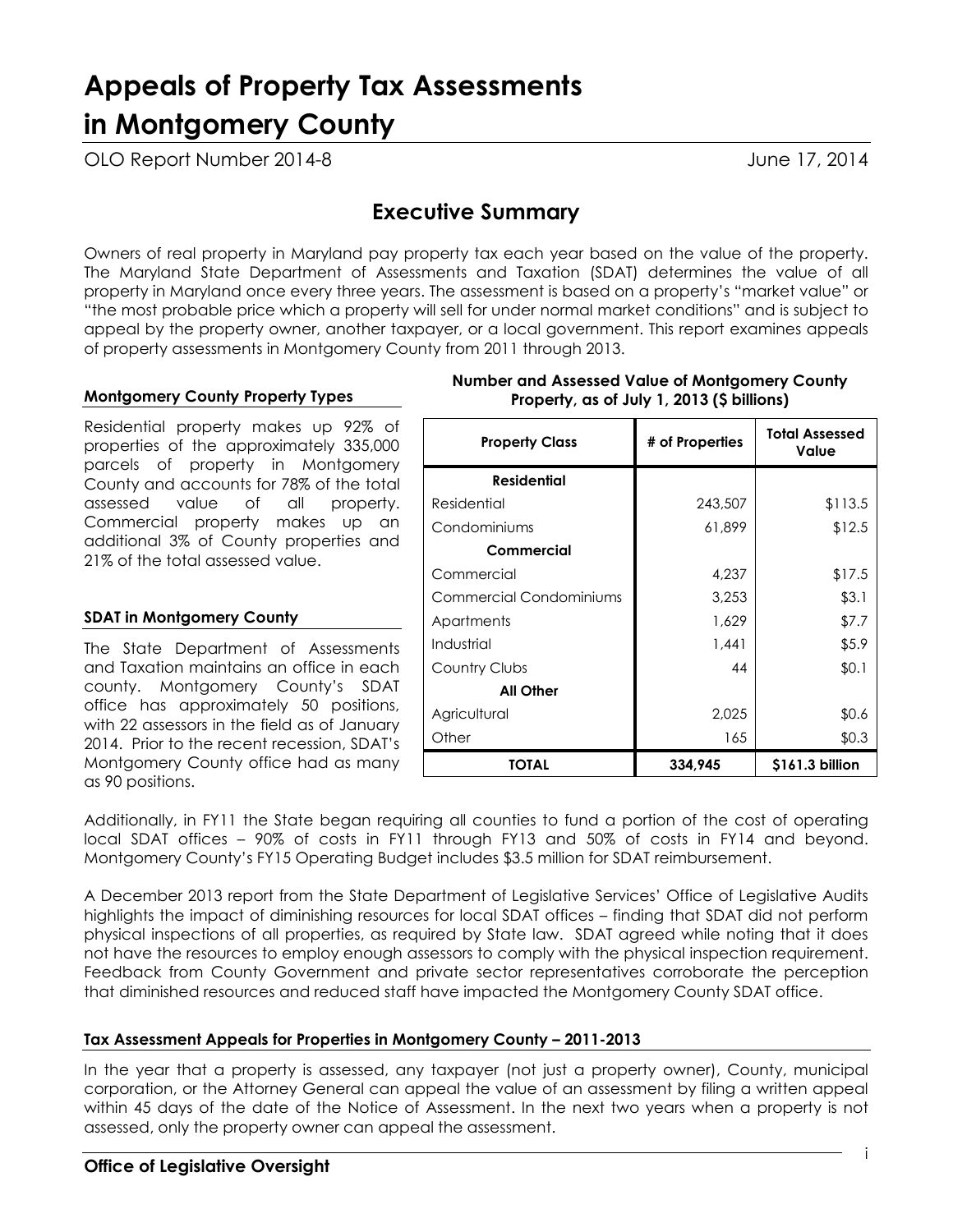There are three administrative levels for appeal of a real property assessment:

- The County Supervisor of Assessments where the property is located,
- The Property Tax Assessment Appeals Board (PTAAB) located in each county, and
- Maryland Tax Court (a quasi-judicial administrative unit of State government).

13,495 appeals were filed with the Montgomery County Supervisor or Assessments (the first level of appeal) from 2011 to 2013 – 4,116 commercial appeals and 9,725 residential appeals. These appeals were for 12,000 individual property accounts, representing around 4% of all properties in the County. The appeals represented 21% of the total assessed value of County properties – \$33.3 billion.

Commercial property assessments were substantially more likely to be appealed than residential assessments – with appeals for 39 out of every 100 commercial properties. This equated to an appeal of \$79 for every \$100 in commercial property value. By contrast, only three out of every 100 residential property assessments were appealed – or \$5 for every \$100 in residential property value.

#### Number of Appeals per 100 Properties/ Comparison of Appealed to Total Value, 2011-2013

| <b>Property Class</b> | <b>Ratio of Appeals</b><br>per 100 Properties | <b>Ratio of Appealed</b><br><b>Value to Total</b><br>Value |
|-----------------------|-----------------------------------------------|------------------------------------------------------------|
| Residential           | 3/100                                         | \$5/\$100                                                  |
| Commercial            | 39/100                                        | \$79/\$100                                                 |
| All Other             | 4/100                                         | \$24/\$100                                                 |
| <b>TOTAL</b>          | 4/100                                         | \$21/\$100                                                 |

#### Tax Assessment Appeals Results, 2011-2013

#### SDAT Assessment Changes for Montgomery County Tax Assessment Appeals, 2011-2013

|                       | % of Assessments Changed |                  | <b>Total Net Decrease</b>          |  |
|-----------------------|--------------------------|------------------|------------------------------------|--|
| <b>Property Class</b> | <b>Decreased</b>         | <b>Increased</b> | in Assessed Value<br>(\$ billions) |  |
| Residential           | 37%                      | 0.4%             | \$0.4                              |  |
| Commercial            | 28%                      | 2.2%             | \$1.6                              |  |
| Other                 | 35%                      |                  | <\$1                               |  |
| <b>TOTAL</b>          | 34%                      | $0.9\%$          | \$2.1 billion                      |  |

The overwhelming majority of SDAT changes to property assessments were assessment decreases, resulting in a cumulative \$2.1 billion decrease in total assessed property value. Commercial properties accounted for over 80% of the value of all appeals filed and 78% of the change in assessment value.

#### Number of Appeals per 100 Properties and Average Dollar Change, by Quartile, 2011-2013

OLO divided commercial and residential properties into four equal groups to compare appeals across property values. The 1st quartile contains the lowest-valued properties and the 4<sup>th</sup> quartile contains the highest.

42% of commercial appeals and 36% of residential appeals were for the highest-valued properties. However, appeals of highervalued commercial properties were more common (65 appeals for every 100 properties) than of higher-valued residential properties (5 appeals for every 100 properties).

| <b>Range of Assessed</b><br>Quartile<br><b>Values</b> |                                              | Ratio of<br>Appeals per<br><b>100 Properties</b> | <b>Average \$ Change</b><br>in Individual<br><b>Assessments</b> |
|-------------------------------------------------------|----------------------------------------------|--------------------------------------------------|-----------------------------------------------------------------|
|                                                       | Commercial - 2,698 properties per quartile   |                                                  |                                                                 |
| 1st                                                   | Up to \$185,650                              | 23/100                                           | \$19,768                                                        |
| 2 <sub>nd</sub>                                       | \$185,651 to \$441,800                       | 35/100                                           | \$53,640                                                        |
| 3rd                                                   | \$441,801 to \$1,636,500                     | 30/100                                           | \$381,139                                                       |
| 4 <sup>th</sup>                                       | Over \$1,636,500                             | 65/100                                           | \$2,856,357                                                     |
| <b>Total Commercial</b>                               |                                              | 38/100                                           | \$1,387,600                                                     |
|                                                       | Residential - 76,655 properties per quartile |                                                  |                                                                 |
| 1 st                                                  | Up to \$230,000                              | 3/100                                            | \$33,802                                                        |
| 2 <sub>nd</sub>                                       | \$230,001 to \$338,900                       | 2/100                                            | \$43,630                                                        |
| 3rd                                                   | \$338,901 to \$524,900                       | 3/100                                            | \$44,589                                                        |
| 4 <sup>th</sup>                                       | Over \$524,900                               | 5/100                                            | \$226,420                                                       |
| <b>Total Residential</b>                              |                                              | 3/100                                            | \$120,911                                                       |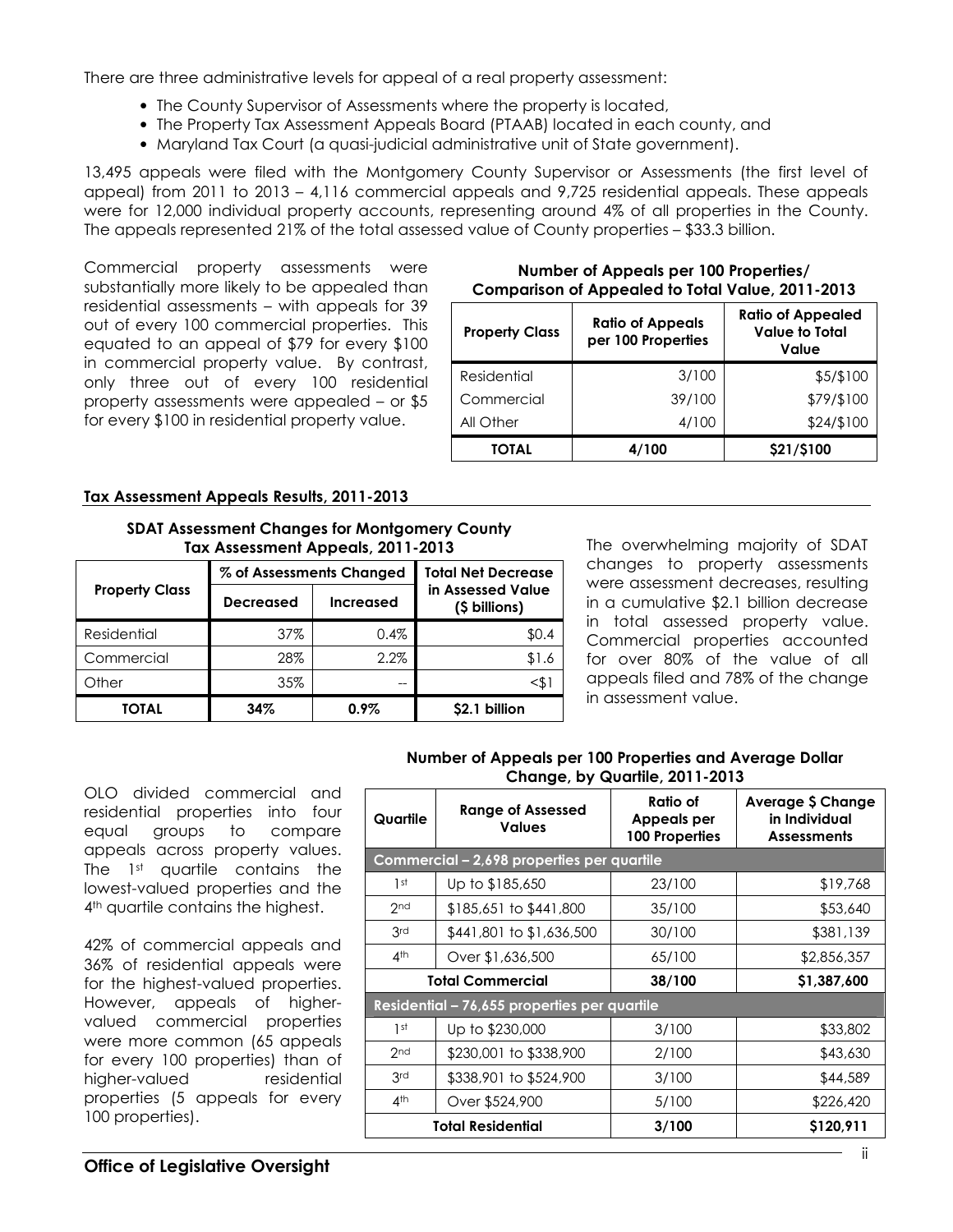#### Tax Assessment Appeals Filed by Montgomery County Government

The Director of Finance is required to "protect the public interest" by appealing inaccurate property assessments, intervening in appeals, and taking other appropriate actions to review and challenge inaccurate assessments. Finance staff review new property assessments annually to identify ones for appeal. The Department only appeals an assessment (1) when a property has sold within the previous assessment cycle and (2) when the property sales price is \$300,000 or more than the assessed value.

Between 2011 and 2013, the Department of Finance filed 197 appeals – 111 of commercial property assessments, 81 appeals of residential property assessments, and five appeals of agricultural property assessments. Seventy-six appeals are complete and nearly 60% of completed appeals resulted in assessment increases. Appeals of commercial assessments led to a net assessment increase of \$173.3 million, and appeals of residential assessments led to a net assessment increase of \$18.7 million.

| <b>Property Class</b> | <b>Appealed</b><br>Value<br>(\$ millions) | $\%$ of<br><b>Net Assessment</b><br><b>Assessments</b><br><b>Increase</b><br>(\$ millions)<br><b>Increased</b> |         |
|-----------------------|-------------------------------------------|----------------------------------------------------------------------------------------------------------------|---------|
| Commercial            | \$378.2                                   | 53%                                                                                                            | \$173.3 |
| Residential           | \$36.0                                    | 76%                                                                                                            | \$18.7  |
| <b>TOTAL</b>          | \$414.2                                   | 59%                                                                                                            | \$192.0 |

#### Results of Completed Appeals Filed by the Department of Finance, 2011-2013

#### Office of Legislative Oversight's Recommended Discussion Issues

#### Issue #1: The Department of Finance's practices related to appeals of commercial property assessments.

OLO recommends that the Council discuss with the Chief Administrative Officer and the Director of Finance the potential costs and benefits of expanding the County's role in the appeals process for highvalued commercial properties.

- Does the County review successful appeals of high-value commercial property that received decreases in assessments to examine whether staff felt those decreases were warranted?
- Should the County regularly evaluate appeals of high-valued properties when they occur to determine whether to intervene?

#### Issue #2: The review, assessment, and appeals of the highest-valued properties.

OLO recommends that the Council's GO Committee invite State and local SDAT representatives and Finance representatives to discuss the assessment and appeal of the highest-valued properties.

- Does SDAT's process for assessing the highest-valued properties differ from its process for assessing lowervalued properties?
- Should the Department of Finance develop a separate process for evaluating the assessment of and determining whether to appeal the assessment of the highest-valued properties?

#### Issue #3: Staffing and resource levels of the Montgomery County SDAT office and their impact on assessments and appeals.

OLO recommends that the GO Committee discuss with State and local SDAT representatives the State's plans to enhance the ability and effectiveness of the County's SDAT office going forward.

- As the economic recovery continues, does SDAT have plans to restore some of the staff resources that were reduced over the past few years?
- How can the County and the local SDAT office work together to ensure that new construction is assessed in a timely and effective manner so that it can become part of the County's tax rolls?
- What efforts has SDAT undertaken to ensure that its assessors have access to commonly-used real estate data to enhance the accuracy of assessments?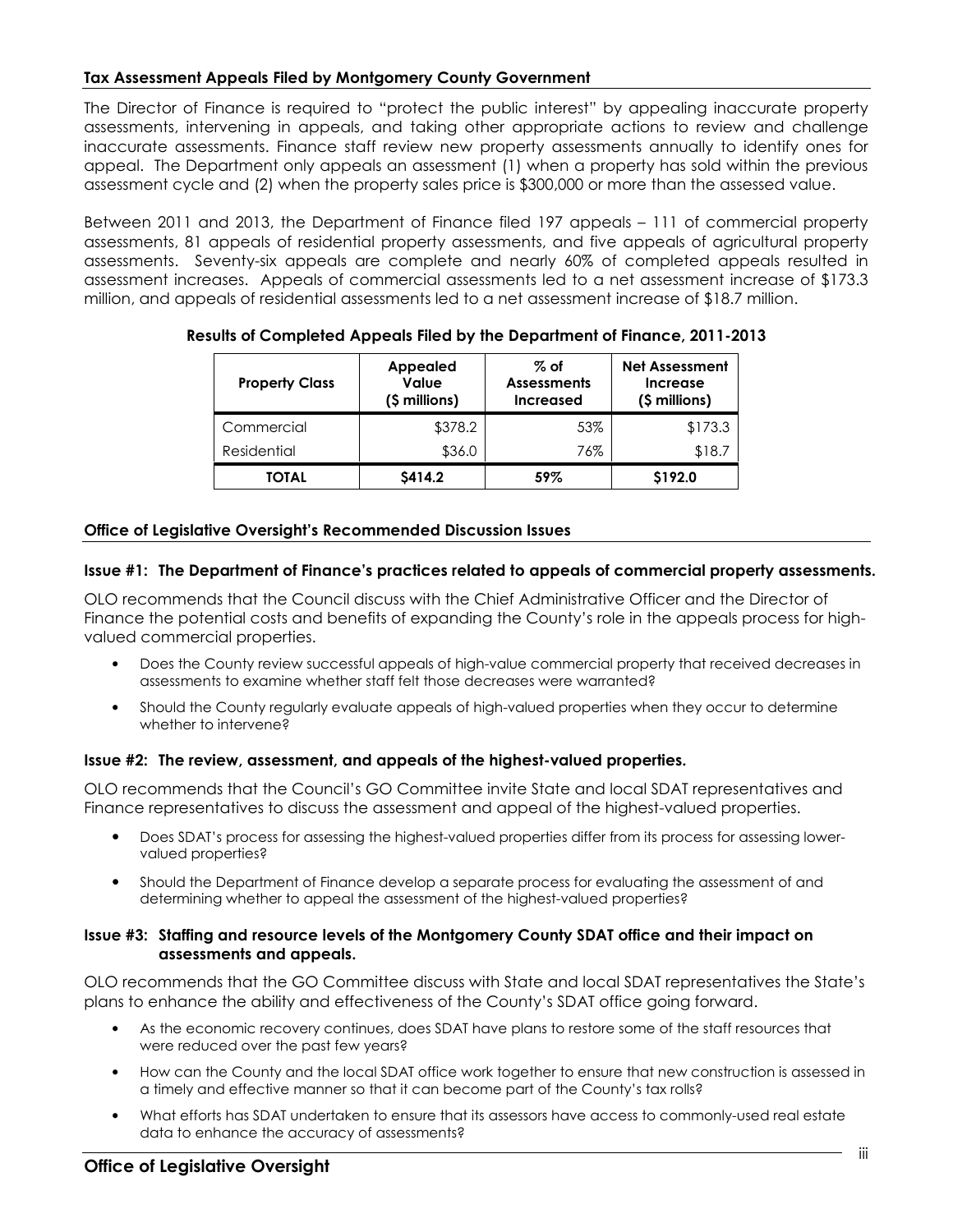# Office of Legislative Oversight Report 2014-8

# **Appeals of Property Tax Assessments in Montgomery County**

# **Table of Contents**

| $L$ . |  |
|-------|--|
| II.   |  |
| III.  |  |
| IV.   |  |
| V.    |  |
| VI.   |  |
| VII.  |  |
|       |  |
|       |  |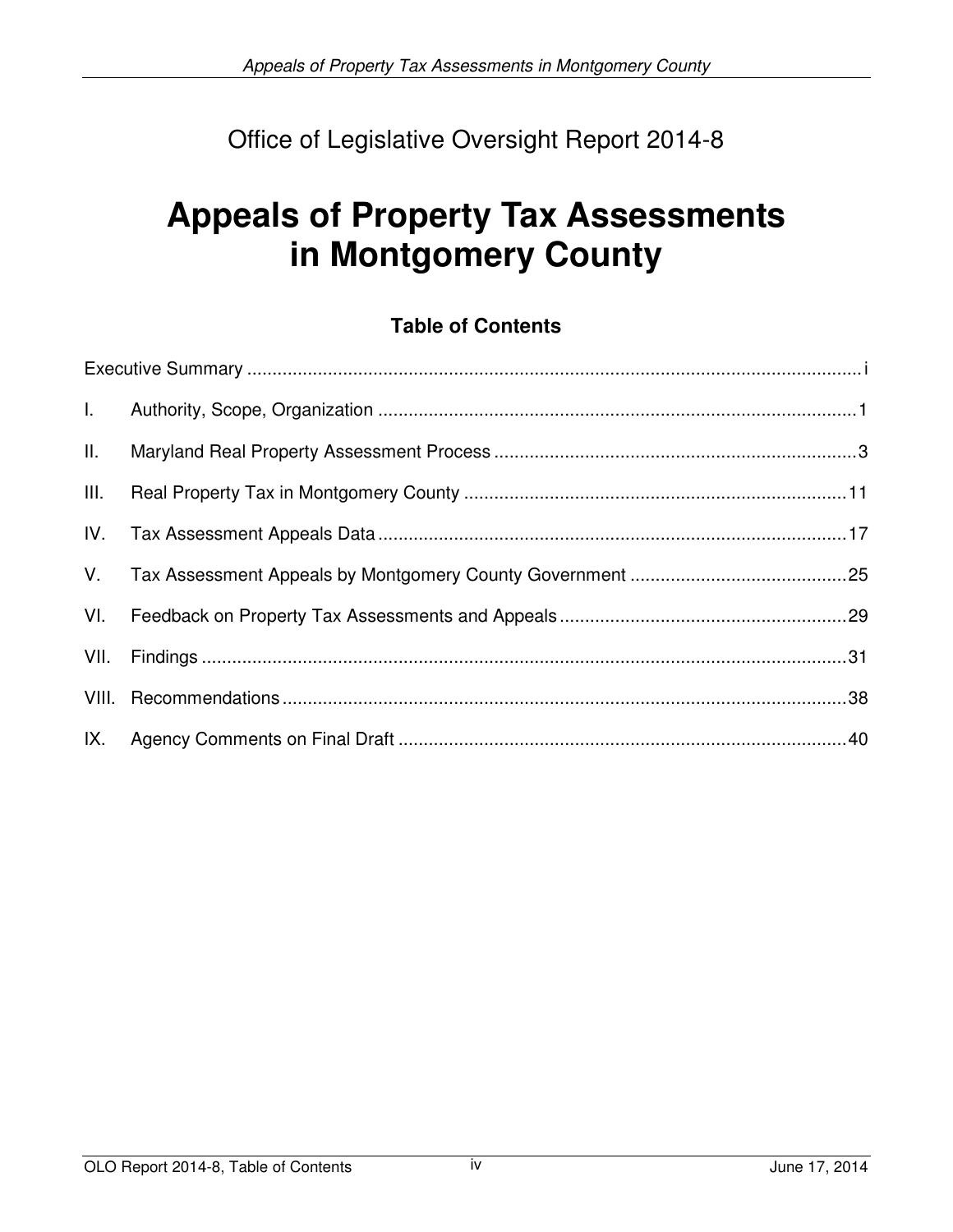# **Chapter I. Authority, Scope, and Organization**

# **A. Authority**

Council Resolution 17-830, FY 2014 Work Program for Office of Legislative Oversight (July 30, 2013).

# **B. Scope, Purpose, and Methodology**

In the State of Maryland, owners of "real property" (land and improvements to land) must pay property tax each year based on the value of the property. The Maryland State Department of Assessments and Taxation (SDAT) sets the value of each parcel of real property through an assessment process, and the amount of tax owed is based on this assessment. Each property is reassessed every three years. In the year that a property is assessed, any taxpayer (not just a property owner), County, municipal corporation, or the Attorney General can appeal the value set by SDAT for any property in a County. Additionally, the property owner can appeal the assessment at any point during the three-year cycle.

The County Code requires the Director of Finance to "protect the public interest" with regard to inaccurate property tax assessments by appealing assessments, intervening in appeals filed by property owners, and taking "any other action permitted by law to review and challenge assessments." Currently, the Public Advocate for Assessments and Taxation program within the Department of Finance annually reviews property assessments for fairness and accuracy and appeals assessments when it thinks an appeal will "protect the public interest."

This report responds to a request from the Council to examine the property tax appeal process and its results in Montgomery County. Accordingly, the report:

- Summarizes laws governing the assessment of real property in Maryland and examines the assessment and appeals processes;
- Describes the County Government's responsibilities with respect to real property taxes and its process for appealing assessments; and
- Examines data on all property assessment appeals in Montgomery County between 2011 and 2013, including appeals filed by the Department of Finance.

# **C. Organization of Report**

**Chapter II, Maryland Real Property Assessment Process**, describes the State's process for assessing the value of real property and the process for appealing an assessment.

**Chapter III, Real Property Tax in Montgomery County**, summarizes the Council and County Government's responsibilities with respect to the real property tax and tax assessment appeals.

**Chapter IV, Tax Assessment Appeals Data**, describes data on tax assessment appeals filed in Montgomery County between 2011 and 2013.

**Chapter V, Tax Assessment Appeals by Montgomery County**, summarizes data on the number and outcome of appeals filed by the County Government Department of Finance between 2011 and 2013.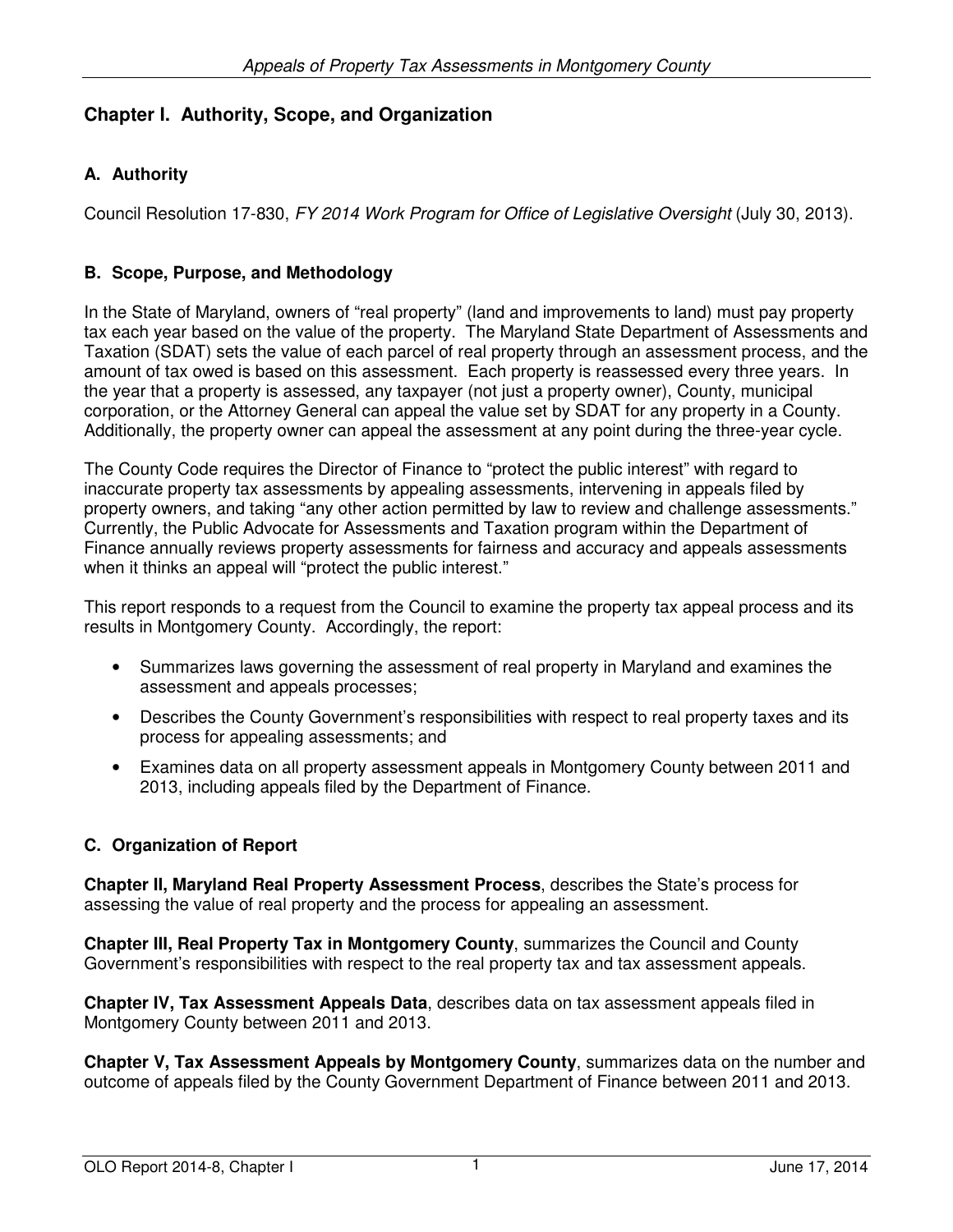**Chapter VI, Feedback on Property Tax Assessments and Appeals**, summarizes feedback on the assessment and appeals processes received from interviews with State government, County Government, and private sector representatives.

**Chapters VII and VIII** present the Office of Legislative Oversight's **Findings** and **Recommendations.** 

**Chapter IX, Agency Comments**, includes agency comments on the final draft of the report.

# **D. Acknowledgements**

OLO received a high level of cooperation from those who contributed to this report. OLO appreciates the information shared and insights provided by all who participated. In particular, OLO would like to acknowledge the time and expertise of the following individuals:

- James Babb, Tax Operations Manager, Department of Finance, MCG
- Robert C. Bates, Office of Intergovernmental Relations, MCG
- Joe Beach, Director, Department of Finance, MCG
- Owen Charles, Deputy Director, State Department of Assessments and Taxation
- Michael Coveyou, Chief, Division of Treasury, Department of Finance, MCG
- Phavann Chhuan, Treasury Office Financial Programs Manager, Department of Finance, MCG
- Lou D'Ovidio, Senior Advisor, Montgomery County Council
- Joan Fidler, President, Montgomery County Taxpayers' League
- Kent Finkelsen, Administrator, Maryland Property Tax Assessment Appeals Boards
- Scott Foncannon, Associate County Attorney, Office of the County Attorney, MCG
- B. Marie Green, Supervisor of Assessments, Montgomery County Assessment Office, State Department of Assessments and Taxation
- Robert Hagedoorn, Chief, Division of Fiscal Management, Department of Finance, MCG
- Marc Hansen, County Attorney, MCG
- Jack Hearn, Clerk of the Court, Maryland Tax Court
- Wade Holland, Analyst, CountyStat, MCG
- Fariba Kassiri, Assistant Chief Administrative Officer, MCG
- Bruce H. Lee, President, Lee Development Group
- Kathy Massey, Maryland Tax Court
- Bryan Robertson, Department of Technology Services, MCG
- Melvin Tull, Vice President of Government Relations, Lee Development Group
- Robert Young, Director, State Department of Assessments and Taxation

We would also like to thank OLO members, Craig Howard and Kelli Robinson, for their contributions.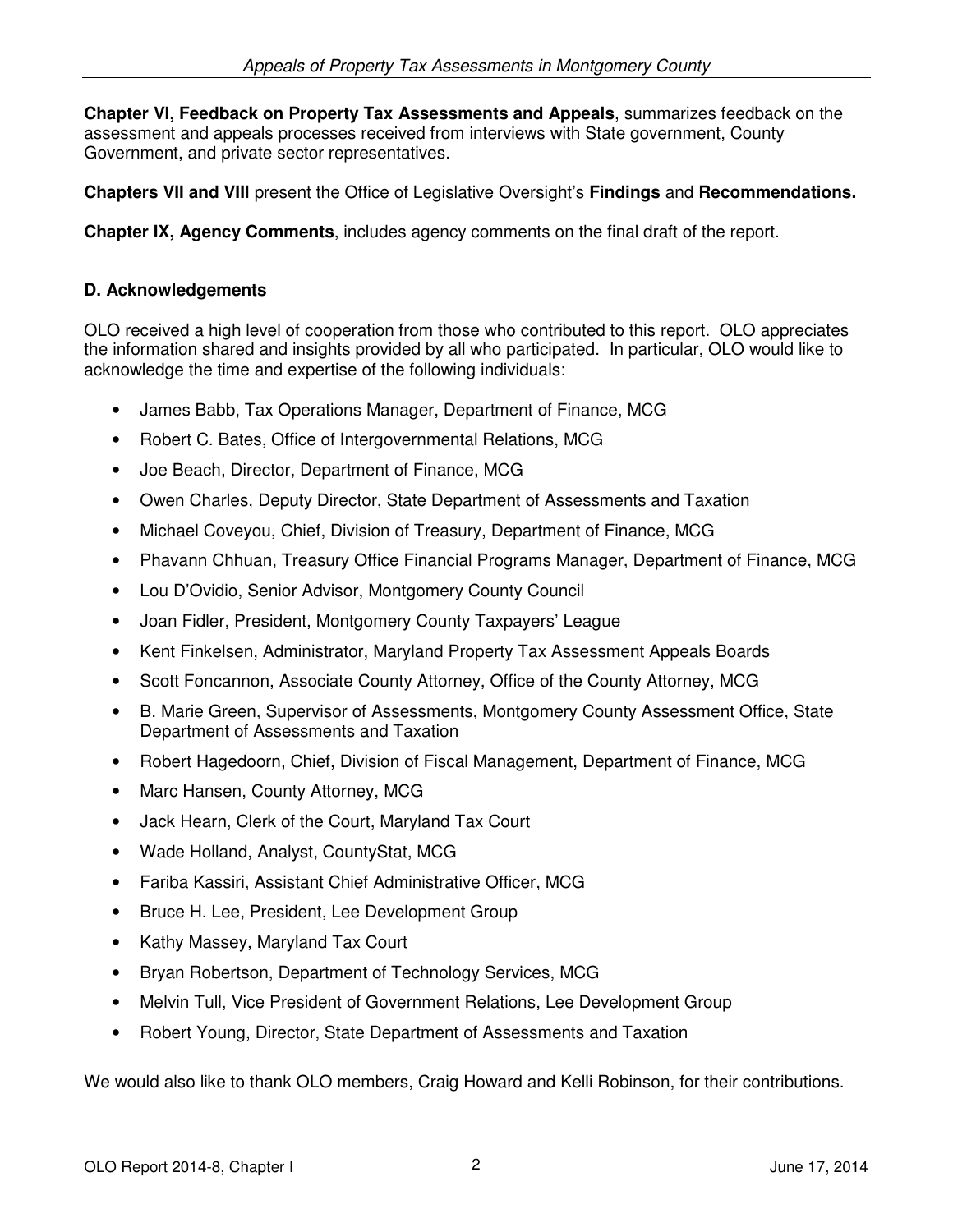# **Chapter II. Maryland Real Property Assessment Process**

In the State of Maryland, owners of "real property" (land and improvements to land) must pay property tax<sup>1</sup> each year based on the value of the property.<sup>2</sup> The Maryland State Department of Assessments and Taxation (SDAT) sets the value of each parcel of real property through an assessment process, and the amount of tax owed is based on this assessment.

In addition to paying property tax to the State, Maryland law allows counties and other local jurisdictions (e.g., , towns, municipalities, etc.) also to set rates for and collect property taxes.<sup>3</sup> All local jurisdictions that tax real property also use the State's assessment of property value to determine the amount of tax owed.

If a property owner or a local jurisdiction disagrees with the State's assessed value for a parcel of real property, State law establishes a process to appeal the assessment. In this chapter,

- **Section A** describes the State's process for assessing the value of real property, and
- **Section B** summarizes the process for appealing a property assessment.

# **A. State Assessment of Real Property**

Staff in the State Department of Assessments and Taxation assess – or determine the value of – all real property in the State once every three years. Each property in a County is placed into one of three groups and SDAT staff assess the properties in one group each year. During a three-year cycle, every property in a County is assessed one time. $4$  State law requires that real property be assessed at its "cash value."<sup>5</sup>

Unlike most states, real property in Maryland is assessed by a state agency, and not at the local level. Maryland counties used to oversee the assessment process. In 1973, the State assumed responsibility for property assessments when the State determined that County-by-County assessments violated the requirement in the Maryland Constitution that real property assessments be "uniform."<sup>6</sup>

**Art. 15.** [T]he General Assembly shall, by uniform rules, provide for the separate assessment, classification and sub-classification of land … and all taxes thereafter provided … shall be uniform within each class or sub-class of land….

The Maryland legislature established uniform standards in State law and regulations for property assessment.<sup>7</sup>

<sup>1</sup> All references to "property tax" in this report refer to the tax on real property, not personal property.

<sup>2</sup> Maryland law exempts certain types of property groups from taxes on real property. Examples include religious and charitable organizations, educational organizations, blind individuals, disabled veterans, government-owned property, and cemeteries. See Md. Code Ann., Tax – Property, Title 7.

<sup>3</sup> Md. Code Ann., Tax – Property, §§ 6-202, 6-203.

<sup>4</sup> State law also requires SDAT to revalue property in any year where there is a change in property value caused by occurrences such as rezoning, the addition of at least \$100,000 in value due to property improvements, or an error in calculation or measurement. Md. Code Ann., Tax – Property, § 8-104(c). Maryland established this triennial assessment system in 1979. Maryland Assessment Procedures Manual § 255.001.001.

<sup>5</sup> Md. Code Ann., Tax – Property, § 1-101(b).

<sup>&</sup>lt;sup>6</sup> Maryland Constitution Declaration of Rights, Article 15.

<sup>7</sup> See Md. Code Ann., Tax – Property.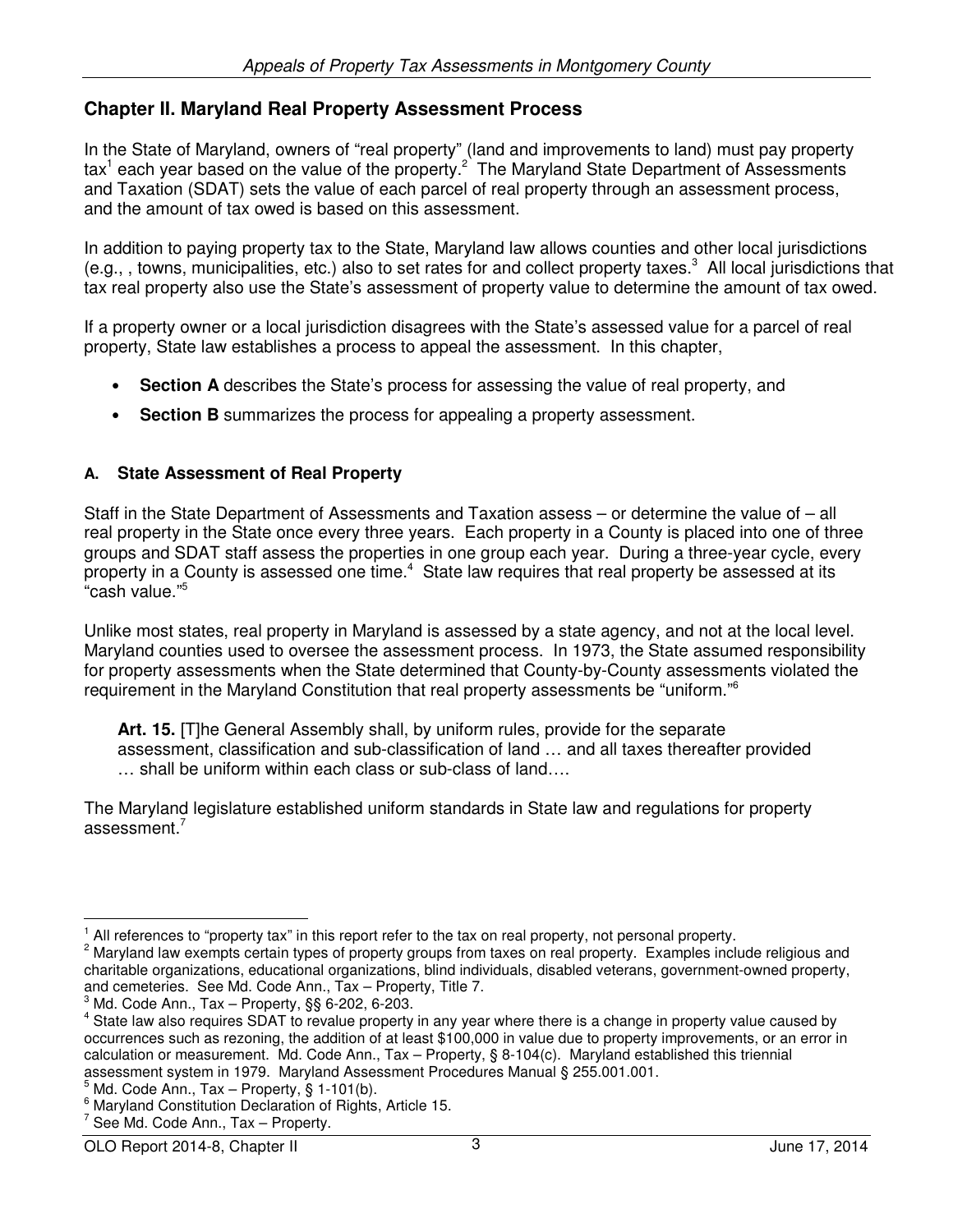# **1. Assessment Process**

State law requires SDAT to determine the value of real property based on a physical inspection of the exterior of a property.<sup>8</sup> The "value" of property for purposes of assessment means "market value" or "the most probable price which a property will sell for under normal market conditions."<sup>9</sup>

The Maryland Assessment Procedures Manual, produced by SDAT, reports three methods for valuing property:

- Recent sales of similar properties,
- Replacement cost (less depreciation), and
- Capitalization of income (for rental and commercial property).

SDAT's A Homeowner's Guide to Property Taxes and Assessments indicates that Maryland assessors use a blend of the sales and cost approaches to value residential property. Assessors value the land based on the sales approach and value improvements to the land based on replacement costs, with adjustments made if a type of house is worth more or less than the cost of construction.<sup>10</sup>

Assessors typically use the capitalization of income approach to value commercial property.<sup>11</sup> This approach takes into account a property's potential income from rent (also considering a building's vacancy rate) and the capitalization rate (or "cap rate"), which is the expected rate of return from real estate investment property. The capitalization rate in Montgomery County ranges from 3% – 7%.

SDAT assessors typically only inspect the exterior of property, particularly residential property, and SDAT representatives report that they are limited in their ability to include the value of high-end interior finishes in their assessments (e.g., marble or granite countertops, hardwood millwork), which can add up to 20% or more to property value. State and Montgomery County SDAT representatives report that staff seek out information on the interiors of properties when available, such as information on specific properties in online real estate databases, to improve the accuracy of their assessments.

State law also allows property to be grouped together for assessment purposes by area, by character or use, or in any other "helpful" manner.<sup>12</sup> This means that SDAT can assess properties that are similar to each other as a group, rather than individually assessing each discrete property. SDAT representatives report that assessors use a mass appraisal system for residential properties in Montgomery County and for some commercial properties.

If SDAT increases the value of a property during a routine assessment, the increase in value is "phased-in" over the three-year cycle, increasing the value of the property by one-third of the total increase each year. The table on the next page illustrates this process.

<sup>8</sup> Md. Code Ann., Tax – Property, § 8-104(b)(1). See also Code of Maryland Regulations § 18.02.06.01.

<sup>9</sup> Maryland Assessment Procedures Manual § 001.014.001.

<sup>&</sup>lt;sup>10</sup> A Homeowner's Guide to Property Taxes and Assessments, State Department of Assessments and Taxation at p.2 (2009).

Review of Montgomery County Commercial Property Tax Assessments, Montgomery County, MD Office of the Inspector General at p. 7 (Jan. 10, 2013).

 $12$  Md. Code Ann., Tax – Property, § 2-203(b).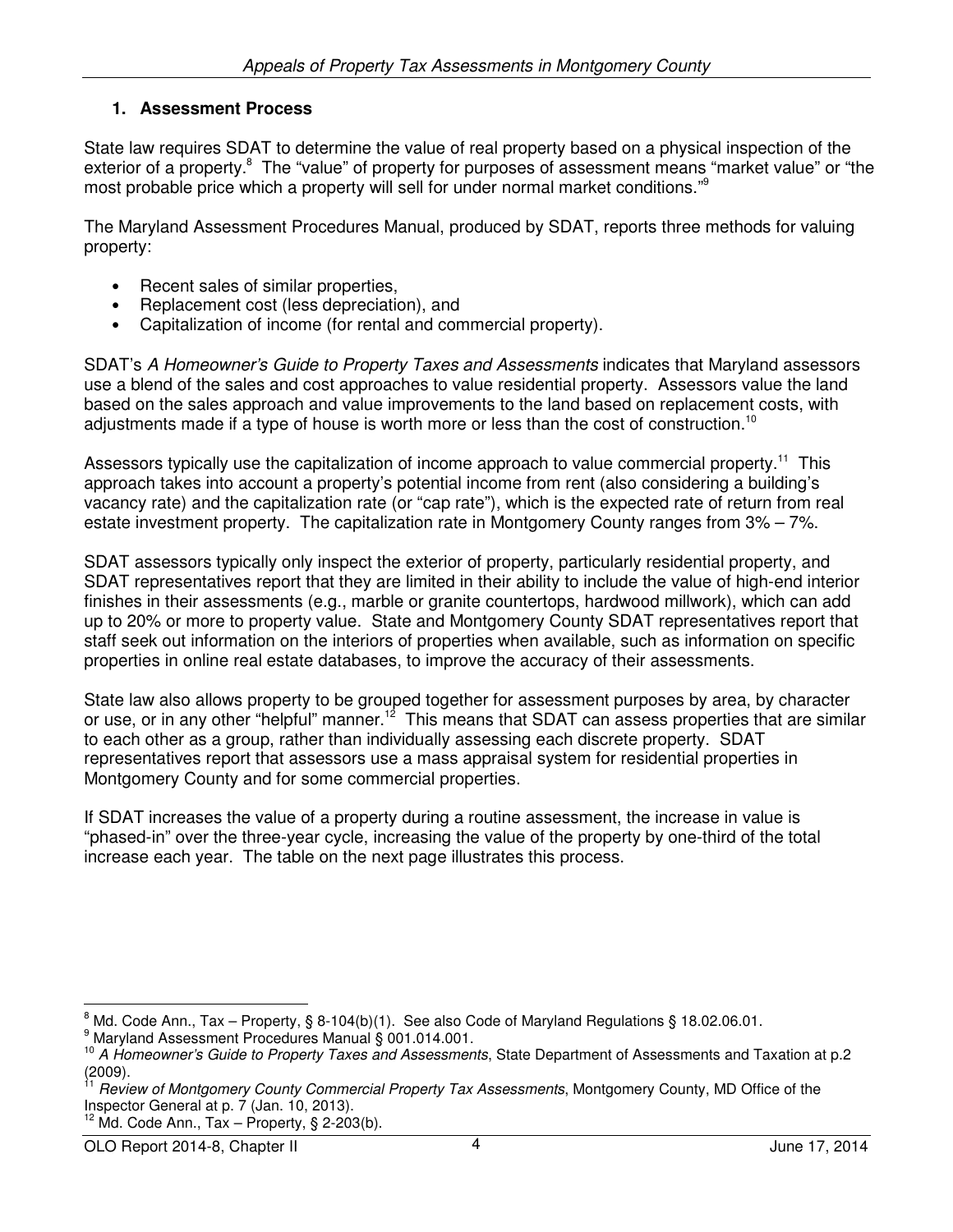|                  | <b>Assessed Value</b> | <b>Phased-In Value</b> |
|------------------|-----------------------|------------------------|
| Prior Assessment | \$100,000             |                        |
| New Assessment   | \$130,000             |                        |
| Year 1           |                       | \$110,000              |
| Year 2           |                       | \$120,000              |
| Year 3           |                       | \$130,000              |

| Table 2-1. Comparison of Assessed Value and Phased-In Value |  |
|-------------------------------------------------------------|--|
|-------------------------------------------------------------|--|

Source: Md. Code Ann., Tax – Property, §§ 8-102, 103

If SDAT reduces the value of a property during an assessment, the entire reduction is recognized immediately.

Each Maryland county has a local Department of Assessments and Taxation office that assesses property in the county.<sup>13</sup> Montgomery County's SDAT office has approximately 50 positions, with several positions currently unfilled. In January of 2014, the office had 16 residential property assessors, six commercial property assessors, ten assessors who are managers and not working in the field, and other technical and administrative staff.

In past years, the Montgomery County SDAT office had approximately 90 positions. SDAT experienced staff reductions from fiscal years 2002 to 2012, including many staff members with the most experience. The County's Supervisor of Assessments reports that of the 16 current residential property assessors in the office, 10 have been with SDAT for one year or less.

In the FY11 State budget, the Maryland legislature transferred a portion of the cost of operating SDAT to local jurisdictions. In FY11 through FY13, jurisdictions were required to reimburse SDAT for 90% of its costs. Beginning in FY14 and beyond, the reimbursement dropped to 50% of SDAT's costs. Montgomery County's FY15 Operating Budget includes \$3.5 million for SDAT reimbursement, a \$200,000 increase from FY14.

In December 2013, the State Department of Legislative Services' Office of Legislative Audits released an audit report related to SDAT.<sup>14</sup> Two findings, in particular, touch on SDAT's assessment of real property. First, the report found that SDAT did not have formally established requirements for documenting processes and procedures related to real property assessment. For example, SDAT did not have written procedures outlining the type of documentation that offices needed to keep to support the assessment values assigned to properties. In a review of certain local SDAT offices, the auditors found that information necessary to substantiate SDAT's assessments of certain commercial properties was unavailable.

Second, the auditors found that SDAT did not perform physical inspections of all properties as a basis for assessment, as required by State law. SDAT informed the auditors that "the physical inspections of properties, as required by State law, have not been performed for many years primarily because of staffing shortages."<sup>15</sup> In addition, SDAT did not require staff to maintain records of inspection, and the auditors could not determine the number of physical inspections performed by local offices.

 $13$  Md. Code Ann., Tax - Property, § 8-202.

<sup>&</sup>lt;sup>14</sup> Audit Report: State Department of Assessments and Taxation, Maryland Department of Legislative Services' Office of Legislative Audits (December 2013). http://www.ola.state.md.us/Reports/Fiscal%20Compliance/DAT13.pdf  $15$  lbid. at p. 13.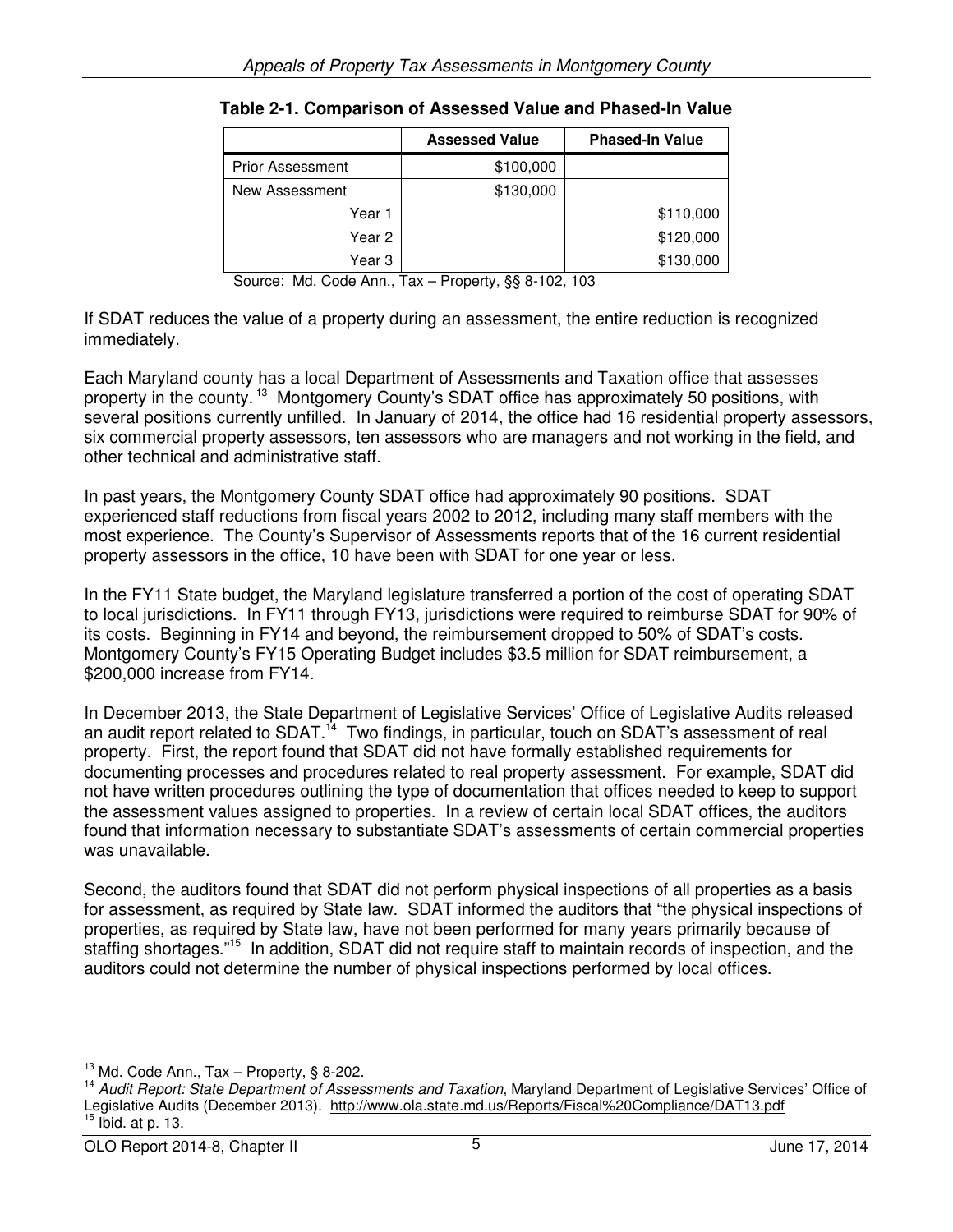SDAT agreed with both findings and indicated that it was taking actions to implement the auditor's recommendations. In its response to the second finding, SDAT highlighted that it does not have the resources to employ enough assessors to comply with the physical inspection requirement.

# **2. Assessment Schedule**

SDAT mails Notices of Assessment to property owners at the end of December each year, which include the new assessment for a property as of the "date of finality" – January  $1<sup>st</sup>$ . These assessments apply for the following taxable year (beginning July  $1<sup>st</sup>$ ).<sup>16</sup> The Montgomery County SDAT office also adds new property or property with added value (e.g., new additions to residential property) to the property rolls periodically throughout the year – sending out assessment notices on April  $1^{st}$ , July  $1^{st}$ , and October 1<sup>st</sup>.

In order for SDAT to track newly-built or improved property, the County Government's Department of Permitting Services electronically transmits building permit data to the Montgomery County SDAT office on a weekly basis to give SDAT notice of new construction and improvements on existing property.<sup>17</sup> SDAT will not know about renovations that add value to a property if the work does not require a permit (e.g., work that does not move plumbing or require electrical work).

Before February 14<sup>th</sup> each year, SDAT must send counties an estimate of the total assessment of real property in a county, an estimate of the assessment of all new construction and improvements, and an estimate of all property that may be deleted from the assessment records.<sup>18</sup> Jurisdictions typically mail property tax bills to property owners in early July. Owners must pay their property tax bill by September 30<sup>th</sup> each year. Alternatively, owners who pay their bill semiannually pay installments by September 30<sup>th</sup> and December 31<sup>st</sup>.

# **B. Appeals of Assessments**

In the year that a property is assessed, any taxpayer (not just the property owner), County, municipal corporation, or the Attorney General can appeal the value (or classification of property) in a Notice of Assessment for any property in a County by filing a written appeal within 45 days of the date of the Notice.<sup>19</sup> Additionally, in the next two years when a property is not assessed,<sup>20</sup> only the property owner can appeal the assessment by submitting a Petition for Review on or before the Date of Finality – January 1.<sup>21</sup>

In general, there are three administrative levels (non-judicial) for appeal of a real property assessment:

- The County Supervisor of Assessments where the property is located,
- The Property Tax Assessment Appeals Board (PTAAB), and
- Maryland Tax Court (a quasi-judicial administrative unit of State government).

The table on the next page includes data on tax assessment appeals filed in Maryland counties from 2009 to 2011.

 $16$  See Md. Code Ann., Tax – Property, § 1-101(i).

 $17$  Md. Code Ann., Tax – Property, § 5-103.

 $18$  Md. Code Ann., Tax – Property, § 2-205(b)(1).

 $19$  Md. Code Ann., Tax – Property, § 14-502(a)(1).

<sup>&</sup>lt;sup>20</sup> State law previously allowed any party to appeal an assessment in any year of the three-year cycle. The legislature changed the law to allow the County (and municipalities and the Attorney General) to appeal only in the year that the assessment is made.

<sup>&</sup>lt;sup>21</sup> Md. Code Ann., Tax - Property, §§ 1-101(i); 14-503(a).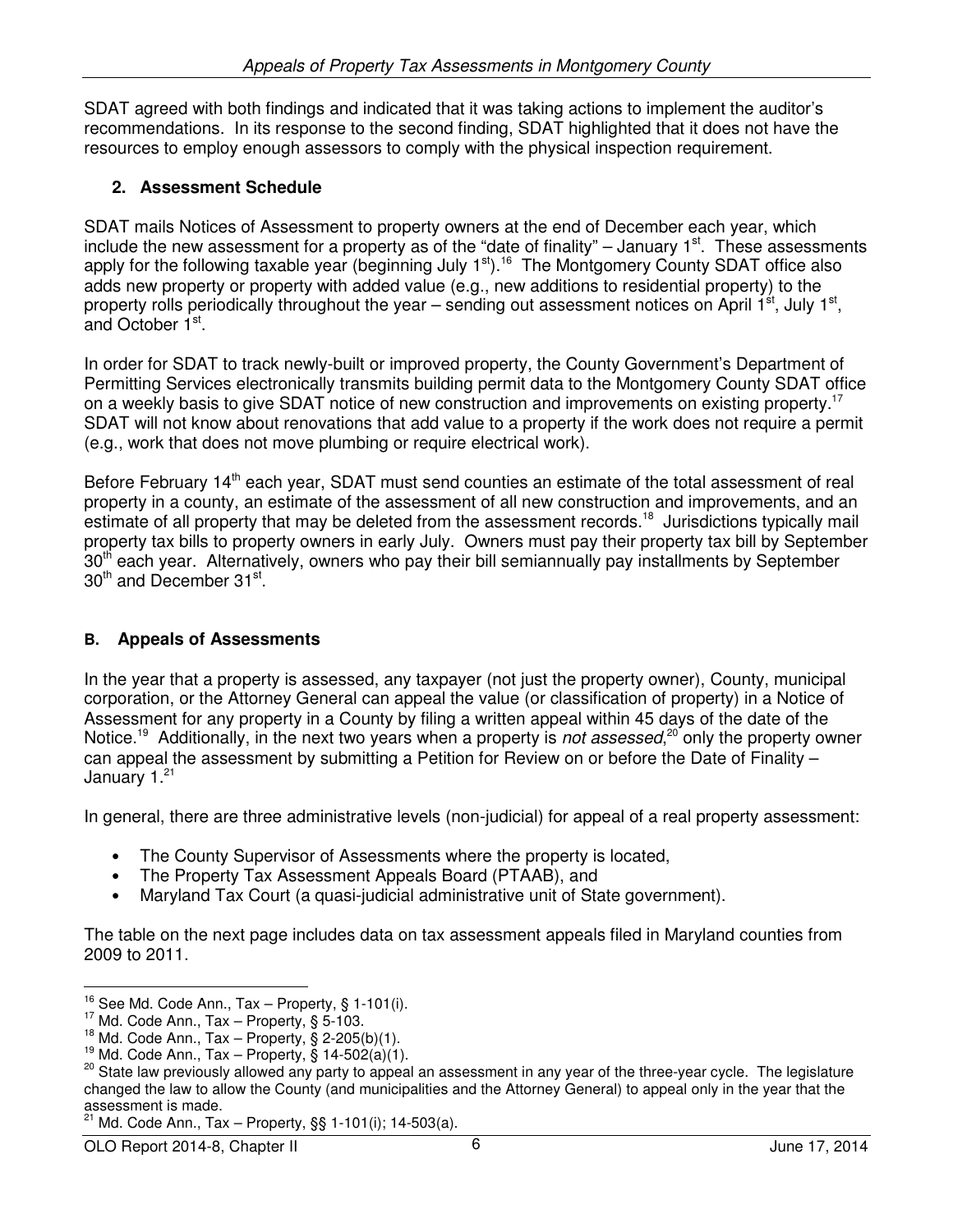|                       | 2009                |                                 | 2010                |                                 | 2011                |                                 |
|-----------------------|---------------------|---------------------------------|---------------------|---------------------------------|---------------------|---------------------------------|
| County                | <b>Notices Sent</b> | % of Notices<br><b>Appealed</b> | <b>Notices Sent</b> | % of Notices<br><b>Appealed</b> | <b>Notices Sent</b> | % of Notices<br><b>Appealed</b> |
| <b>Montgomery</b>     | 118,459             | 3%                              | 101,865             | 3%                              | 91,923              | 4%                              |
| <b>Baltimore</b>      | 98.410              | 5%                              | 86.071              | 4%                              | 90,876              | 5%                              |
| Prince George's       | 84,063              | 5%                              | 75,955              | 4%                              | 112,287             | 6%                              |
| <b>Baltimore City</b> | 68,932              | 10%                             | 67.691              | 5%                              | 81,668              | 7%                              |
| Anne Arundel          | 61,477              | 7%                              | 59,522              | 2%                              | 74,910              | 3%                              |
| All Other             | 300,270             | 5%                              | 282,067             | 3%                              | 288,464             | 3%                              |
| <b>Total</b>          | 731,611             | 5%                              | 673,171             | 4%                              | 740,128             | 4%                              |

**Table 2-2. Number of Appeals of Real Property Assessments, 2009-2011** 

Source: SDAT

 $\overline{a}$ 

A party must complete an appeal at each level, beginning with the Supervisor of Assessments, before moving up to the next level of appeal. A party, however, is not required to present any evidence at any level of appeal in order to appeal to the next level.<sup>22</sup> In addition, SDAT representatives report that a petitioner can ask for different changes to an assessment at each level of appeal.<sup>23</sup>

After these three levels of administrative appeals, a party may file an appeal in the Maryland Circuit Court in the county where the property is located. A party can appeal an assessment even if the party was successful in an appeal at a lower level. The party and SDAT can agree to settle an appeal at any time. SDAT is required to notify the County of any changes to assessments resulting from decisions by the PTAAB or the Maryland Tax Court.<sup>24</sup>

# **1. Appeals to the Supervisor of Assessments**

The first level of appeal of a real property assessment is to the Supervisor of Assessments in the County where the property is located. Parties may have the assistance of a representative, agent, or attorney when appealing an assessment.<sup>25</sup>

The Supervisor must hold a hearing for each appeal (or separate hearings, if an appeal is filed by someone other than the property owner). In Montgomery County, the Supervisor typically holds a hearing via telephone for residential appeals and allows telephone hearings for commercial appeals. Supervisors are directed to schedule all hearings before May 1 and the Montgomery County supervisor tries to finish all appeal hearings by July 1. $^{26}$ 

The Supervisor of Assessments may increase or decrease a property value in an assessment or leave the value unchanged. The Supervisor, however, cannot increase the assessment without approval from the State Supervisor.<sup>27</sup> When an assessment is changed based on an appeal, the Supervisor

<sup>&</sup>lt;sup>22</sup> Maryland Assessment Procedures Manual § 255.030.030. Certain exceptions exist. For example, a taxpayer may not challenge the value of an income-producing property based on the capitalization of income method beyond the supervisor level if the taxpayer does not submit an income and expense statement at the supervisor level of appeal. Md. Code Ann., Tax – Property, § 14-508(a).

<sup>23</sup> January 10, 2014 Interview with Marie Green, Montgomery County Supervisor of Assessments (hereinafter "Jan. 10, 2014 Interview with Marie Green").

<sup>&</sup>lt;sup>24</sup> Md. Code Ann., Tax – Property, § 2-205(b)(2).

<sup>25</sup> Maryland Assessment Procedures Manual § 255.030.050.

<sup>26</sup> Maryland Assessment Procedures Manual § 255.030.009; Jan. 10, 2014 Interview with Marie Green.

<sup>&</sup>lt;sup>27</sup> Maryland Assessment Procedures Manual § 255.030.006.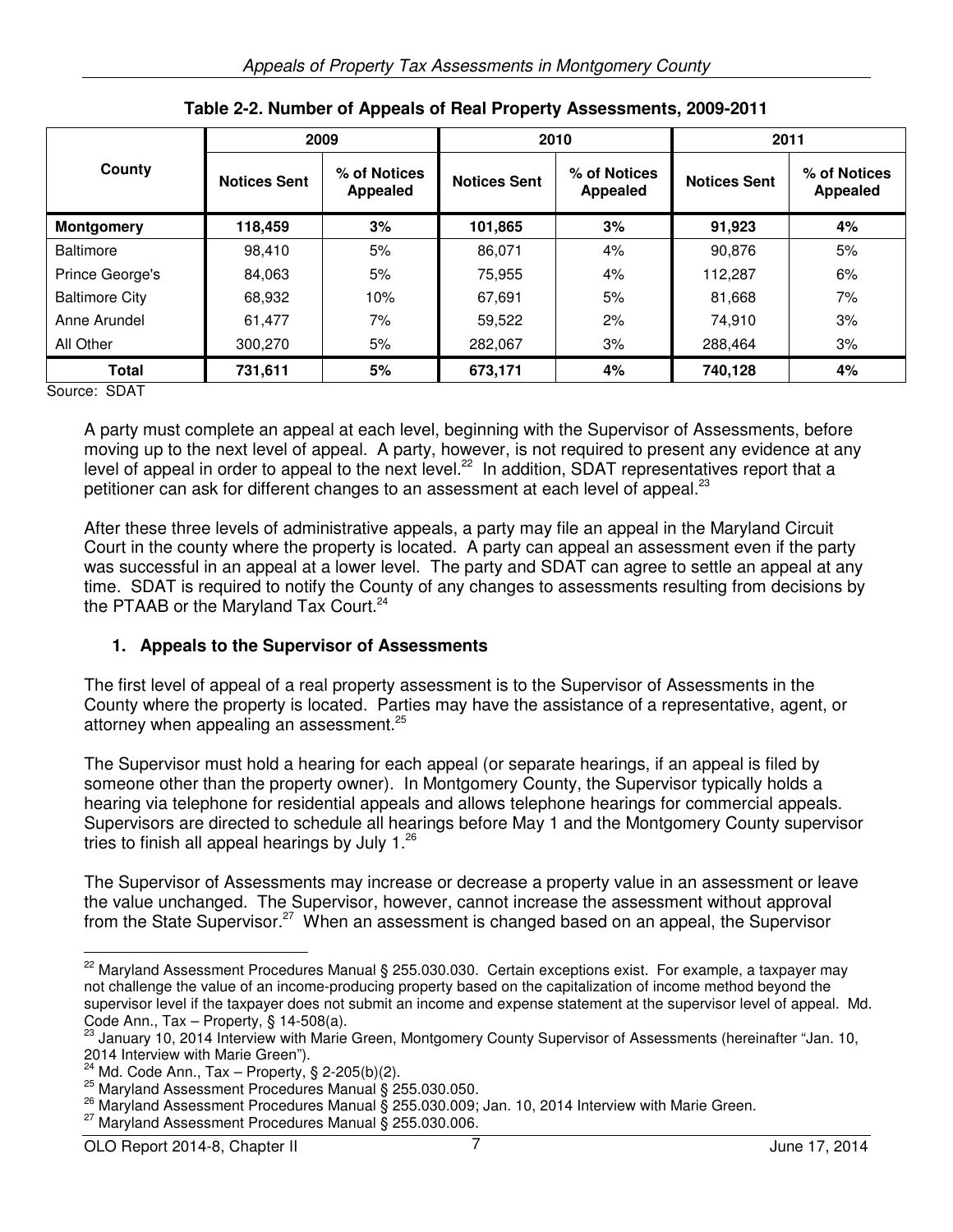must take into account the facts and reasoning for the decision in the appeal when the property is next assessed.<sup>28</sup>

SDAT does not automatically notify the County about appeals of real property assessments filed by taxpayers. It is required by law, however, to notify the County Attorney of an appeal of the assessment of any property valued at more than \$2 million.<sup>29</sup>

# **2. Appeals to the Property Tax Assessment Appeals Board**

The Maryland Property Tax Assessment Appeals Boards (PTAAB) were established in 1973 and State administration of the Boards began in 1976.<sup>30</sup> Each Maryland county plus Baltimore City has a PTAAB that is responsible for hearing appeals of real property assessments in its jurisdiction.<sup>31</sup> PTAAB hearings are open to the public.

An Administrator oversees the functioning of all of the PTAABs, develops the process the Boards use to conduct business, and provides training, guidance, and resources for PTAAB members.<sup>32</sup> The PTAAB Administrator visits every County's and Baltimore City's PTAAB several times each year to observe hearings. Montgomery County's PTAAB is the most active Board in the State – hearing the most appeals and meeting up to four times a week throughout the year – and the Administrator observes Montgomery County's PTAAB two to three times a month.

Montgomery County's PTAAB has three regular members and one alternate member who serve fiveyear terms and who are chosen by the Governor from a list submitted by the County Executive and approved by the County Council.<sup>33</sup> The Governor appoints a Board chair from among the three regular members.<sup>34</sup> PTAAB members are not required to be attorneys and can be members of any profession.

A Petitioner<sup>35</sup> must file an appeal of a property assessment to the PTAAB within 30 days of the final notice of a decision from the Supervisor of Assessments.<sup>36</sup> To "win" at the PTAAB level, the Petitioner is required to prove that the decision of the County Supervisor was wrong.<sup>37</sup> A PTAAB has the authority to affirm the Supervisor's decision or to increase or decrease assessments.

The County Supervisor of Assessments or an assessor is required to attend PTAAB hearings to "explain and support" SDAT recommendations and can appeal a PTAAB decision to the Tax Court if the Supervisor believes a PTAAB ruling is "improper."<sup>38</sup> The PTAAB must provide a written summary of its findings and the basis for its findings within 30 days of a hearing. $39$ 

Representatives of SDAT and the PTAAB Administrator report, however, that written PTAAB decisions often do not describe the basis for findings. The Chair of Montgomery County's PTAAB sends a written report to the County Executive at the end of each calendar year summarizing the number of cases that the Board heard during the year. The table below summarizes these data for the past three years. The

<sup>&</sup>lt;sup>28</sup> Md. Code Ann., Tax – Property, § 8-205. Maryland Assessment Procedures Manual § 255.050.020. http://msa.maryland.gov/msa/mdmanual/25ind/html/57propf.html, accessed May 13, 2014.

Md. Code Ann., Tax – Property, § 2-215.

<sup>30</sup> http://msa.maryland.gov/msa/mdmanual/25ind/html/57proph.html.

<sup>31</sup> http://www.ptaab.state.md.us/about\_PTAAB.html.

<sup>32</sup> COMAR § 14.10.01.02.

<sup>33</sup> Md. Code Ann., Tax – Property, §§ 3-103(a), (c).

 $34$  Md. Code Ann., Tax - Property, § 3-104.

 $35$  The petitioner is the party that files an appeal.

<sup>36</sup> COMAR § 14.10.01.03.

 $37$  COMAR § 14.10.01.05(C)(3).

 $38$  Md. Code Ann., Tax – Property, § 2-214, 216(f).

 $39$  Md. Code Ann., Tax – Property, § 3-105(b), COMAR § 14.10.01.06(A).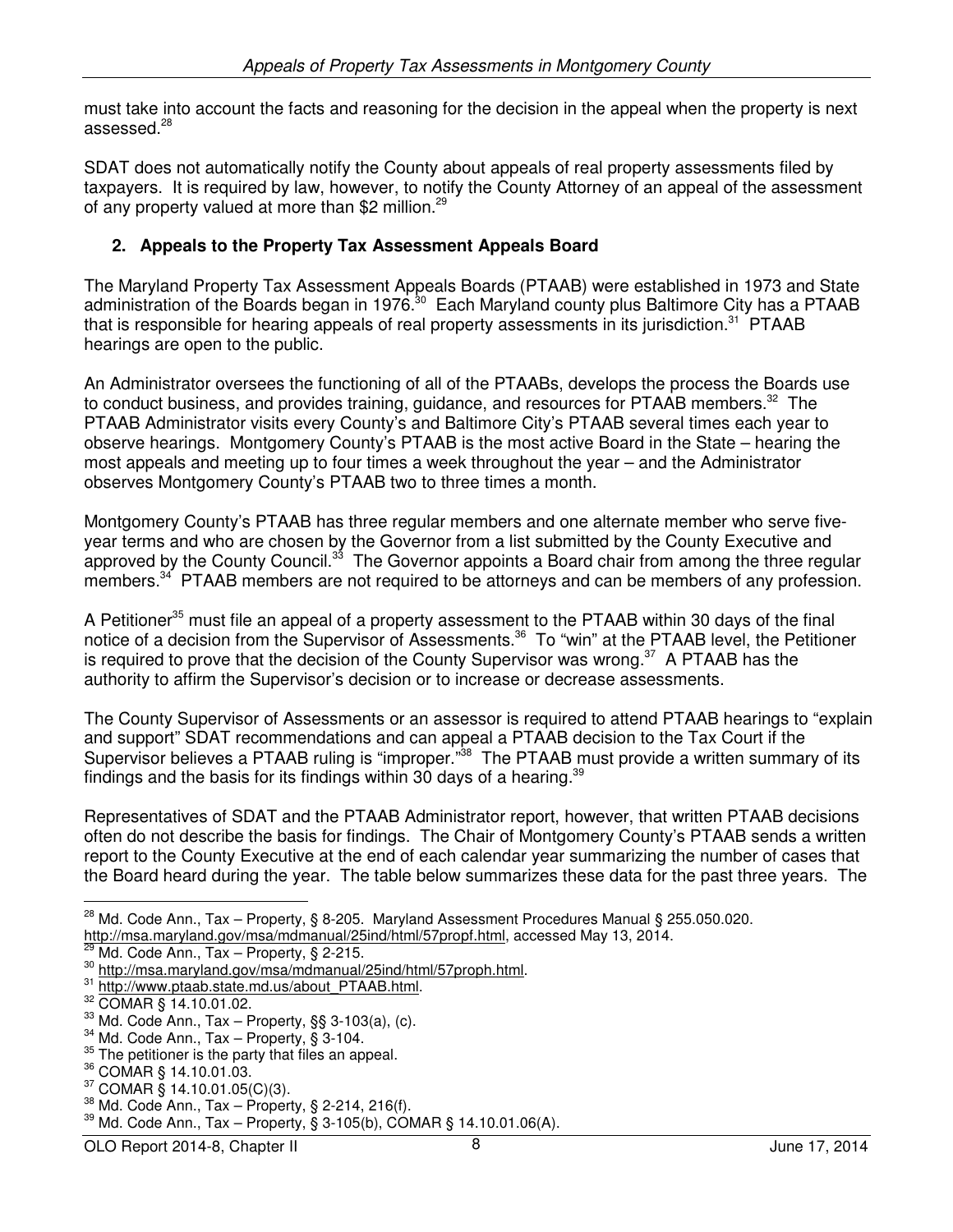PTAAB reports, however, do not include data on the outcomes of individual cases and the PTAAB was not able to provide those data. The number of appeals filed with the Montgomery County PTAAB decreased each year between 2011 and 2013, from a high of 3,602 to a low of 1,883.

| <b>Number of Appeals</b> |        |       |  |
|--------------------------|--------|-------|--|
| 2012<br>2011<br>2013     |        |       |  |
| 3,602                    | 2,198  | 1,883 |  |
| . .                      | ------ | .     |  |

Source: Montgomery County PTAAB End-of-Year Caseload Data for 2011, 2012, 2013

# **3. Appeals to Maryland Tax Court**

The Maryland Tax Court is an administrative agency of the State government (i.e., it is not a court of law) established in 1959. Five Tax Court judges, appointed by the governor to six-year terms, decide disputes related to taxes (e.g., income tax, sales tax – not just property assessments).<sup>40</sup> No more than three judges can be from the same political party, and the Chief Judge and at least one other judge must be a member of the Maryland Bar.<sup>41</sup>

A party must file an appeal of a property tax assessment to the Tax Court within 30 days of a PTAAB decision, and a taxpayer must have completed appeals with both the local Supervisor of Appeals and the local PTAAB in order to appeal to the Tax Court.<sup>42</sup> Petitioners may represent themselves before the Tax Court or they may hire an attorney.<sup>43</sup>

The Tax Court reviews cases de novo – meaning that the Court develops a new record in the case and the decisions of the PTAAB and Supervisor of Assessment are not considered by the Court. To win in a Tax Court appeal, the party requesting the appeal must prove with evidence that an error was made in the assessment.<sup>44</sup> Either party can appeal a decision of the Tax Court to the Circuit Court in the county where the property is located.<sup>45</sup>

The Tax Court can send a property assessment case to a Hearing Examiner – who takes evidence and provides a written recommendation to the Court on the outcome of the case. The parties can respond to the Hearing Examiner's recommendation before the recommendation is sent to the Tax Court and the Tax Court can adopt, modify, or reject a Hearing Examiner's recommendation.<sup>46</sup>

For Montgomery County cases, representatives from the Office of the County Attorney and the Department of Finance will appear on behalf of the County at the Tax Court level. On occasion, SDAT will hire an outside attorney for additional representation. For significant cases, representatives from other SDAT divisions will accompany Montgomery County SDAT staff in Tax Court.

<sup>&</sup>lt;sup>40</sup> Procedures of the Maryland Tax Court, at p. 3 (July 1997).

<sup>&</sup>lt;sup>41</sup> Procedures of the Maryland Tax Court, at p. 3-4 (July 1997).

 $42$  Md. Code Ann., Tax – Property, §§ 14-512(b), (f); Procedures of the Maryland Tax Court, at p. 5-6 (July 1997); COMAR § 14.10.01.06(B).

Procedures of the Maryland Tax Court, at p. 4 (July 1997).

<sup>&</sup>lt;sup>44</sup> Procedures of the Maryland Tax Court, at p. 11-12 (July 1997).

 $45$  Md. Code Ann., Tax – Property, § 14-513.

<sup>46</sup> Maryland Assessment Procedures Manual § 229.050.010.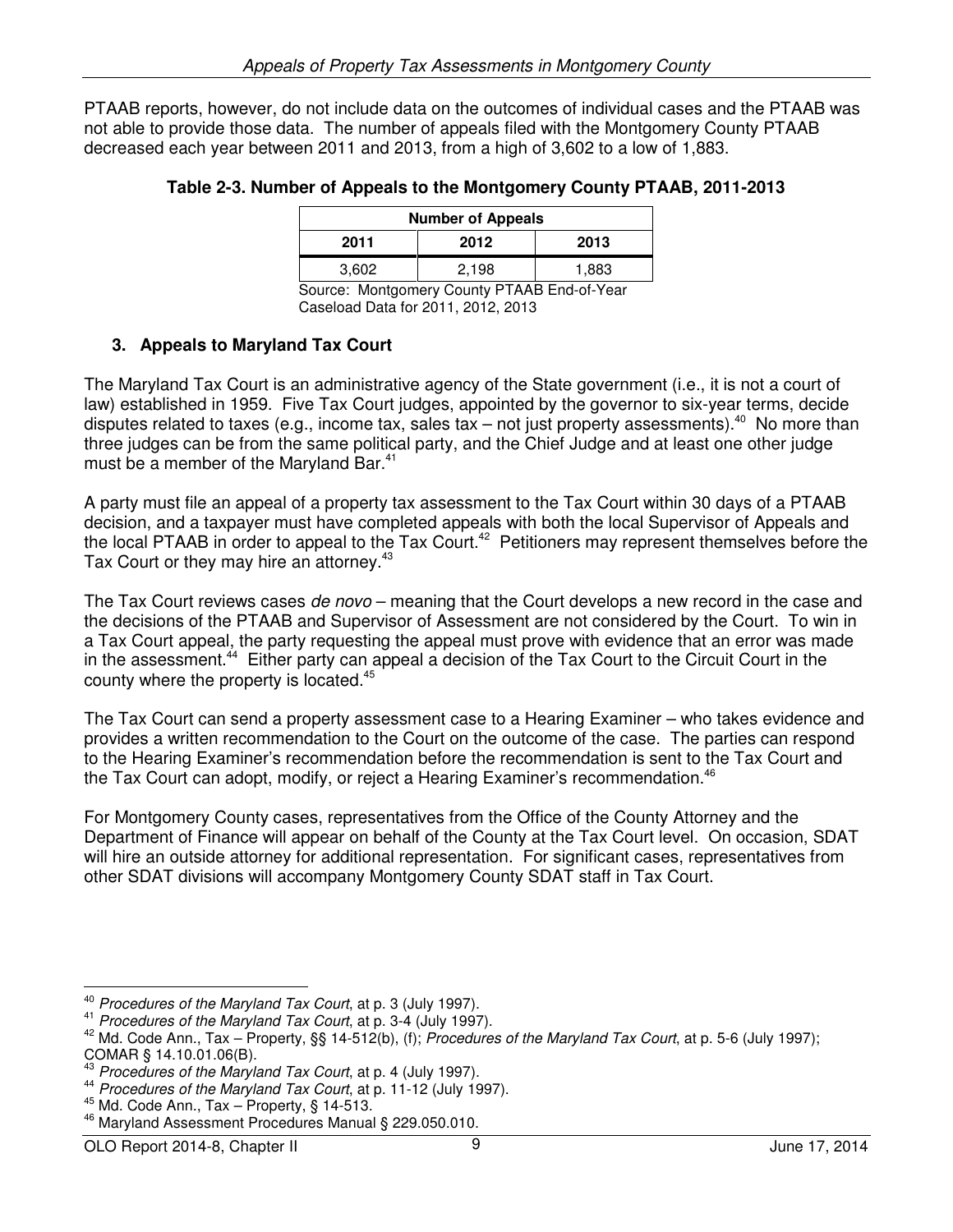The data in the table below summarize the number and status of property assessment cases filed for Montgomery County properties in 2011-2013. The Tax Court was not able to provide data on the outcomes of individual cases. The number of appeals ranged from a high of 437 in 2011 to a low of 221 in 2012. Of the 925 cases filed over the three year period, all but one were initiated by taxpayers.

|                           | <b>Number of Appeals</b> |      |        |
|---------------------------|--------------------------|------|--------|
|                           | 2011                     | 2012 | 2013   |
| Filed                     | 437                      | 221  | $267*$ |
| <b>Current Status:</b>    |                          |      |        |
| In Trial Status           |                          | 0    | 41     |
| In Settlement             |                          | 0    | 10     |
| Closed                    | 436                      | 218  | 214    |
| Appealed to Circuit Court | ი                        |      | 0      |
| Other                     |                          | 2    | 2      |

**Table 2-4. Montgomery County Appeals to the Maryland Tax Court, 2011-2013** 

Source: Clerk of the Maryland Tax Court

\*One appeal in 2013 was filed by the Supervisor of Assessments. All other appeals were filed by taxpayers.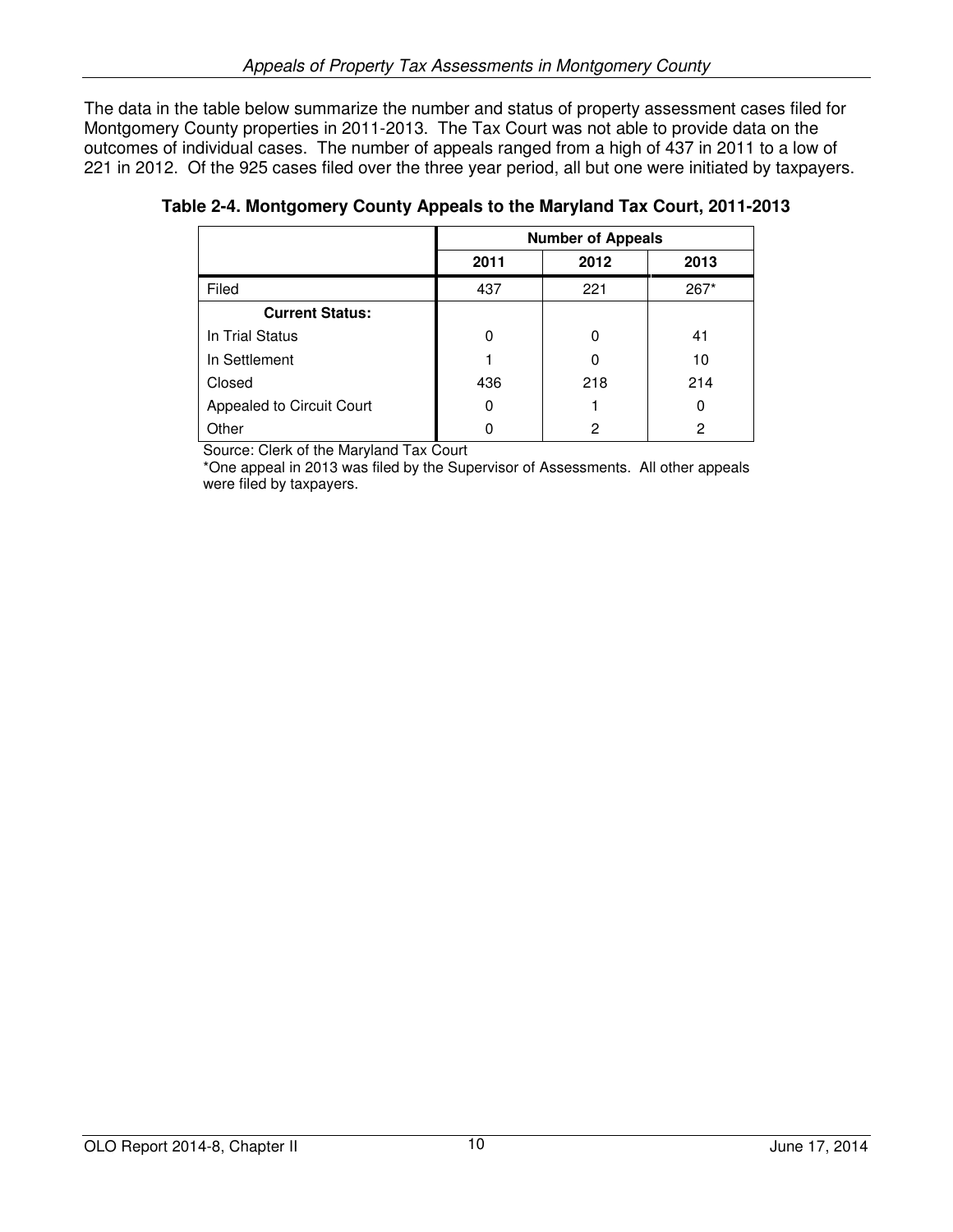# **Chapter III. Real Property Tax in Montgomery County**

In Montgomery County, tax on real property is the largest single source of revenue – \$1.5 billion in FY14 – accounting for 47% of the County Government's tax revenue. The Council is responsible for setting the property tax, and the County's Director of Finance is responsible for collecting the tax and reviewing and challenging inaccurate property tax assessments where appropriate.<sup>1</sup> This chapter describes the Council and County Government's responsibilities with respect to the real property tax and is organized as follows:

- **Section A** summarizes the value and number of properties in Montgomery County,
- **Section B** describes factors that impact the County Council's setting of property tax rates,
- **Section C** summarizes the County Government's process for collecting property taxes,
- **Section D** describes the County Government's appeal of property tax assessments, and
- **Section E** summarizes findings from recent reports about Montgomery County property assessments by CountyStat and the Office of the Inspector General.

# **A. Real Property in Montgomery County**

The table below shows the total number of properties in Montgomery County as of July  $1<sup>st</sup>$ , 2013, the property "classes,"<sup>2</sup> and the assessed value of the properties. Over 90% of properties in the County are residential and approximately 3% are commercial.

| <b>Property Class</b>               | <b>Residential or</b><br><b>Commercial</b> | # of Properties | <b>Total Assessed</b><br>Value |
|-------------------------------------|--------------------------------------------|-----------------|--------------------------------|
| Residential                         | Residential                                | 243,388         | \$113.4 billion                |
| Condominiums                        | Residential                                | 61,899          | \$12.5 billion                 |
| Commercial                          | Commercial                                 | 4,237           | \$17.5 billion                 |
| <b>Commercial Condominiums</b>      | Commercial                                 | 3,253           | \$3.1 billion                  |
| Agricultural                        | Other                                      | 2,025           | \$624.0 million                |
| Apartments                          | Commercial                                 | 1,629           | \$7.7 billion                  |
| Industrial                          | Commercial                                 | 1,441           | \$5.9 billion                  |
| Commercial/Residential <sup>3</sup> | <b>Both</b>                                | 161             | \$327.0 million                |
| Townhouses                          | Residential                                | 119             | \$47.9 million                 |
| <b>Country Clubs</b>                | Commercial                                 | 44              | \$104.3 million                |
| Residential/Commercial              | <b>Both</b>                                | 3               | \$0.7 million                  |
| Marsh                               | Residential                                | 1               | \$0.4 million                  |
| TOTAL                               |                                            | 334,945*        | \$161.3 billion                |

# **Table 3-1. Montgomery County Real Property and Total Assessed Value, as of July 1, 2013**

Source: SDAT

 $\overline{a}$ 

\* Total number includes 16,745 properties identified as "partial exemption on taxable accounts"

<sup>1</sup> County Charter Sec. 305 and County Code § 20-39.

<sup>&</sup>lt;sup>2</sup> See Md. Code Ann., Tax – Property, § 8-101(b).

<sup>&</sup>lt;sup>3</sup> Commercial/Residential refers to property were the primary use is commercial and the secondary use is residential (e.g., a retail store with an apartment above it). Residential/Commercial refers to property where the primary use is residential and the secondary use is commercial (e.g., a house with a medical office in it). See Maryland Assessment Procedures Manual § 045.020.005.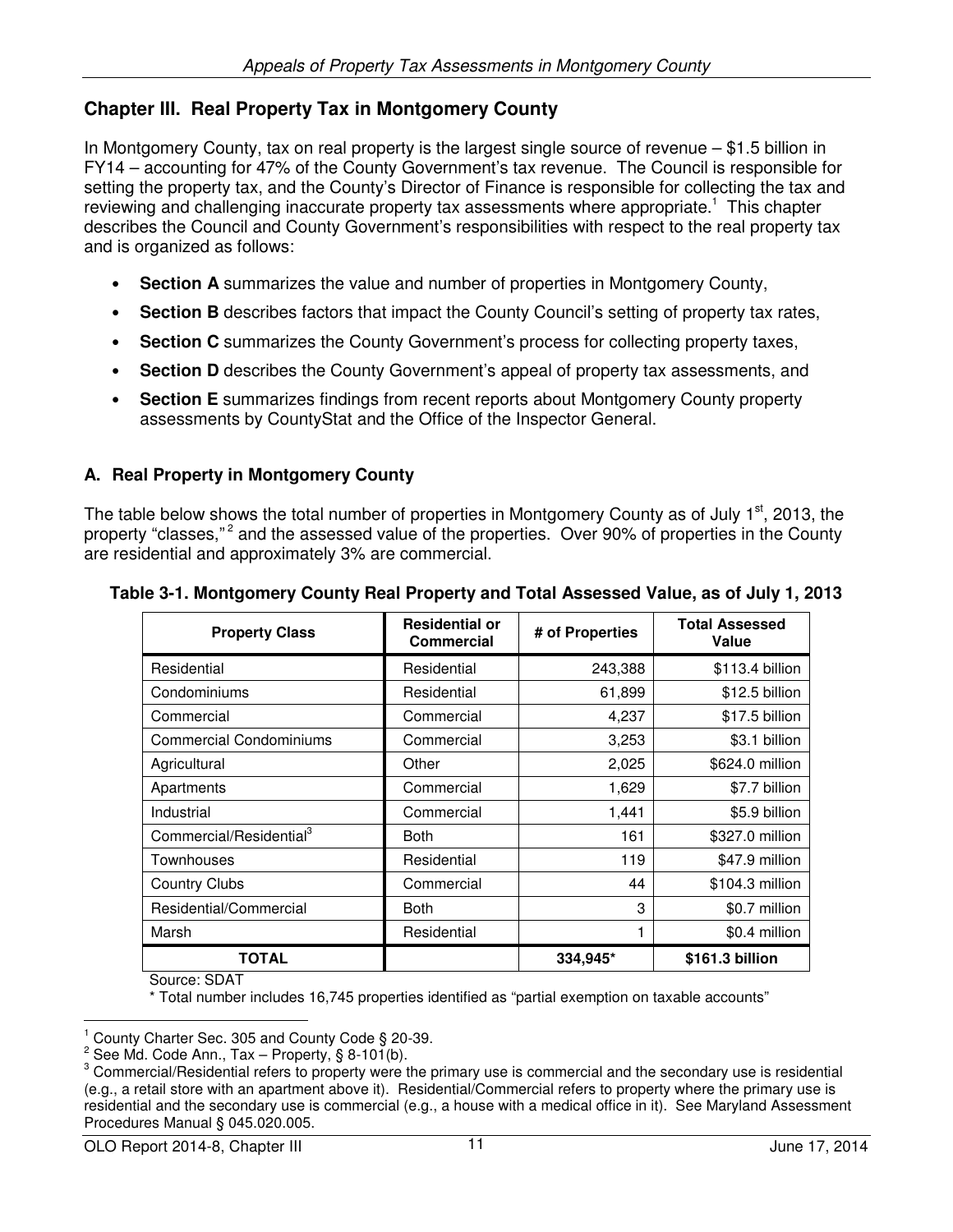The specific property classes listed in Table 3-1 are used by SDAT in its reports.<sup>4</sup> The categorization of the classes as residential or commercial reflects whether the properties are considered primarily as income-producing (commercial) or as the owners' primary residences.

At the beginning of FY14, Montgomery County had 334,945 properties – 309,061 residential properties, 8,975 commercial properties, and 16,909 agricultural properties, exempt properties, and properties that include both residential and commercial uses, agricultural properties and exempt properties. Between FY11 and FY13, the number of properties in Montgomery County increased by 1%.

|                          | 2011          |                           | 2012          |                           | 2013          |                           |
|--------------------------|---------------|---------------------------|---------------|---------------------------|---------------|---------------------------|
| <b>Type of Property</b>  | <b>Number</b> | <b>Assessed</b><br>Value* | <b>Number</b> | <b>Assessed</b><br>Value* | <b>Number</b> | <b>Assessed</b><br>Value* |
| Residential              | 306,606       | \$138.7                   | 307,369       | \$133.8                   | 309,061       | \$134.3                   |
| Commercial               | 8,746         | \$26.0                    | 8,442         | \$25.6                    | 8,975         | \$26.7                    |
| Other (including exempt) | 16,823        | \$0.3                     | 16,967        | \$0.3                     | 16,909        | \$0.3                     |
| Total                    | 332,175       | \$165.0                   | 332,778       | \$159.7                   | 334,945       | \$161.3                   |

**Table 3-2. Number of Properties and Real Property Assessed Value (\$ billions), 2011-2013** 

Source: SDAT

# **B. Property Tax Levy**

Maryland State law requires counties to set a single property tax rate for all real property.<sup>5</sup> The Council is responsible for setting the property tax rate and the income tax offset credit – a credit against property taxes for homeowner-occupied properties. When setting rates, the Council takes into consideration certain restrictions defined in State law, the County Charter, and the County Code, described below.

The table below lists the property tax rates for FY11-FY13 and the amount of the income tax offset credit.

# **Table 3-3. Weighted Average Real Property Tax Rates and Income Tax Offset Credit, FY11-FY13**

|                                                         | <b>FY11</b> | <b>FY12</b> | <b>FY13</b> |
|---------------------------------------------------------|-------------|-------------|-------------|
| Real Property Tax Rate<br>(per \$100 of property value) | \$0.904     | \$0.946     | \$0.991     |
| Income Tax Offset Credit                                | \$692       | \$692       | \$692       |

Source: April 29, 2013 Memorandum from Jacob Sesker, Senior Legislative Analyst, to the Government Operations and Fiscal Policy Committee.

**Constant Yield Tax Rate**. State law requires the Council to hold a public hearing if the Council intends to set a property tax rate that will provide the County with a higher amount of property tax revenue than the prior year. The tax rate that will generate the same amount of revenue for the County is called the Constant Yield Tax Rate (CYTR) and SDAT notifies the County each year on or before February 15<sup>th</sup> of the CYTR for the coming tax year. $6$ 

<sup>&</sup>lt;sup>4</sup> "Real Property Taxable Assessable Base, County Level, by Class", July 1, 2013. http://www.dat.state.md.us/sdatweb/stats/13Aims2.pdf

<sup>5</sup> Counties must set the rate sometime between January  $1<sup>st</sup>$  and June 30<sup>th</sup> of each year. Md. Code Ann. – Tax – Property - §§ 6-302(b)(1)(i) and §§ 6-302(a). See also County Code § 52-4. State law provides exceptions for setting tax rates for public utilities and special rates in a taxing district or part of a county. Ibid. §§ 6-302(b)(1)(i), (b)(2).  $6$  County Code § 52-11B, Md. Code Ann., Tax - Property, § 6-308.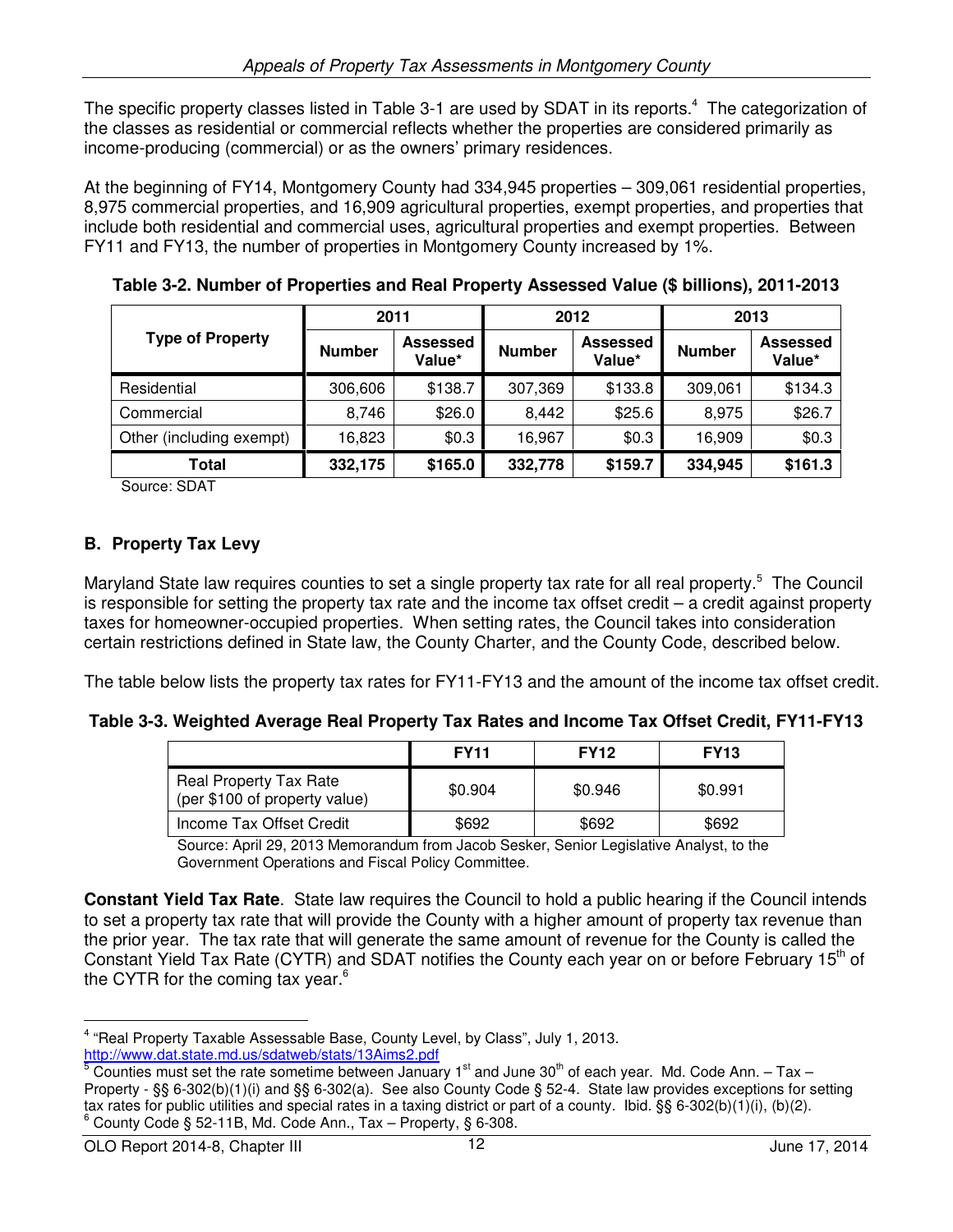**Spending Affordability Guidelines**. The County Charter and County Code require the Council to adopt spending affordability guidelines for the operating budget by the second Tuesday in February each year that include a ceiling on property tax revenues. The Council considers relevant factors – including the condition of the economy, income trends, and the impact of economic and population growth on projected revenues – when setting the guidelines. A vote of seven Councilmembers is required to exceed the quidelines when the Council approves the operating budget.<sup>7</sup>

**Charter Limit**. The County Charter limits the amount of property tax that the Council can levy in a year and requires a vote of nine Councilmembers to exceed the "Charter Limit." The Council is limited to setting a tax rate that will produce the same total revenue as the previous fiscal year, with an increase based on the Consumer Price Index.<sup>8</sup> The Department of Finance calculates the Charter Limit each year.

# **C. Property Tax Collection**

The Director of the Department of Finance is responsible for collecting taxes for the County, including taxes for existing properties, new construction, interest, and penalties for delinquent taxes.<sup>9</sup> Table 3-4 summarizes the Department of Finance's annual tax billing and collection timeline.

**Existing properties**. Under State and County law, July 1<sup>st</sup> is the annual due date for property taxes for existing properties, with a grace period until September  $30<sup>th</sup>$  of each year.<sup>10</sup> State law also requires local jurisdictions to collect property taxes for owner-occupied residential properties and certain small businesses on a semiannual payment schedule, and qualifying taxpayers can pay installments on September  $30<sup>th</sup>$  and December  $31<sup>st</sup>$  of each year.<sup>11</sup>

**New construction**. The County Code specifies a schedule for charging taxes for properties that are added to the tax rolls after July  $1<sup>st</sup>$ , typically new construction. The tax rate for a property added to the tax roll after July  $1^{\text{st}}$  is prorated based on the date that the property was added. The County Code specifies that a new building becomes assessable when it is "substantially completed," meaning that the building is "under roof, plastered (or ceiled) and trimmed."<sup>12</sup>

| Property added to tax roll | Taxes payable for period | % of tax rate payable |
|----------------------------|--------------------------|-----------------------|
| July 1 – September 30      | October 1 – June 30      | 75%                   |
| October 1 – December 31    | January 1 – June 30      | 50%                   |
| January 1 – March 31       | April $1 -$ June 30      | 25%                   |

|  |  | Table 3-4. Property Tax Timetable for New Construction |
|--|--|--------------------------------------------------------|
|--|--|--------------------------------------------------------|

Source: County Code § 52-11B(d), (e), (f)

**Delinquent taxes**. State law and the County Code permit the County to sell properties – via an annual tax lien sale – to enforce payment of unpaid property taxes.<sup>13</sup> In April of each year, the Department of Finance notifies property owners with unpaid taxes that they have 30 days to pay their tax bill or the County will sell the property in the tax lien sale. The County Government advertises delinquent properties in local newspapers in May and holds the tax sale in June.  $\overline{a}$ 

<sup>&</sup>lt;sup>7</sup> County Charter Sec. 305 and County Code § 20-60 and § 20-61.

<sup>&</sup>lt;sup>8</sup> County Charter Sec. 305. This rule excludes revenue from newly constructed property, newly rezoned property, property for which a change in State law resulted in a change in assessment from the previous year, a property that has undergone a change in use, and development district taxes used to fund capital improvement projects.

<sup>&</sup>lt;sup>9</sup> County Code § 20-39.

 $10$  Md. Code Ann. - Tax-Property § 10-102 and County Code § 52-2.

 $11$  Md. Code Ann. - Tax-Property § 10-204.3.

<sup>&</sup>lt;sup>12</sup> County Code § 52-2.

 $13$  Md. Code Ann. – Tax-Property §§ 14-808 to 14-863; and MCC § 52-36.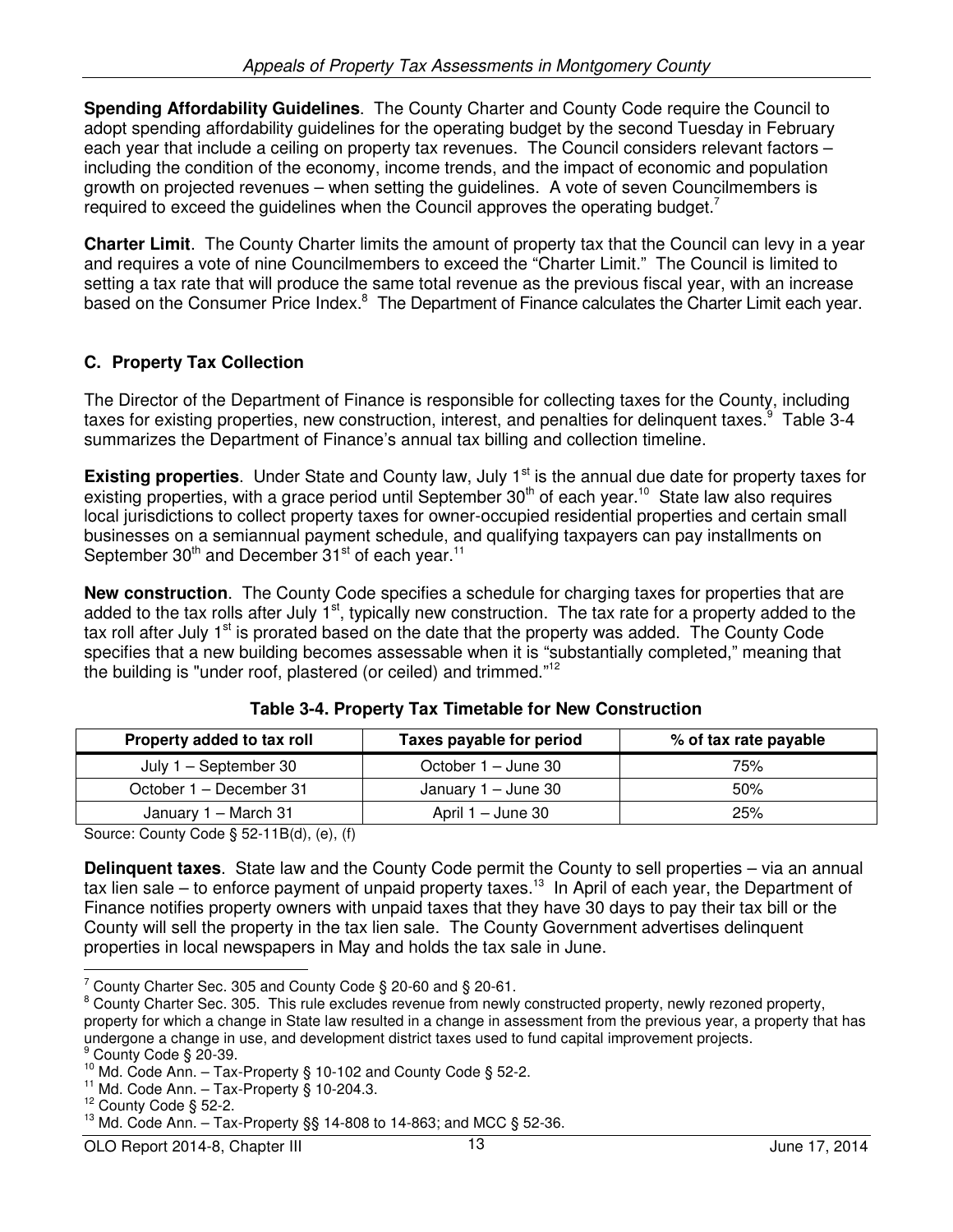# **D. County Appeals of Property Tax Assessments**

Maryland county governments can appeal property tax assessments to the SDAT supervisor, the PTAABs, and the Maryland Tax Court.<sup>14</sup> Like property owners, the County must file an appeal of a property assessment to SDAT within 45 days of the date of the Notice of Assessment.<sup>15</sup> Unlike property owners, county governments cannot file "out-of-cycle" appeals – which are appeals in the two years in which a property is not reassessed. Montgomery County has participated in the appeals process since 1974, after the State assumed responsibility for assessing real property. See Chapter V for a summary of data on Montgomery County Government appeals between 2011 and 2013.

**Department of Finance Property Tax Appeals Process**. The County Code assigns certain responsibilities to the County Government's Director of Finance with respect to real property tax assessments.<sup>16</sup> The Director of Finance must:

- Advise County residents and taxpayers of their rights under State and County tax laws; and
- "Protect the public interest" with regard to inaccurate property tax assessments by appealing assessments, intervening in appeals filed by property owners, and taking "any other action permitted by law to review and challenge assessments."

The Public Advocate for Assessments and Taxation program within the Department of Finance annually reviews property assessments for fairness and accuracy and appeals assessments when it thinks an appeal will "protect the public interest."<sup>17</sup> Department of Finance staff report that less than one workyear is devoted to this function. In 2014, the Department hired a contractor to help research properties that the County Government will appeal and compile supporting documentation.

**Process for Determining County Government Appeals**. As noted in Chapter II, each year at the end of December, SDAT mails Notices of Assessment to property owners with a new assessment effective January 1<sup>st</sup>. These are the assessments that the County Government can appeal within 45 days of the date on the Notice.

The Department of Finance only appeals an assessment as "inaccurate" when a property has sold within the previous assessment cycle (3 years) and when the sales price for the property is \$300,000 or more than the assessed value. To identify these properties, the Department of Technology Services compiles property sales data and new assessment values for Finance staff. Finance staff also examine information from other sources to identify additional properties with large differences between sales prices and assessments. Finance staff do not have access to SDAT data used for commercial property assessments, such as property income data.

When Finance staff have identified all of the potential properties to appeal based on the above process, staff exclude certain properties with unique factors affecting the property or the sales price (e.g., if an account is tax-exempt or a sale price applies to multiple parcels of land). Staff then compile the final list of properties for appeal and submit the list to SDAT within 45 days of the Notice of Assessment. Moving forward, the contractor hired in 2014 will assist the Department of Finance by analyzing assessments and sale prices and preparing case files and documentation for appeals.<sup>18</sup>

<sup>&</sup>lt;sup>14</sup> Md. Code Ann., Tax – Property, § 14-502, § 14-509 and § 14-512.

<sup>&</sup>lt;sup>15</sup> Md. Code Ann., Tax – Property,  $\tilde{S}$  14-502(a)(1).

<sup>16</sup> County Code § 20-41A.

<sup>&</sup>lt;sup>17</sup> Approved FY14 Operating Budget, 3-83.

<sup>18</sup> Contract #1036714, December 2013.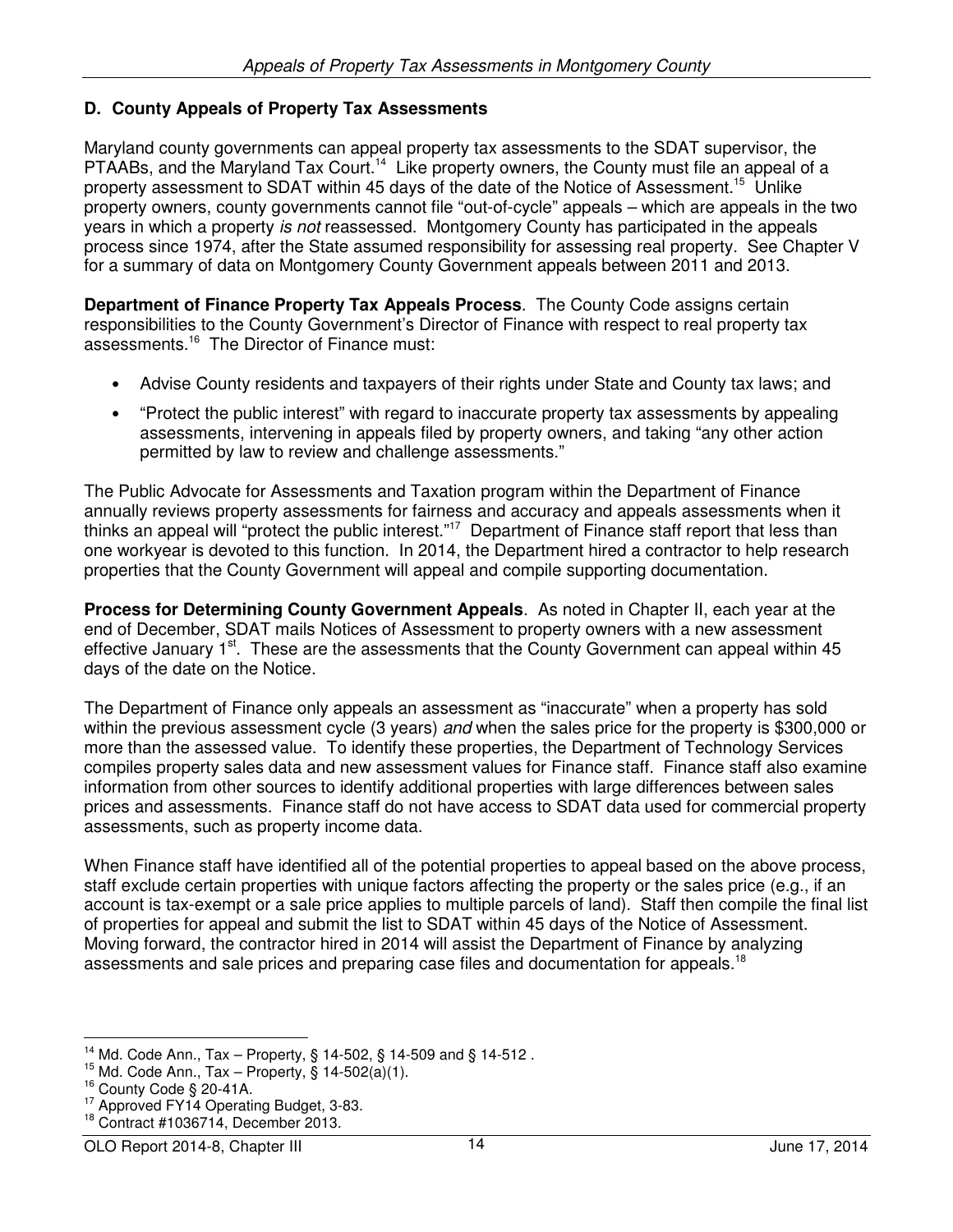SDAT reviews appeals filed by the County Government in writing and does not hold individual hearings. Appeals are then typically forwarded to the PTAAB. Finance staff report that PTAAB hearings for some properties can occur more than a year after the appeal has been filed.

Finance staff report that the County Government does not appeal assessments to the Maryland Tax Court because of high costs associated with those appeals. Additionally, the County Government typically does not intervene in appeals initiated by taxpayers where taxpayers seek lower assessments, except in certain cases, such as properties that the County has appealed previously or commercial properties where the County has an interest.

**Montgomery County Office of the Public Advocate**. As noted in Chapter II, the State assumed responsibility for property assessments in 1973 when it determined that County-conducted assessments violated the requirement in the Maryland Constitution that real property assessments be "uniform."<sup>19</sup> In 1974, the Council enacted Bill No. 49-73, creating an independent Office of the Public Advocate (OPA) to represent the public interest and County taxpayers in assessment and related-tax matters before State administrative bodies and the courts.<sup>20</sup>

Table 3-5 summarizes the OPA's activities as described in a 1992 Office of Legislative Oversight evaluation of the OPA. The OLO report showed that OPA workyears increased from one in FY75 to four in FY91.

| Table 3-5. Activities of the Office of the Public Advocate |
|------------------------------------------------------------|
|------------------------------------------------------------|

| <b>Activities</b>                                                                                                                                                                                              |
|----------------------------------------------------------------------------------------------------------------------------------------------------------------------------------------------------------------|
| • Annually reviewing newly assessed properties and filing appeals on behalf of the County for<br>under-assessed properties                                                                                     |
| • Intervening in property owner-initiated appeals in the PTAAB and Maryland Tax Court                                                                                                                          |
| • Advising citizens and providing workshops (at least six annually), informational pamphlets and<br>brochures regarding the assessment and appeals process                                                     |
| • Reviewing, evaluating, and providing comments to the Executive on State and/or County<br>legislative measures regarding assessments and tax initiatives                                                      |
| • Providing an annual report on OPA activities and accomplishments to the Council and the<br>Executive                                                                                                         |
| Sources: Bill No. 30-93, Ch. 44 LMC 1993, enacted Nov. 2, 1993; OLO Report No. 91-7, Description and<br>Evaluation of the Montgomery County Office of the Public Advocate for Assessments and Taxation (1992). |

Recommendations were made in 1981 by the Executive to incorporate the OPA into the Department of Finance and in 1991 by KPMG Peat Marwick to combine the OPA into the Office of Consumer Affairs.<sup>21</sup> OLO's 1992 evaluation of the OPA noted possible efficiencies from co-locating the OPA within either of these offices but questioned whether incorporating the OPA into another office or department would impact its effectiveness.<sup>22</sup> The OLO report also concluded that the OPA's appeals and interventions generated revenues in excess of the office's annual expenditures.

<sup>19</sup> Maryland Constitution Declaration of Rights, Article 15.

<sup>20</sup> Bill No. 30-93, Ch. 44 LMC 1993, enacted Nov. 2, 1993.

 $21$  The report was for the Council-established Commission on Efficiency and Effectiveness.

<sup>&</sup>lt;sup>22</sup> OLO Report No. 91-7, Description and Evaluation of the Montgomery County Office of the Public Advocate for Assessments and Taxation (1992), p. 37.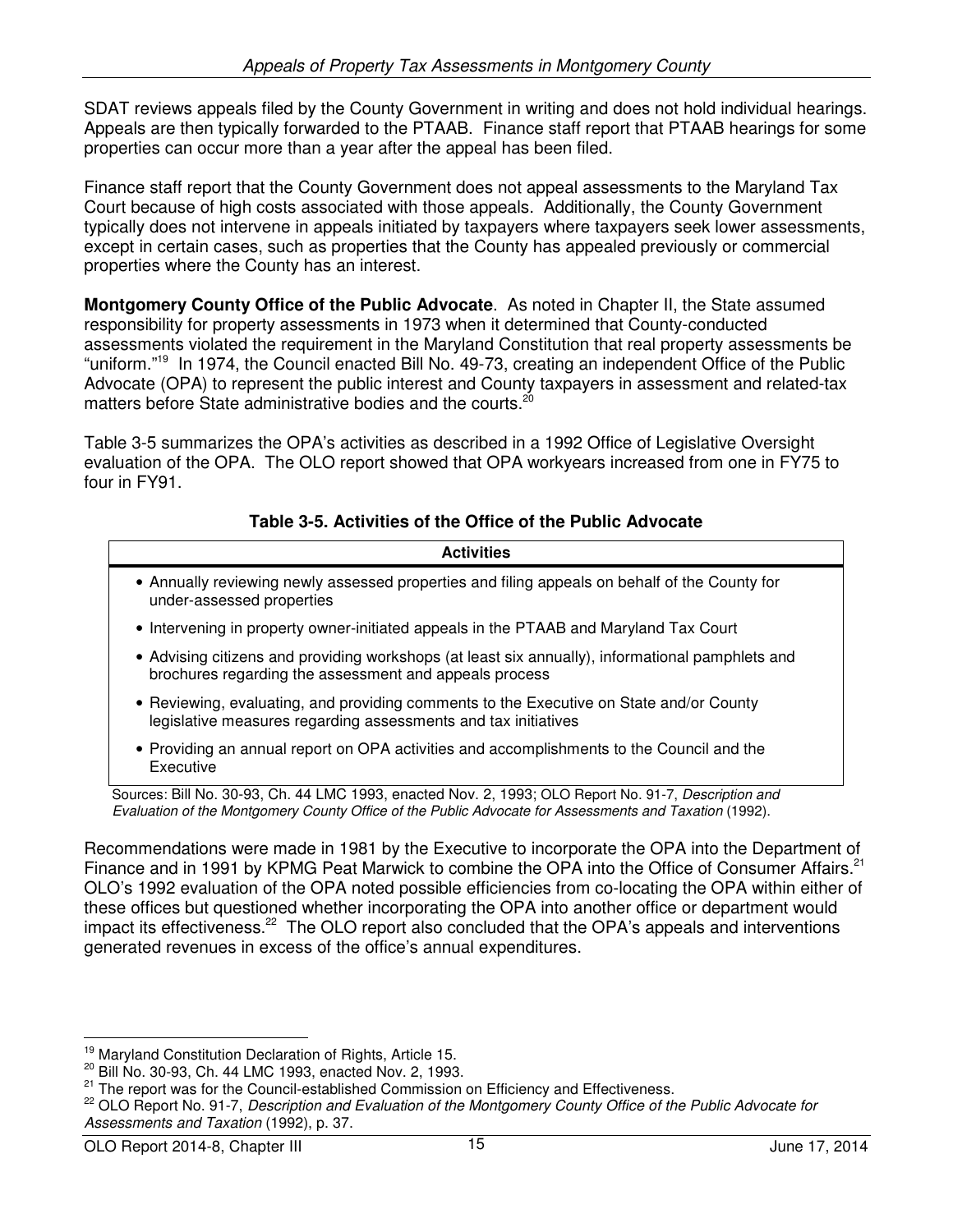In November 1993, the Council enacted Bill 30-93, eliminating the OPA and assigning the Public Advocate function to the Department of Finance. The bill's fiscal analysis concluded that the change would have no fiscal impact because the OPA had already been physically relocated to the Department of Finance, achieving any organizational efficiencies.<sup>23</sup>

# **E. Property Assessment Studies from CountyStat and the Office of the Inspector General**

In response to recent concerns regarding inaccurate real property assessments, CountyStat and the Office of the Inspector General (OIG) have completed analyses of residential and commercial property assessments in the County. In April 2011, CountyStat released a report finding that, of 8,518 armslength CY2010 sales of improved residential and condo properties assessed between 2009 and 2011:

- On average, properties were under-assessed compared to 2010 sales prices, and
- Properties with the highest sales prices were the most under-assessed. $24$

In November 2013, CountyStat examined assessment and sales data on all income-producing properties sold between July 1, 2010 and June 30, 2013 and found that assessments met standards established by the International Association of Assessing Officers.<sup>25</sup>

In January 2013, the Office of the Inspector General released a report that examined SDAT's assessment of the Parklawn Building, a commercial office building in Rockville.<sup>26</sup> OIG staff calculated a significantly different assessed value for the building compared to the assessed value reached through a settlement between the property owner and the State. The OIG also examined 20 commercial properties and found that properties with sales prices over \$10 million were assessed at an average of 68% of their selling prices. The OIG recommended that the Department of Finance be more proactive in its responsibility to appeal assessments while recognizing that this would require the dedication of more resources to the function.

SDAT responded to both a draft of the OIG's report and the final report and identified several points in support of its assessments of the Parklawn Building and other commercial property, such as:

- The complicated process for assessing commercial properties that requires extensive education and training,
- Factors pertinent to commercial property values, such as indicators of future income streams, specific property characteristics, and risk, and
- Factors specific to the Parklawn Building, such as condition, vacancy rate, and likelihood of future vacancies.

<sup>&</sup>lt;sup>23</sup> Memorandum, October 14, 1993, Robert K. Kendal, Office of Management and Budget to Marilyn J. Praisner, President, Montgomery County Council.

Review of Property Assessments and Sales in Montgomery County, CountyStat (April 26, 2011).

<sup>&</sup>lt;sup>25</sup> Review of Income-Producing Property Assessments and Sales in Montgomery County, CountyStat (Nov. 20, 2013).

<sup>&</sup>lt;sup>26</sup> Review of Montgomery County Commercial Property Tax Assessments, Office of the Inspector General (Jan. 2013).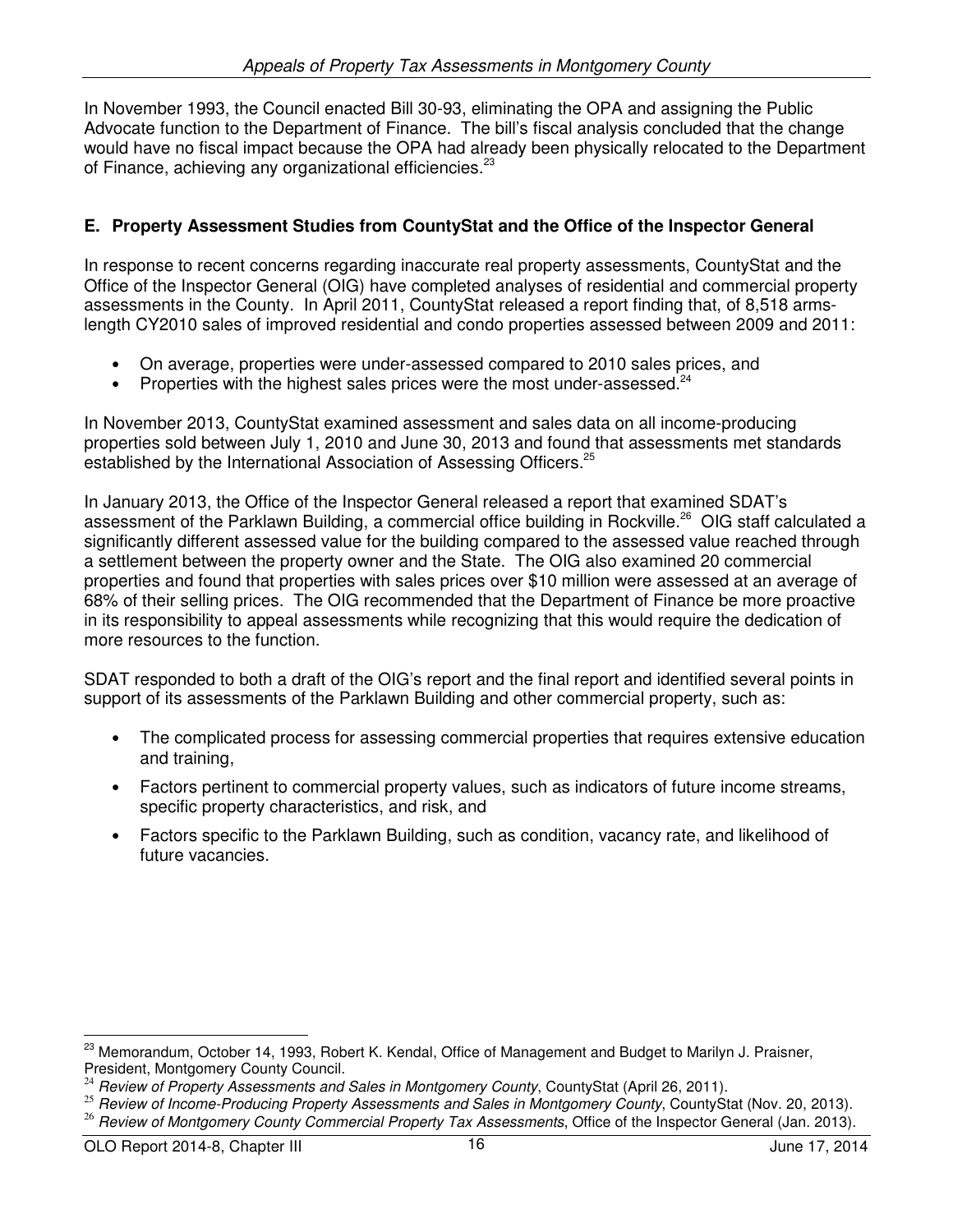# **Chapter IV. Tax Assessment Appeals Data**

Between 2011 and 2013, Montgomery County property owners filed 13,945 appeals of property tax assessments (for 12,000 unique properties) with the State Department of Assessment and Taxation (SDAT) – 9,725 appeals of residential property assessments, 4,116 for commercial property assessments, and 104 for assessments for all other property types.<sup>1</sup> Combined, these appeals resulted in SDAT reducing property values by \$2.1 billion. The tables below summarize data for these appeals.

| # of Properties       |                          |          |            | <b>All Appeals</b>  |                                                                |  |
|-----------------------|--------------------------|----------|------------|---------------------|----------------------------------------------------------------|--|
| <b>Property Class</b> | All<br><b>Properties</b> | Appealed | % of Total | <b>Appeals</b>      | <b>Ratio of</b><br><b>Appeals per</b><br><b>100 Properties</b> |  |
| Residential           | 305,406                  | 8,661    | 3.0%       | 9,725               | 3/100                                                          |  |
| Commercial            | 10,604                   | 3,239    | 31.0%      | 4,116               | 39/100                                                         |  |
| All Other             | 2,190                    | 100      | 0.5%       | 82                  | 4/100                                                          |  |
| <b>TOTAL</b>          | 334,945*                 | 12,000+  | 3.6%       | 13,945 <sup>+</sup> | 4/100                                                          |  |

**Table 4-1. Montgomery County Real Properties as of July 1, 2013, and Appeals, 2011-2013** 

Source: SDAT data, OLO analysis

\* Total number of properties includes 16,745 properties identified as "partial exemption on taxable accounts."

+ Total number includes 22 properties identified as "exempt" or "exempt commercial."

#### **Table 4-2. Assessed Value of Montgomery County Real Property as of July 1, 2013, and Appealed Value, 2011-2013**

|                       | <b>Total Assessed Value</b><br>(\$ billions) | <b>Ratio of Appealed</b><br><b>Value to Total Value</b> |              |
|-----------------------|----------------------------------------------|---------------------------------------------------------|--------------|
| <b>Property Class</b> | <b>All Properties</b>                        | Appealed<br><b>Properties</b>                           | (\$ Dollars) |
| Residential           | \$126.0                                      | \$5.9                                                   | \$5/\$100    |
| Commercial            | \$34.4                                       | \$27.1                                                  | 79/100       |
| All Other             | \$1.0                                        | \$0.2                                                   | 24/100       |
| TOTAL                 | \$161.3 billion*                             | \$33.3 billion                                          | \$21/\$100   |

Source: SDAT data, OLO analysis

\* Total assessed value does not include value of exempt properties.

OLO used data provided by SDAT for its analysis. These data include the results of all appeals filed at the Supervisor level (including those that were later withdrawn) and "out-of-cycle" appeals filed by a taxpayer in a year when the property was not reassessed. The data do not include any subsequent changes made if the result of the Supervisor level decision was appealed to the PTAAB or the Tax Court.

The rest of this chapter is organized as follows:

- **Section A** summarizes data about appeals of property assessments in Montgomery County from 2011-2013.
- **Section B** further reviews the appeals data to examine differences between higher- and lowervalued properties.

<sup>&</sup>lt;sup>1</sup> Residential properties include properties classified as Residential, Residential Condominium, and Town House. Commercial properties include those classified as Apartments, Commercial, Commercial Condominium, Country Club, and Industrial. "Other" properties include those classified as Agricultural, Exempt, Exempt Commercial, Commercial/Residential, Residential/Commercial or Marsh. These data excluded duplicate data.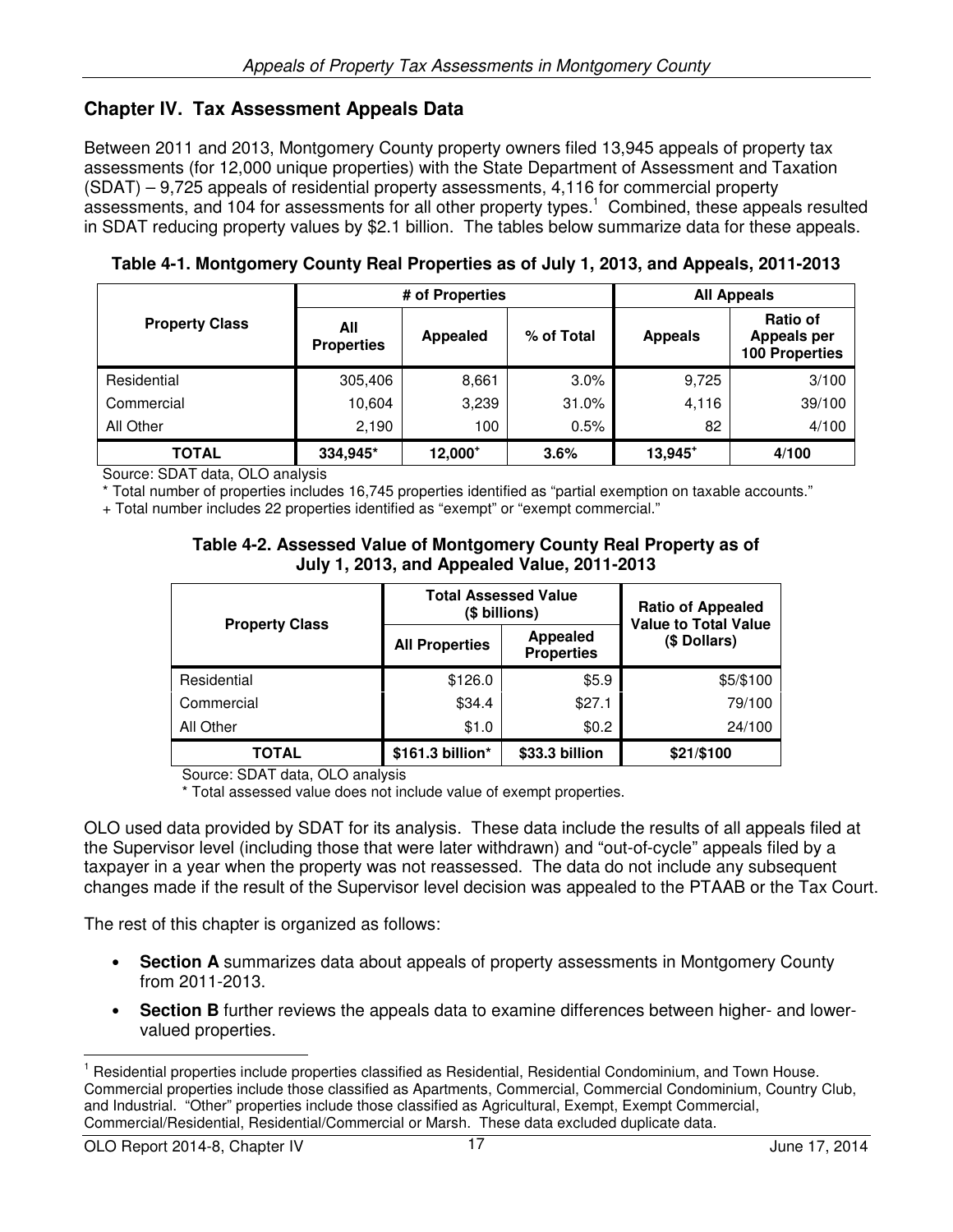# **A. Appeals of Property Assessments in Montgomery County, 2011-2013**

The 13,945 appeals filed between 2011 and 2013 represent appeals for 12,000 individual property accounts. The data in Table 4-3 compare the number of appeals to the total number of real properties in the County as of July 1, 2013. Overall, appeals were filed for fewer than 4% of all properties in Montgomery County during this period. Within property classes, however, the rate of appeals differed. The data show that:

- Overall, appeals were filed for fewer than 4% of all properties in Montgomery County during this period. Proportionally, commercial property assessments were appealed at a higher rate than residential assessments.
- Across property classes, apartments were most likely to be appealed. Nearly 58% of all apartment properties had at least one assessment appealed between 2011 and 2013. When counting multiple appeals on the same property, 80 appeals were filed for every 100 apartment properties.

|                                | # of Properties          |                   |            | <b>All Appeals</b> |                                                         |
|--------------------------------|--------------------------|-------------------|------------|--------------------|---------------------------------------------------------|
| <b>Property Class</b>          | All<br><b>Properties</b> | <b>Appealed</b>   | % of Total | <b>Appeals</b>     | Ratio of<br><b>Appeals per</b><br><b>100 Properties</b> |
| <b>Residential</b>             |                          |                   |            |                    |                                                         |
| Residential                    | 243,507                  | 6,292             | 2.6%       | 6,715              | 3/100                                                   |
| Condominiums                   | 61,899                   | 2,369             | 3.8%       | 3,010              | 5/100                                                   |
| <b>Commercial</b>              |                          |                   |            |                    |                                                         |
| Commercial                     | 4,237                    | 1,168             | 27.6%      | 1,419              | 33/100                                                  |
| <b>Commercial Condominiums</b> | 3,253                    | 638               | 19.6%      | 770                | 24/100                                                  |
| Apartments                     | 1,629                    | 937               | 57.5%      | 1,310              | 80/100                                                  |
| Industrial                     | 1,441                    | 484               | 33.6%      | 605                | 42/100                                                  |
| <b>Country Clubs</b>           | 44                       | $12 \overline{ }$ | 27.3%      | 12                 | 27/100                                                  |
| <b>All Other</b>               |                          |                   |            |                    |                                                         |
| Agricultural                   | 2,025                    | 54                | 2.7%       | 56                 | 3/100                                                   |
| Other                          | 165                      | 25                | 15.2%      | 26                 | 16/100                                                  |
| <b>TOTAL</b>                   | 334,945*                 | 12,000+           | 3.6%       | 13,945+            | 4/100                                                   |

# **Table 4-3. Montgomery County Real Properties as of July 1, 2013 and Appeals, 2011-2013**

Source: SDAT data, OLO analysis

\* Total number of properties includes 16,745 properties identified as "partial exemption on taxable accounts."

+ Total number includes 22 properties identified as "exempt" or "exempt commercial."

**Multiple Appeals for the Same Property**. Some properties had multiple appeals of tax assessments filed between 2011 and 2013. The data in the table on the next page show that 14% of all properties had more than one appeal filed for each property while 25% of commercial properties had more than one appeal filed during this time period.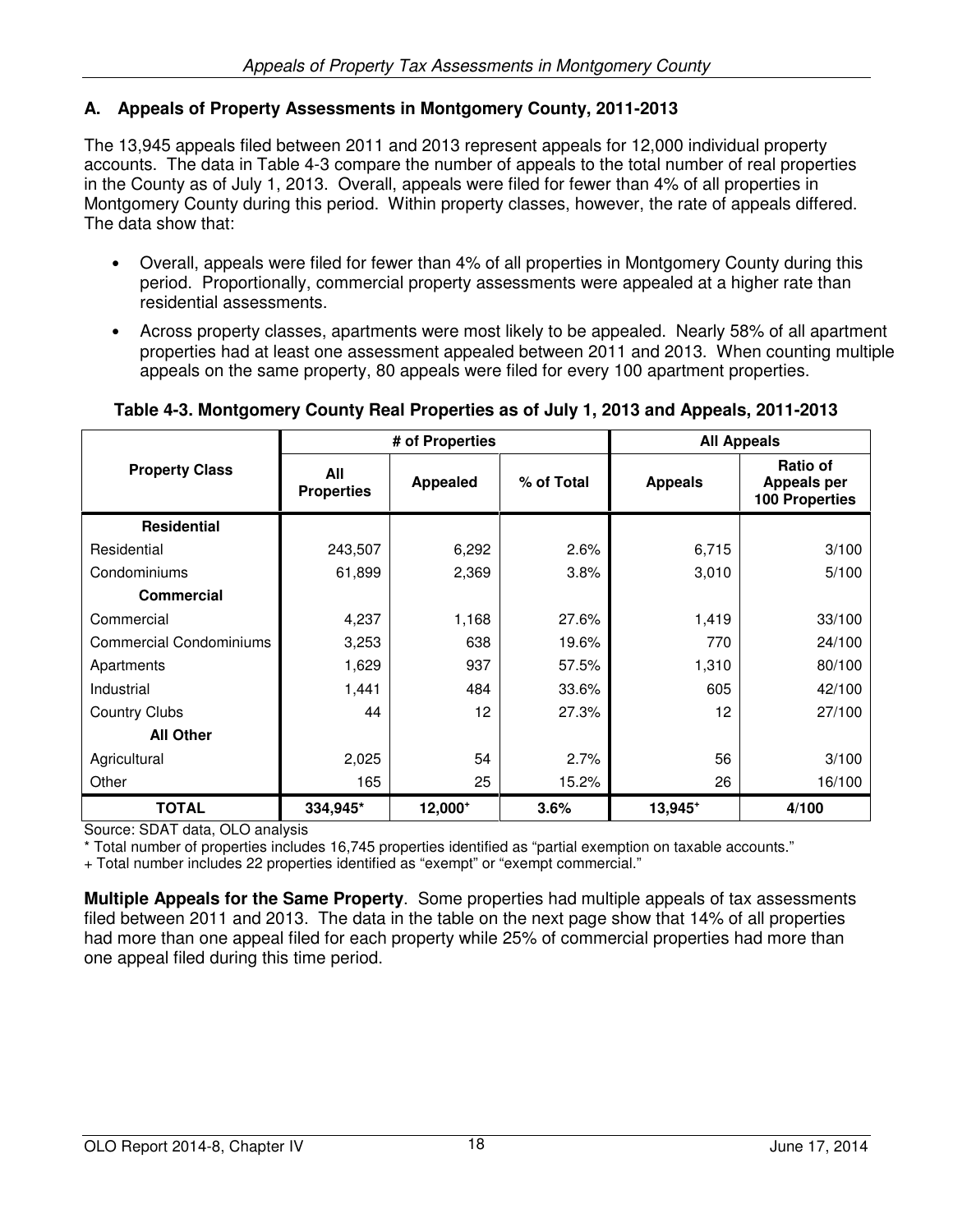| <b>Property Class</b> | # of<br><b>Accounts</b> | <b>Property Accounts with</b><br><b>More Than One Appeal</b> |     |  |
|-----------------------|-------------------------|--------------------------------------------------------------|-----|--|
|                       | <b>Appealed</b>         | #                                                            | %   |  |
| Residential           | 8,661                   | 921                                                          | 11% |  |
| Commercial            | 3,239                   | 796                                                          | 25% |  |
| Other                 | 100                     |                                                              | 4%  |  |
| <b>TOTAL</b>          | 12,000                  | 1,721                                                        | 14% |  |

**Table 4-4. Property Accounts with Multiple Appeals, 2011-2013** 

Source: SDAT

**Assessed Value of Appeals**. The data in the following table compare the assessed value for appeals filed between 2011 and 2013 to the assessed value of all real property in the County as of July 1, 2013. Whereas the \$161.3 billion value of all properties counts the value of each property only once, the \$33.3 billion value of the appeals counts the value of all appeals – including multiple values for a property if it was appealed more than once. To compare the two figures, the table includes a ratio of the appealed value to the total assessment value. The data show:

- Overall, \$21 in assessed value was appealed for every \$100 of property value in the County.
- The ratio of appealed value to total value differed substantially between residential and commercial property classes. Commercial condominiums, apartments, and industrial properties all had over \$80 in appealed value for every \$100 of total assessed value.

|                                | <b>Total Assessed Value</b><br>(\$ billions) | <b>Ratio of</b><br><b>Appealed Value</b> |                                                       |  |
|--------------------------------|----------------------------------------------|------------------------------------------|-------------------------------------------------------|--|
| <b>Property Class</b>          | <b>All Properties</b>                        | Appealed<br><b>Properties</b>            | per \$100 of<br><b>Property Value</b><br>(\$ dollars) |  |
| <b>Residential</b>             |                                              |                                          |                                                       |  |
| Residential                    | \$113.5                                      | \$4.8                                    | \$4/\$100                                             |  |
| Condominiums                   | \$12.5                                       | \$1.1                                    | 9/100                                                 |  |
| Commercial                     |                                              |                                          |                                                       |  |
| Commercial                     | \$17.5                                       | \$12.1                                   | 69/100                                                |  |
| <b>Commercial Condominiums</b> | \$3.1                                        | \$2.5                                    | 81/100                                                |  |
| Apartments                     | \$7.7                                        | \$6.9                                    | 90/100                                                |  |
| Industrial                     | \$5.9                                        | \$5.5                                    | 93/100                                                |  |
| <b>Country Clubs</b>           | \$0.1                                        | < \$0.0                                  | 32/100                                                |  |
| <b>All Other</b>               |                                              |                                          |                                                       |  |
| Agricultural                   | \$0.6                                        | < 0.1                                    | 8/100                                                 |  |
| Other                          | \$0.3                                        | \$0.1                                    | 36/100                                                |  |
| <b>TOTAL</b>                   | \$161.3 billion*                             | \$33.3 billion                           | \$21/\$100                                            |  |

## **Table 4-5. Assessed Value of Montgomery County Real Property as of July 1, 2013, and Appealed Value, 2011-2013**

Source: SDAT data, OLO analysis

\* Total assessed value does not include value of exempt properties.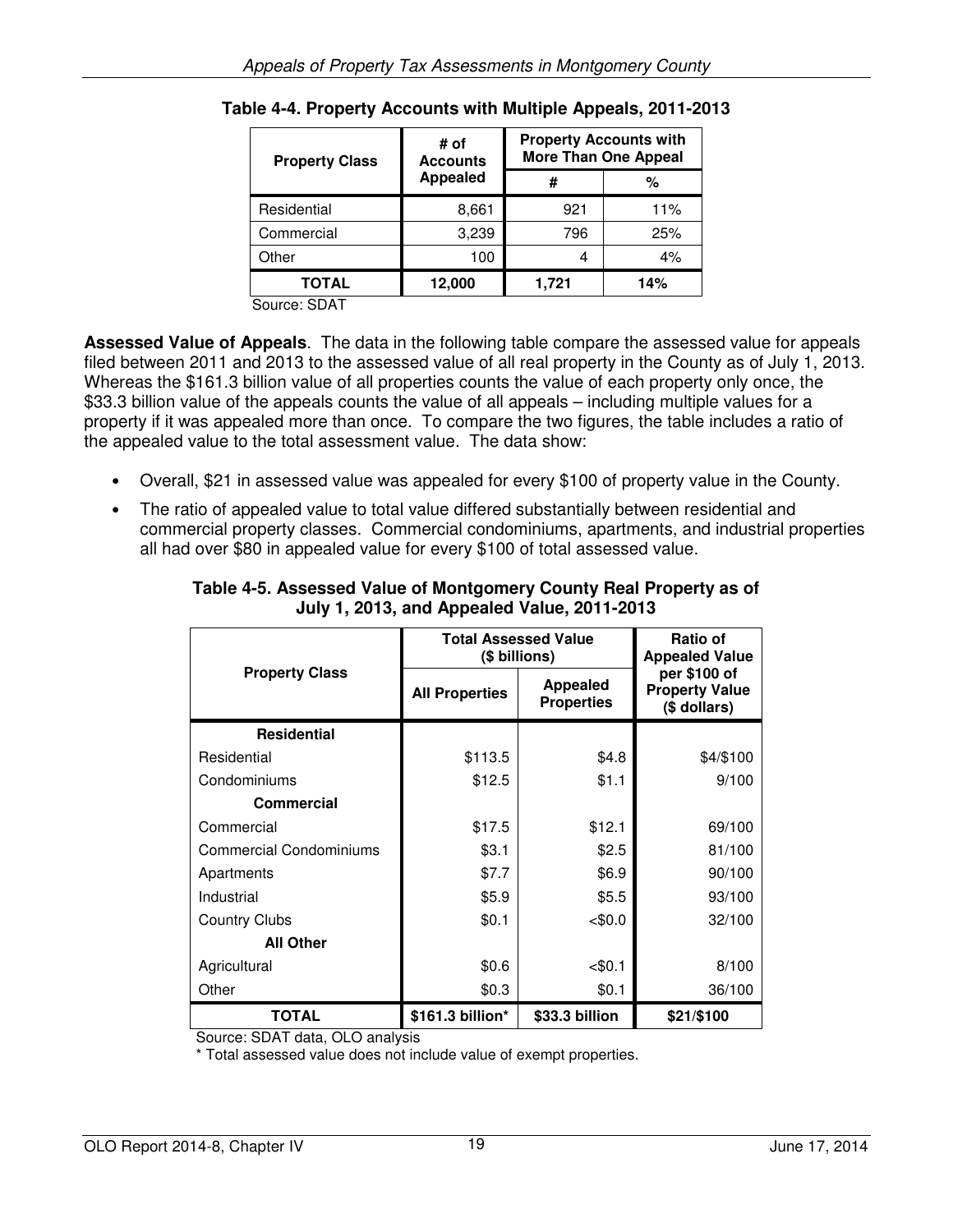**Appeals and Assessment Changes by Year**. The data in the next table summarize the number of appeals, property values, and changes to property values based on appeals from 2011 to 2013. Of note:

- Overall, the number of appeals filed decreased each year, from 5,568 to 4,514 to 3,863 between 2011 and 2013. The decline from 2011 to 2012 resulted from a decrease in residential appeals of 1,454, while the decline from 2012 to 2013 resulted from a decrease in commercial appeals of 719.
- Over the three-year period, the net assessment decrease for appealed properties as a percent of total value was similar for commercial (6% decrease) and residential (7% decrease) properties.

| <b>Property Type and</b>    | # of Appeals | <b>Total Value of</b><br><b>Appealed</b> |           | <b>Net Assessment</b><br><b>Decrease</b> |  |
|-----------------------------|--------------|------------------------------------------|-----------|------------------------------------------|--|
| <b>Appeal Tax Year</b>      |              | <b>Properties</b>                        |           | %                                        |  |
| <b>Residential</b>          |              |                                          |           |                                          |  |
| 2011                        | 4,191        | \$2,515.9                                | \$238.8   | 9%                                       |  |
| 2012                        | 2,737        | \$1,369.3                                | \$63.9    | 5%                                       |  |
| 2013                        | 2,797        | \$2,060.8                                | \$116.2   | 6%                                       |  |
| <b>Residential Subtotal</b> | 9,725        | \$5,946.0                                | \$419.0   | 7%                                       |  |
| <b>Commercial</b>           |              |                                          |           |                                          |  |
| 2011                        | 1,337        | \$9,273.5                                | \$673.4   | 7%                                       |  |
| 2012                        | 1,749        | \$10,549.8                               | \$616.2   | 6%                                       |  |
| 2013                        | 1,030        | \$7,311.6                                | \$357.9   | 5%                                       |  |
| <b>Commercial Subtotal</b>  | 4,116        | \$27,134.9                               | \$1,647.5 | 6%                                       |  |
| <b>All Other</b>            |              |                                          |           |                                          |  |
| 2011                        | 40           | \$93.2                                   | \$11.9    | 13%                                      |  |
| 2012                        | 28           | \$70.2                                   | \$5.0     | 7%                                       |  |
| 2013                        | 36           | \$61.6                                   | \$16.6    | 27%                                      |  |
| <b>Other Subtotal</b>       | 104          | \$225.1                                  | \$33.5    | 15%                                      |  |
| <b>ALL PROPERTIES</b>       |              |                                          |           |                                          |  |
| 2011                        | 5,568        | \$11,882.6                               | \$924.1   | 8%                                       |  |
| 2012                        | 4,514        | \$11,989.3                               | \$685.1   | 6%                                       |  |
| 2013                        | 3,863        | \$9,434.0                                | \$490.7   | 5%                                       |  |
| TOTAL                       | 13,945       | \$33,306.0                               | \$2,099.9 | 6%                                       |  |

#### **Table 4-6. Property Values and Assessment Decreases, by Year and Property Use, 2011-13 (\$ millions)**

Source: SDAT data, OLO analysis

When reviewing an assessment appeal, SDAT can reduce the assessment, increase the assessment, or make no change. Between 2011 and 2013, SDAT reduced assessments in 34% of appeals, raised assessments in about 1% of appeals, and made no change to the assessment in 65% of appeals. The data in the table on the next page provides a more detailed breakdown on the 35% of appeals where SDAT changed assessments.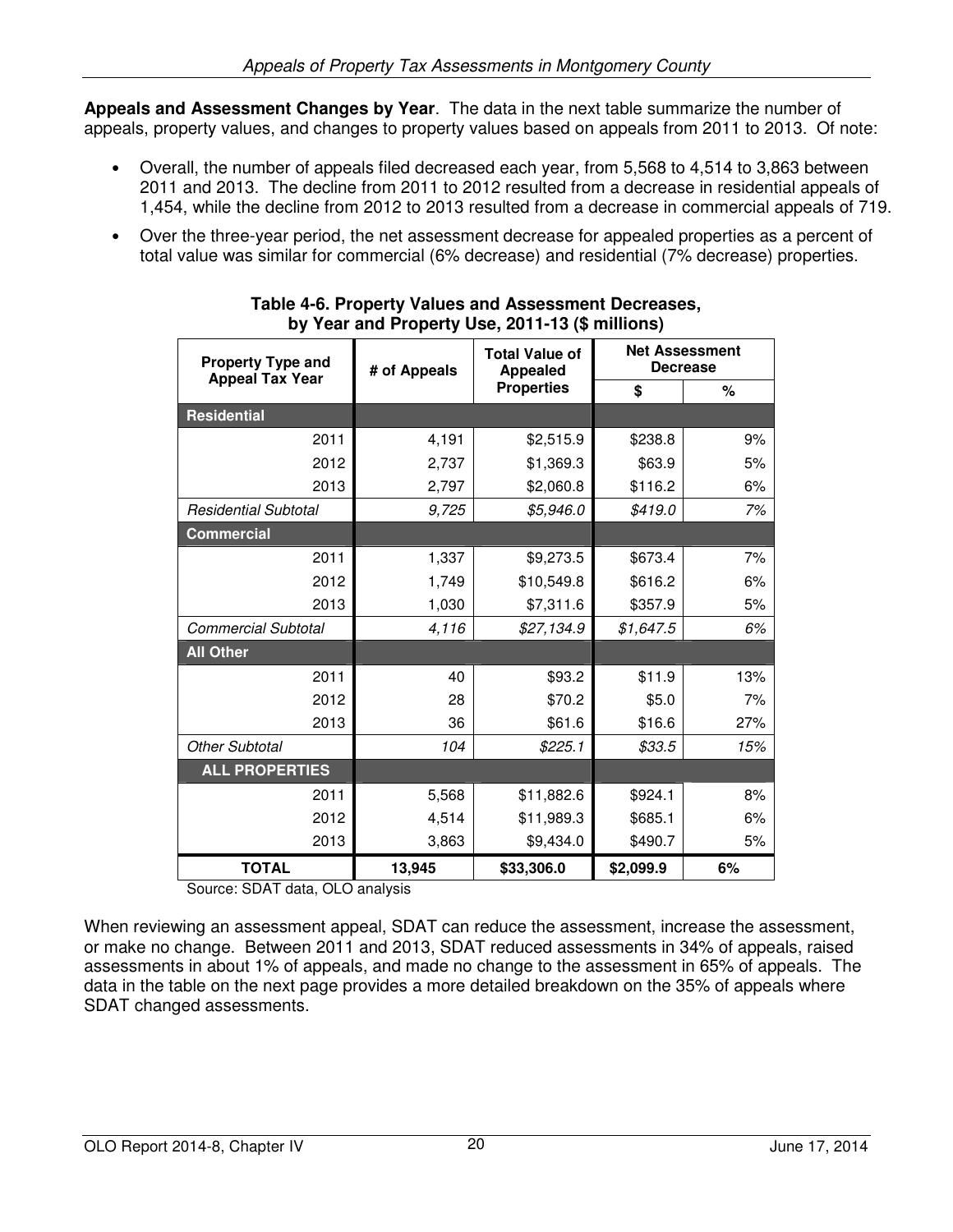| <b>Appeal Tax Year</b>      | <b>Appeals with</b><br><b>Assessment Decrease</b> |     | <b>Appeals with</b><br><b>Assessment Increase</b> |      | Average %<br>Change in                |
|-----------------------------|---------------------------------------------------|-----|---------------------------------------------------|------|---------------------------------------|
|                             | #                                                 | %   | #                                                 | %    | Individual<br>Assessment <sup>2</sup> |
| <b>Residential</b>          |                                                   |     |                                                   |      |                                       |
| 2011                        | 1,898                                             | 45% | 23                                                | 0.5% | 15%                                   |
| 2012                        | 778                                               | 28% | 7                                                 | 0.3% | 16%                                   |
| 2013                        | 886                                               | 32% | 9                                                 | 0.3% | 16%                                   |
| <b>Residential Subtotal</b> | 3,562                                             | 37% | 39                                                | 0.4% | 15%                                   |
| <b>Commercial</b>           |                                                   |     |                                                   |      |                                       |
| 2011                        | 438                                               | 33% | 78                                                | 5.8% | 21%                                   |
| 2012                        | 489                                               | 28% | 10                                                | 0.6% | 24%                                   |
| 2013                        | 241                                               | 23% | 1                                                 | 0.1% | 46%*                                  |
| <b>Commercial Subtotal</b>  | 1,168                                             | 28% | 89                                                | 2.2% | 27%*                                  |
| <b>All Other</b>            |                                                   |     |                                                   |      |                                       |
| 2011                        | 21                                                | 53% | 0                                                 | --   | 34%                                   |
| 2012                        | 11                                                | 39% | 0                                                 | --   | 29%                                   |
| 2013                        | 4                                                 | 11% | 0                                                 | --   | 30%                                   |
| <b>Other Subtotal</b>       | 36                                                | 35% | 0                                                 | --   | 32%                                   |
| <b>ALL PROPERTIES</b>       |                                                   |     |                                                   |      |                                       |
| 2011                        | 2,357                                             | 42% | 101                                               | 1.8% | 16%                                   |
| 2012                        | 1,278                                             | 28% | 17                                                | 0.4% | 19%                                   |
| 2013                        | 1,131                                             | 29% | 10                                                | 0.3% | 22%                                   |
| <b>TOTAL</b>                | 4,766                                             | 34% | 128                                               | 0.9% | 18%                                   |

**Table 4-7. Summary of SDAT Assessment Changes, by Year, 2011-2013**

Source: SDAT data, OLO analysis

\* One 2013 commercial assessment appeal resulted in a 6,733% increase in assessed value, from \$554K to \$38 million. If that data point is excluded, the average percent change in assessment value resulting from commercial property appeals is reduced to 18% for 2013 and 22% for the entire threeyear period.

 $2$  For this analysis, OLO used the absolute value of the change in assessment – looking at the percent difference regardless of whether an assessment increased or decreased. For example, if an assessment increased from \$100,000 to \$125,000, the assessment changed by 25 percent. If an assessment decreased from \$125,000 to \$100,000, the assessment changed by 25 percent.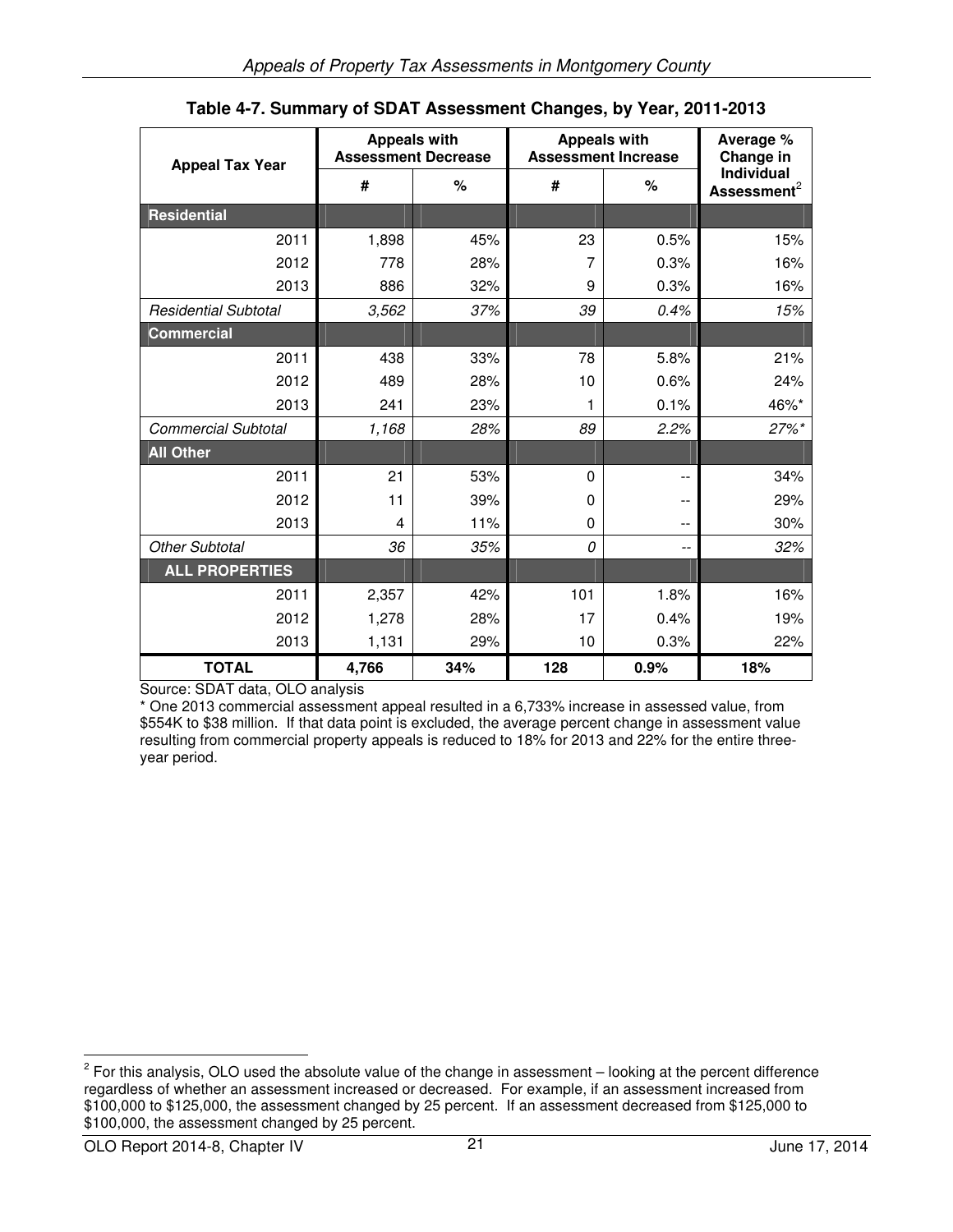**Appeals by Location**. As shown in the table below, appeals of property tax assessments occurred throughout the County between 2011 and 2013. Four locations, however, accounted for almost 70% of all 13,945 appeals – Silver Spring (2,788), Bethesda (2,521), Rockville (2,237), and Gaithersburg (1,918).

| Location             | # of Properties Appealed | <b>Total</b>      |                |        |
|----------------------|--------------------------|-------------------|----------------|--------|
|                      | <b>Residential</b>       | <b>Commercial</b> | <b>Other</b>   |        |
| <b>Silver Spring</b> | 1,911                    | 862               | 15             | 2,788  |
| <b>Bethesda</b>      | 1,934                    | 583               | 4              | 2,521  |
| Rockville            | 1,480                    | 750               | 7              | 2,237  |
| Gaithersburg         | 1,154                    | 750               | 14             | 1,918  |
| Germantown           | 505                      | 131               | 4              | 640    |
| Potomac              | 527                      | 3                 | 3              | 533    |
| Chevy Chase          | 438                      | 38                | 0              | 476    |
| Montgomery Village   | 161                      | 238               | 0              | 399    |
| Takoma Park          | 161                      | 143               | 1              | 305    |
| Clarksburg           | 166                      | 58                | 5              | 229    |
| <b>Burtonsville</b>  | 184                      | 32                | 0              | 216    |
| Kensington           | 110                      | 96                | 1              | 207    |
| Olney                | 131                      | 25                | $\overline{2}$ | 158    |
| Damascus             | 126                      | 16                | 5              | 147    |
| All Other            | 550                      | 39                | 28             | 617    |
| None listed          | 187                      | 352               | 15             | 554    |
| <b>TOTAL</b>         | 9,725                    | 4,116             | 104            | 13,945 |

|  | Table 4-8. Number of Property Tax Appeals by Location, 2011-2013 |  |  |  |
|--|------------------------------------------------------------------|--|--|--|
|  |                                                                  |  |  |  |

Source: SDAT

# **B. Analysis of Property Tax Assessment Appeals in Montgomery County by Property Value**

In order to examine differences between appeals for higher-valued and lower-valued properties, OLO sorted all commercial and residential properties in the County by assessed value and divided that list into four equal groups – or quartiles. Each quartile contains 25% of properties in the County (2,698 per quartile for commercial properties and 76,655 per quartile for residential properties), with the first quartile containing the lowest-valued properties and the  $4<sup>th</sup>$  quartile containing the highest-valued properties.

The data in the table on the next page show, for each quartile, the range of assessed values, the number and percentage of tax assessment appeals, and the ratio of appeals per 100 properties. The number of appeals in each quartile is not equal because the quartiles were created based on the total number of properties in the County, not on the number of appeals. Additionally, the data in this section exclude the 104 properties described as "Other" in Section A of this chapter.

For commercial properties, 42% of assessment appeals were associated with the highest-value properties, those in the  $4<sup>th</sup>$  quartile. For residential properties, 36% of appeals occurred within the highest-valued properties. However, commercial properties in the  $4<sup>th</sup>$  quartile were more likely to have an appeal (65 appeals for every 100 properties) than residential properties in the  $4<sup>th</sup>$  quartile (5 appeals for every 100 properties).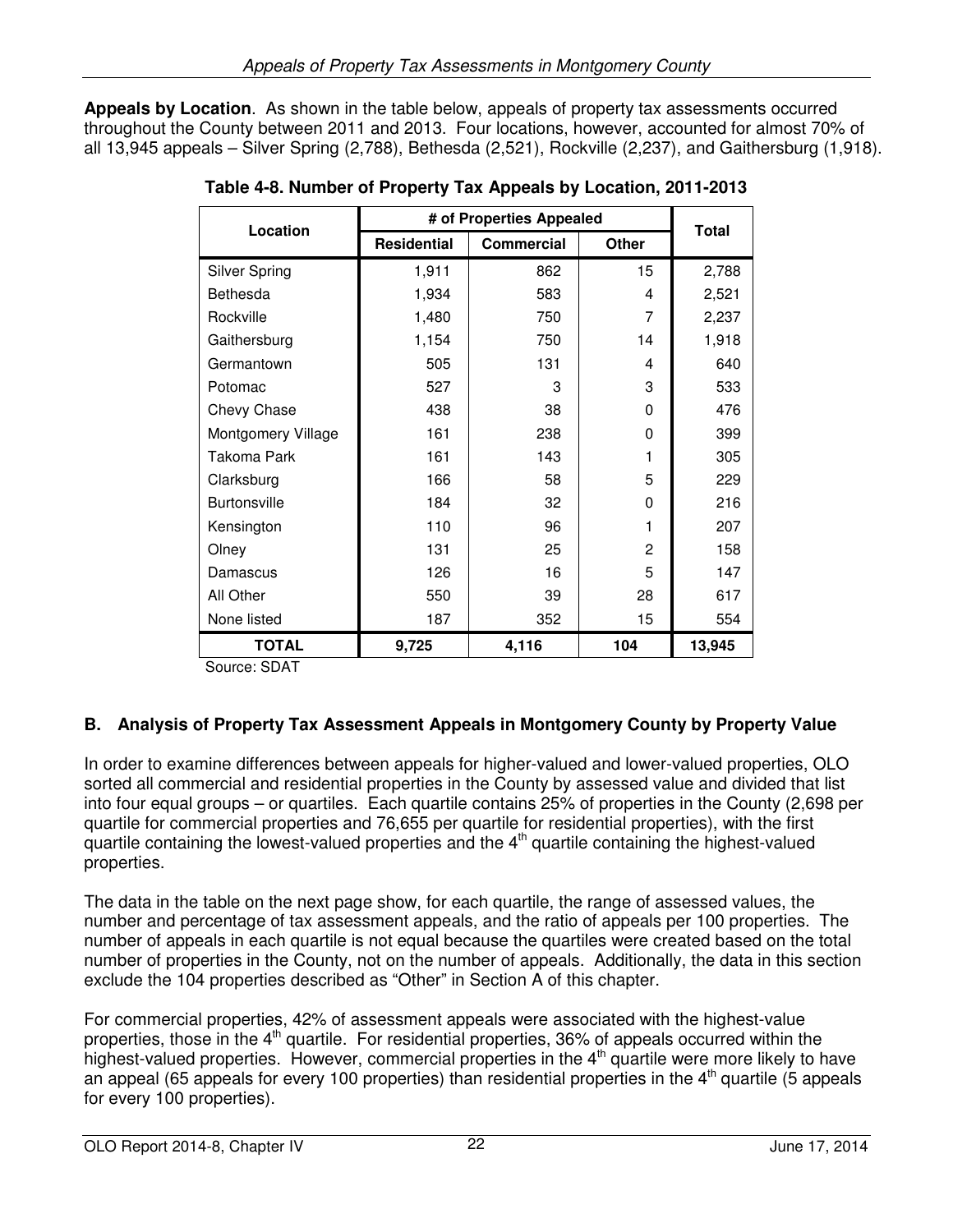| Quartile        | <b>Range of Assessed</b>                     | <b>Appeals</b> |      | <b>Ratio of Appeals</b> |  |
|-----------------|----------------------------------------------|----------------|------|-------------------------|--|
|                 | <b>Values</b>                                | #<br>%         |      | per 100 Properties      |  |
|                 | Commercial - 2,698 properties per quartile   |                |      |                         |  |
| 1 <sup>st</sup> | Up to \$185,650                              | 615            | 15%  | 23/100                  |  |
| 2 <sup>nd</sup> | \$185,651 to \$441,800                       | 933            | 23%  | 35/100                  |  |
| 3 <sup>rd</sup> | \$441,801 to \$1,636,500                     | 811            | 20%  | 30/100                  |  |
| 4 <sup>th</sup> | Over \$1,636,500                             | 1,757          | 42%  | 65/100                  |  |
|                 | <b>Total Commercial</b>                      |                | 100% | 38/100                  |  |
|                 | Residential - 76,655 properties per quartile |                |      |                         |  |
| 1 <sup>st</sup> | Up to \$230,000                              | 2,548          | 26%  | 3/100                   |  |
| 2 <sup>nd</sup> | \$230,001 to \$338,900                       | 1,768          | 18%  | 2/100                   |  |
| 3 <sup>rd</sup> | \$338,901 to \$524,900                       | 1,950          | 20%  | 3/100                   |  |
| 4 <sup>th</sup> | Over \$524,900                               | 3,459          | 36%  | 5/100                   |  |
|                 | <b>Total Residential</b>                     | 9,725          | 100% | 3/100                   |  |

**Table 4-9. Number and Percent of Property Tax Assessment Appeals, by Quartile, 2011-2013** 

Source: SDAT data, OLO analysis

**Assessment Changes**. As detailed above, between 2011 and 2013, SDAT reduced assessments in 34% of appeals, raised assessments in about 1% of appeals, and made no change to the assessment in 65% of appeals in Montgomery County. Table 4-10 provides a detailed breakdown by quartile for the 35% of appeals where assessments were changed, including the average change in individual assessments by dollar value and percent. $3$  The data show:

- Of the 89 commercial property appeals that resulted in an assessment increase, 94% were in the  $1<sup>st</sup>$  quartile (i.e., the lowest-valued commercial properties).
- 48% of commercial appeals and 43% of residential appeals that resulted in a decreased assessment were for properties in the  $4<sup>th</sup>$  quartile (i.e., the highest-valued properties).
- For commercial appeals, properties in the  $4<sup>th</sup>$  quartile had the largest average dollar value change in assessment (\$2.8 million) while properties in the  $3<sup>rd</sup>$  quartile had the largest percent change (52%).
- For residential appeals, properties in the  $4<sup>th</sup>$  quartile had the largest average dollar value change in assessment (\$226K) while properties in the 1st quartile had the largest percent change (25%).
- For residential appeals, the average change in assessment for properties in the  $1<sup>st</sup>$ ,  $2<sup>nd</sup>$ , and  $3<sup>rd</sup>$ quartiles ranged from \$34K to \$45K. The average change in assessment for properties in the 4<sup>th</sup> quartile, however, was five times as much, at \$226K.

 $3$  See Footnote 2 in this chapter for a more detailed description of this analysis.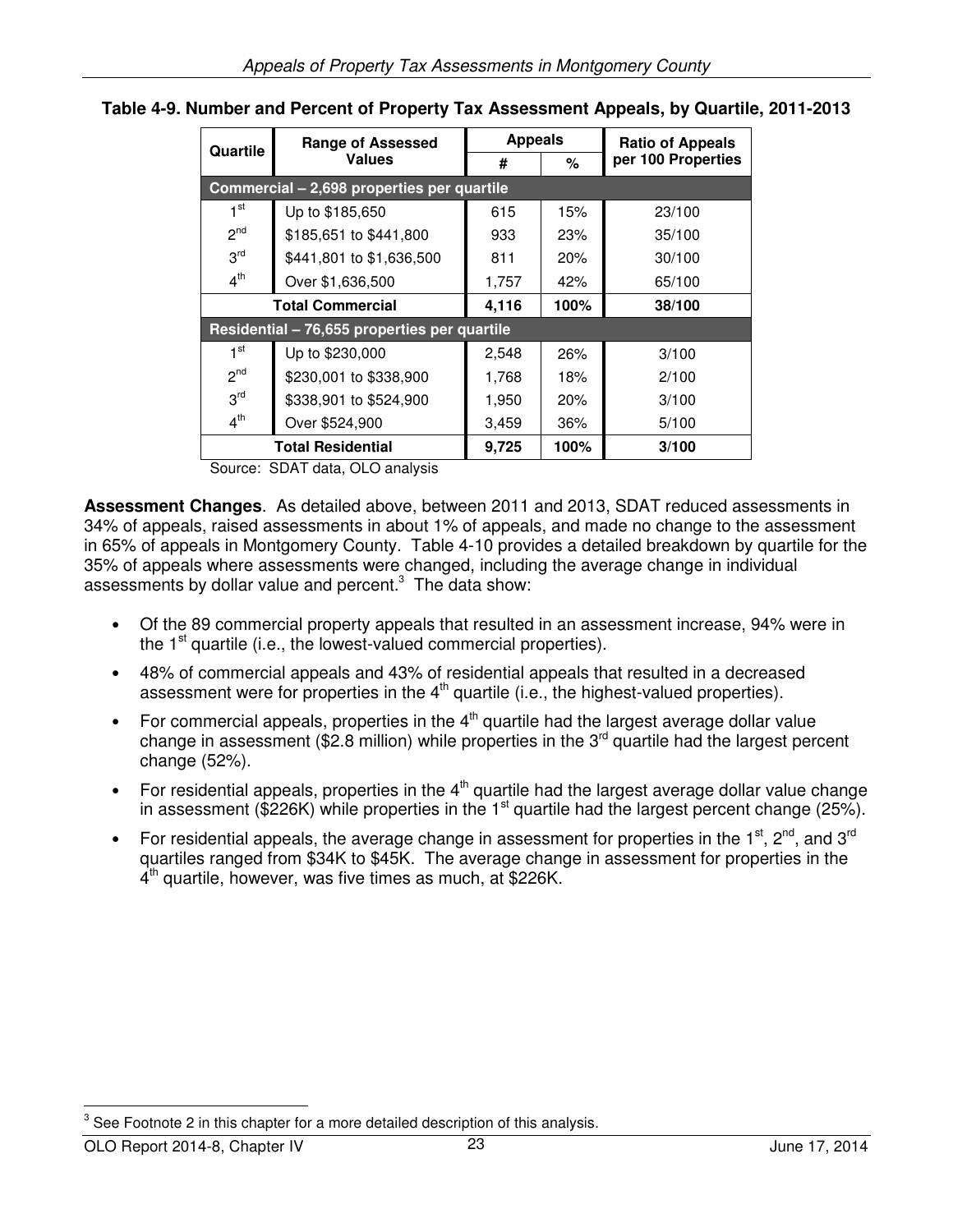| Quartile                   |       | <b>Appeals with</b><br><b>Assessment Decrease</b> | <b>Appeals with</b><br><b>Assessment Increase</b> |       | <b>Average Change in</b><br><b>Individual Assessments</b> |     |
|----------------------------|-------|---------------------------------------------------|---------------------------------------------------|-------|-----------------------------------------------------------|-----|
|                            | #     | %                                                 | #                                                 | %     | \$                                                        | %   |
| <b>Commercial Appeals</b>  |       |                                                   |                                                   |       |                                                           |     |
| ⊣ st                       | 68    | 6%                                                | 84                                                | 94%   | \$19,768                                                  | 19% |
| 2 <sup>nd</sup>            | 299   | 26%                                               |                                                   | $1\%$ | \$53,640                                                  | 21% |
| 3 <sup>rd</sup>            | 229   | 20%                                               | 3                                                 | 3%    | \$381,139                                                 | 52% |
| 4 <sup>th</sup>            | 572   | 48%                                               |                                                   | 1%    | \$2,856,357                                               | 22% |
| Total                      | 1,168 | 100%                                              | 89                                                | 100%  | \$1,387,600                                               | 27% |
| <b>Residential Appeals</b> |       |                                                   |                                                   |       |                                                           |     |
| 1 <sup>st</sup>            | 753   | 21%                                               | 11                                                | 28%   | \$33,802                                                  | 25% |
| 2 <sup>nd</sup>            | 592   | 17%                                               | 11                                                | 28%   | \$43,630                                                  | 18% |
| 3 <sup>rd</sup>            | 670   | 19%                                               | 4                                                 | 10%   | \$44,589                                                  | 12% |
| 4 <sup>th</sup>            | 1,547 | 43%                                               | 13                                                | 33%   | \$226,420                                                 | 13% |
| Total                      | 3,562 | 100%                                              | 39                                                | 100%  | \$120,911                                                 | 16% |

|  | Table 4-10. Summary of SDAT Assessment Changes by Quartile, 2011-2013 |
|--|-----------------------------------------------------------------------|
|--|-----------------------------------------------------------------------|

Source: SDAT data, OLO analysis

**Top and Bottom 10%**. The amount of the change in assessment value for the top and bottom 10% of properties, by property value, differs significantly. The data in the table below show that:

- The top 10% of commercial properties (412 properties) accounted for 66% of the change in assessment value for all commercial properties - \$1.1 billion. The bottom 10% (412 properties), however, account for less than 1% of the change in value for commercial properties – \$1.2 million.
- The top 10% of residential properties (973 properties) accounted for 58% of the change in assessment value of all residential properties - \$242.7 million. The bottom 10% (973 properties), however, account for less than 1% of the change in value for residential properties – \$3.3 million.

| Value         | <b>All Appeals</b>                                                   | Top 10% as %<br>of All Appeals |
|---------------|----------------------------------------------------------------------|--------------------------------|
|               |                                                                      |                                |
|               | (\$1,647,470,933)                                                    | 66%                            |
|               | (\$418,957,270)                                                      | 58%                            |
|               |                                                                      |                                |
| (\$1,184,700) | (\$1,647,470,933)                                                    | $1\%$                          |
| (\$3,313,760) | (\$418,957,270)                                                      | $1\%$                          |
|               | Top 10% of<br>Properties, by<br>(\$1,083,343,400)<br>(\$242,746,860) | <b>Change in Assessment</b>    |

## **Table 4-11. Change in Assessment for Top and Bottom 10% of Appealed Properties, by Property Value**

Source: SDAT data, OLO analysis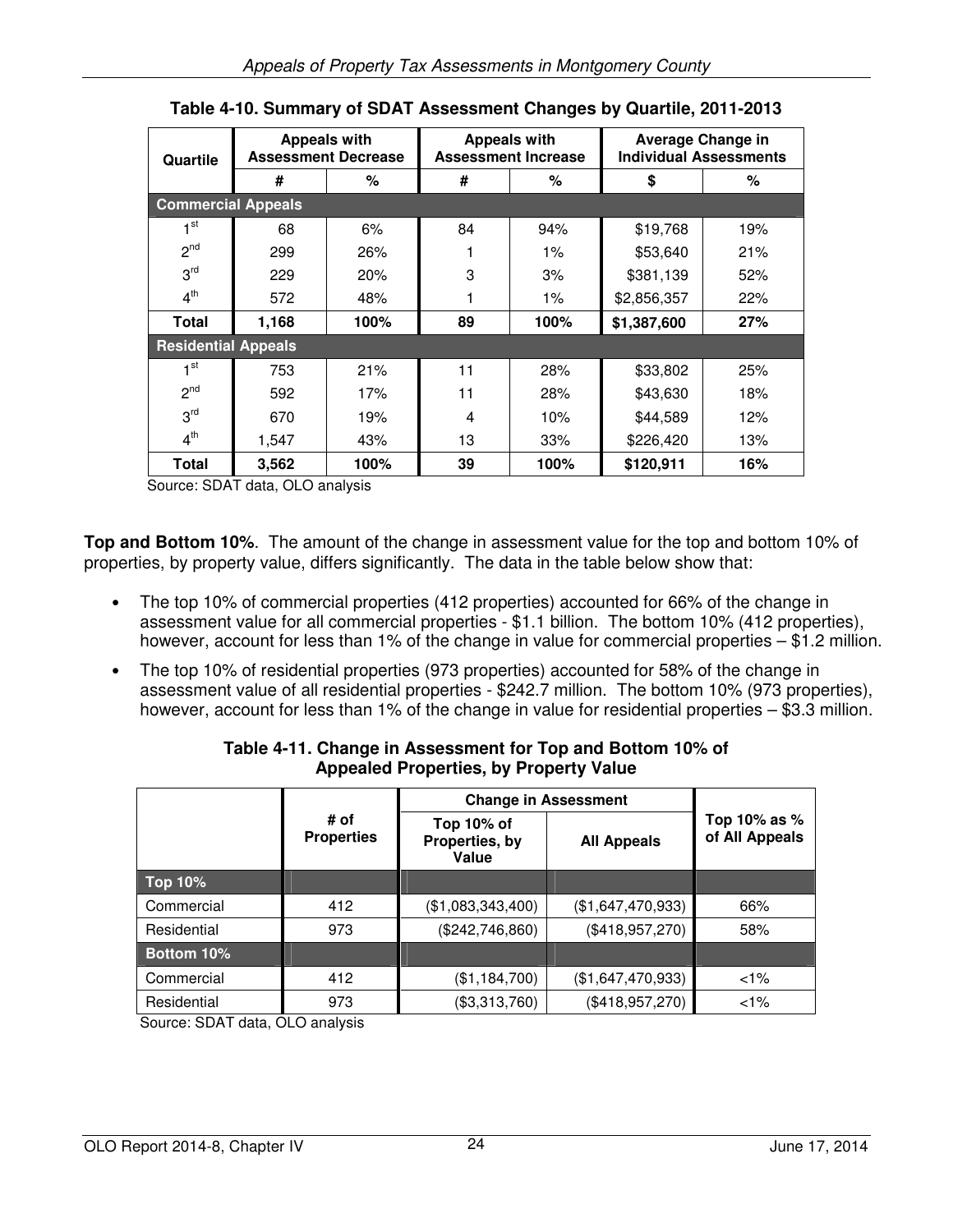# **Chapter V. Tax Assessment Appeals by Montgomery County Government**

Between 2011 and 2013, the County Government's Department of Finance filed 197 appeals of real property tax assessments.<sup>1</sup> Of the 197 appeals filed by the County, 76 are complete. Forty-nine appeals resulted in assessment changes wish a net increase in property value of \$192 million. This chapter summarizes data related to these appeals.

# **A. County Government Appeals**

Between 2011 and 2013, the Department of Finance filed 111 appeals of commercial property tax assessments, 81 appeals of residential property tax assessments, and five appeals of agricultural property tax assessments (all subsequently withdrawn). The data in the table below show the number of appeals filed each year by property type, their status – complete, pending or withdrawn – and the total assessed value of the appealed properties. Of note:

- 49 appeals filed in 2011 are complete compared with only 11 appeals filed in 2013.
- In 2011 and 2012, the majority of property tax assessment appeals filed by the County Government were for commercial properties.
- In 2013, the majority of property tax assessment appeals filed by the County Government were for residential properties (67 out of  $74$ ).<sup>2</sup>

| <b>Appeal Tax Year</b>      | Complete | Pending | Withdrawn | <b>Total</b> |
|-----------------------------|----------|---------|-----------|--------------|
| <b>Commercial</b>           |          |         |           |              |
| 2011                        | 37       | 4       | 4         | 45           |
| 2012                        | 16       | 42      |           | 59           |
| 2013                        | 2        | 5       | 0         | 7            |
| <b>Commercial Subtotal</b>  | 55       | 51      | 5         | 111          |
| <b>Residential</b>          |          |         |           |              |
| 2011                        | 12       | 0       | 6         | 18           |
| 2012                        | 0        | 0       | 1         |              |
| 2013                        | 9        | 48      | 5         | 67           |
| <b>Residential Subtotal</b> | 21       | 48      | 12        | 81           |
| <b>All Properties</b>       |          |         |           |              |
| 2011                        | 49       | 4       | 10        | 63           |
| 2012                        | 16       | 42      | 2         | 60           |
| 2013                        | 11       | 53      | $10^*$    | 74           |
| <b>TOTAL</b>                | 76       | 99      | 22        | 197          |

#### **Table 5-1. Property Tax Assessment Appeals Filed by the Department of Finance, 2011-2013**

Source: Department of Finance

\* The County filed five appeals in 2013 for agricultural properties; all subsequently withdrawn.

 $<sup>1</sup>$  As noted in Chapter III, SDAT reviews appeals filed by the County Government in writing and forwards those appeals</sup> directly to the Property Tax Assessment Appeals Board (PTAAB).

<sup>2</sup> Executive Branch representatives reported that the 2013 assessment cycle (the group of properties assessed by the State in that year) included relatively fewer commercial properties than the other two cycles and relatively more highvalue custom-built residential properties.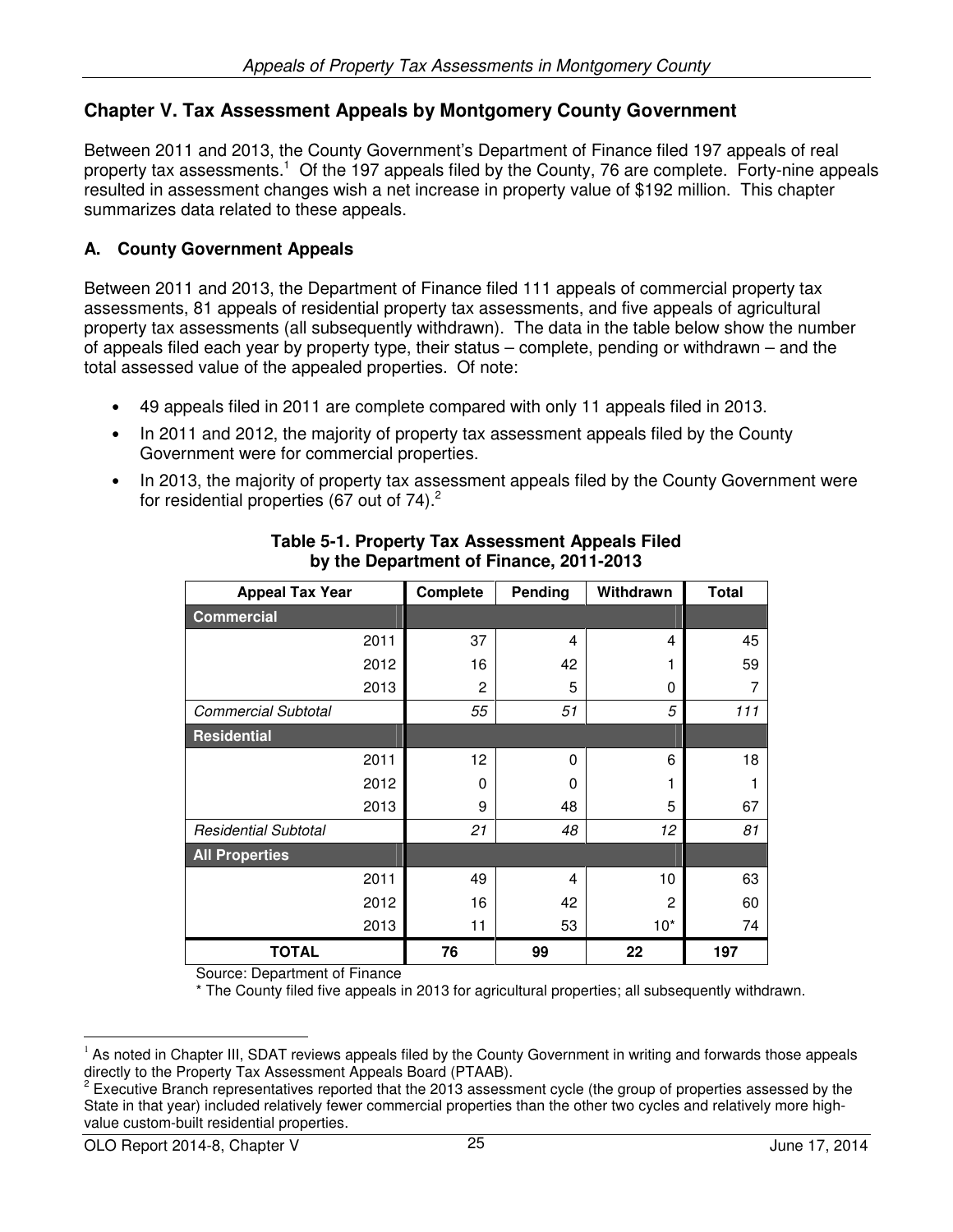OLO also analyzed these data to compare the distribution of higher- and lower-valued properties that were subject to appeals filed by the Department of Finance.

As described in Chapter IV, OLO sorted all commercial and residential properties in the County by assessed value and then divided that list in four equal groups – or quartiles. Each quartile contains 25% of properties in the County (2,698 per quartile for commercial properties and 76,655 per quartile for residential properties) with the first quartile containing the lowest valued properties and the  $4<sup>th</sup>$ quartile containing the highest valued properties.

The data in the table below show the range of assessed values for each quartile and the appeals filed by the Department of Finance between 2011-2013 for properties that fall into each quartile. The data show that 55% of appeals of commercial property tax assessments and 91% of appeals of residential property tax assessments filed by the Department of Finance were for properties in the  $4<sup>th</sup>$  quartile – the highest-valued properties in the County.

| Quartile                   | <b>Range of Assessed</b><br><b>Property Value</b> | # of<br>Appeals* | $%$ of<br><b>Appeals</b> |
|----------------------------|---------------------------------------------------|------------------|--------------------------|
|                            | <b>Commercial Appeals</b>                         |                  |                          |
| 1 <sup>st</sup>            | Up to \$185,650                                   | 3                | 3%                       |
| $2^{nd}$                   | \$185,651 to \$441,800                            | 14               | 13%                      |
| 3 <sup>rd</sup>            | \$441,801 to \$1,636,500                          | 33               | 30%                      |
| 4 <sup>th</sup>            | \$1,636,501 and above                             | 61               | 55%                      |
|                            | <b>Total Commercial</b>                           | 111              | 100%                     |
| <b>Residential Appeals</b> |                                                   |                  |                          |
| 1 <sup>st</sup>            | Up to \$230,000                                   | 2                | 2%                       |
| 2 <sup>nd</sup>            | \$230,001 to \$338,900                            |                  | $1\%$                    |
| 3 <sup>rd</sup>            | \$338,901 to \$524,900                            | 4                | 5%                       |
| 4 <sup>th</sup>            | \$524,901 and above                               | 74               | 91%                      |
|                            | <b>Total Residential</b>                          | 81               | 100%                     |

# **Table 5-2. Department of Finance Property Tax Assessment Appeals by Quartile, 2011-2013**

Source: Department of Finance

\* This table excludes five appeals of agricultural properties.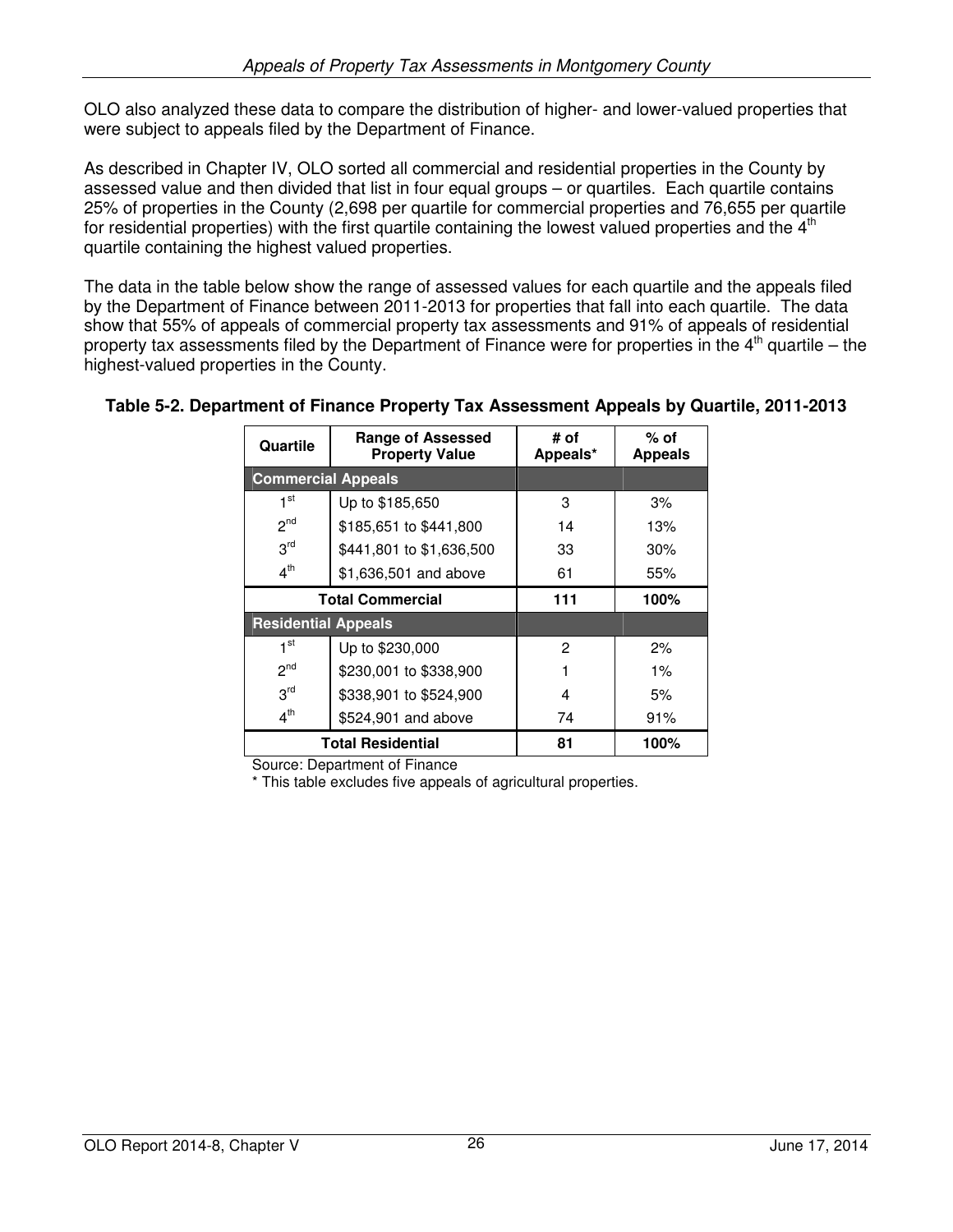# **B. Completed Appeals**

Of the 76 completed appeals filed by the Department of Finance between 2011 and 2013, 45 led to increased property tax assessments. The data in the table below show the number and percentage of completed appeals that resulted in assessment increases. Of note:

- 53% of the 55 completed commercial property tax appeals resulted in assessment increases.
- 76% of the 21 completed residential property tax appeals resulted in assessment increases.
- Four commercial property accounts had their assessments decreased for various reasons, including high vacancy rates and assessment issues with a transaction involving multiple parcels.

| <b>Appeal Tax Year</b>      | # of<br><b>Complete</b> |     | <b>Accounts with</b><br><b>Assessment Increases</b> |
|-----------------------------|-------------------------|-----|-----------------------------------------------------|
|                             | <b>Appeals</b>          | #   | %                                                   |
| <b>Commercial</b>           |                         |     |                                                     |
| 2011                        | 37                      | 18  | 49%                                                 |
| 2012                        | 16                      | 10  | 63%                                                 |
| 2013                        | 2                       |     | 50%                                                 |
| <b>Commercial Subtotal</b>  | 55                      | 29  | 53%                                                 |
| <b>Residential</b>          |                         |     |                                                     |
| 2011                        | 12                      | 8   | 67%                                                 |
| 2012                        | 0                       | 0   |                                                     |
| 2013                        | 9                       | 8   | 89%                                                 |
| <b>Residential Subtotal</b> | 21                      | 16  | 76%                                                 |
| <b>ALL PROPERTIES</b>       |                         |     |                                                     |
| 2011                        | 49                      | 26  | 53%                                                 |
| 2012                        | 16                      | 10  | 63%                                                 |
| 2013                        | 11                      | 9   | 82%                                                 |
| <b>TOTAL</b>                | 76                      | 45* | 59%                                                 |

**Table 5-3. Results of Appeals Filed by the Department of Finance, 2011-2013** 

Source: Department of Finance

\*Excludes four properties for which assessments were decreased.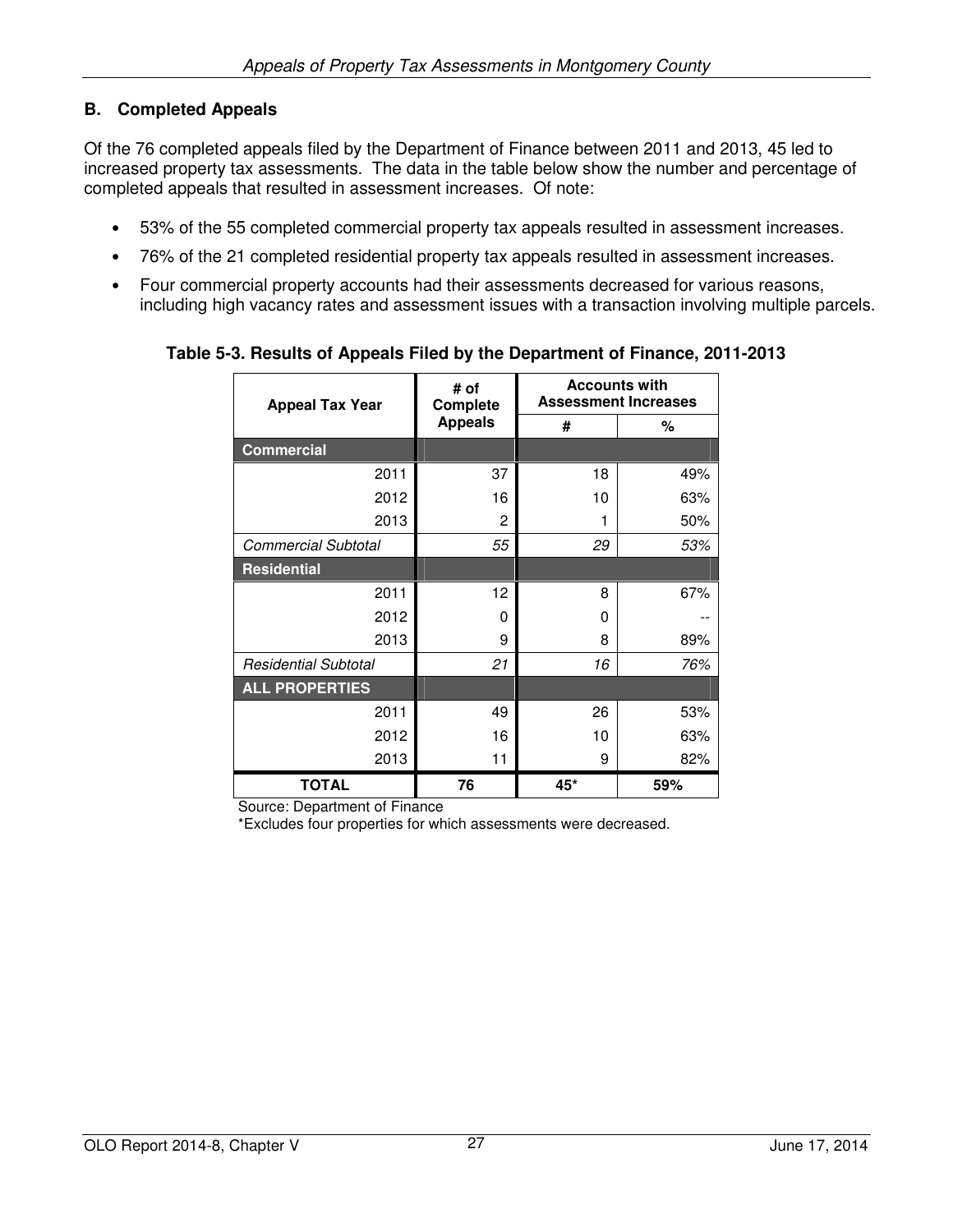Finally, the data in Table 5-4 show the net increases in property tax assessments from appeals filed by the Department of Finance.

- Appeals of commercial assessments led to a net assessment increase of \$173.3 million.
- Appeals of residential assessments led to a net assessment increase of \$18.7 million.

|                             |                  | <b>Assessed Value</b> |     |
|-----------------------------|------------------|-----------------------|-----|
| <b>Appeal Tax Year</b>      | <b>Beginning</b> | Net \$<br>Increase*   |     |
| <b>Commercial</b>           |                  |                       |     |
| 2011                        | \$209.8          | \$96.4                | 46% |
| 2012                        | \$167.4          | \$76.3                | 46% |
| 2013                        | \$1.0            | \$0.7                 | 65% |
| <b>Commercial Subtotal</b>  | \$378.2          | \$173.3               | 46% |
| <b>Residential</b>          |                  |                       |     |
| 2011                        | \$20.8           | \$11.6                | 56% |
| 2012                        | \$0.0            | \$0.0                 |     |
| 2013                        | \$15.3           | \$7.1                 | 46% |
| <b>Residential Subtotal</b> | \$36.0           | \$18.7                | 52% |
| <b>ALL PROPERTIES</b>       |                  |                       |     |
| 2011                        | \$230.6          | \$108.0               | 47% |
| 2012                        | \$167.4          | \$76.3                | 46% |
| 2013                        | \$16.3           | \$7.8                 | 48% |
| <b>TOTAL</b>                | \$414.2          | \$192.0               | 46% |

### **Table 5-4. Assessment Increases from Completed Department of Finance Appeals, 2011-2013 (\$ millions)**

Source: Department of Finance

\*These figures include amounts for four commercial property accounts

appealed in 2011 and 2012 where assessments were decreased \$7.3 million.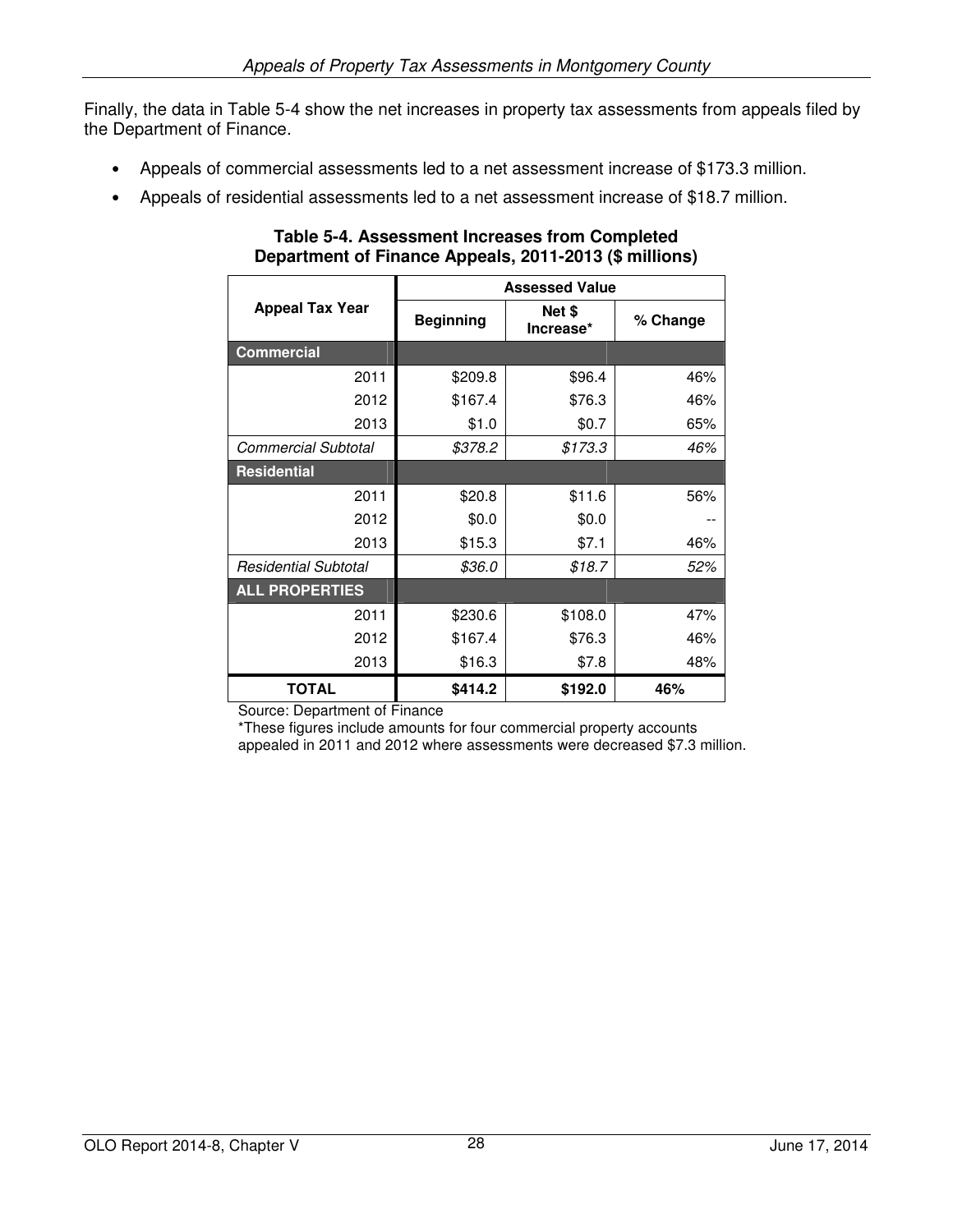# **Chapter VI. Feedback on Property Tax Assessments and Appeals**

OLO interviewed representatives from several State and County entities to collect feedback on the process for property tax assessments and assessment appeals, including:

- The State Department of Assessments and Taxation,
- The Property Tax Assessment Appeals Boards,
- The Maryland Tax Court, and
- The County Government's Department of Finance.

OLO also spoke with representatives from the Lee Development Group, a local commercial real estate developer, and the Montgomery County Taxpayers League. This chapter summarizes the feedback on the property assessment appeals process.

**SDAT Resources**. Representatives from SDAT and other interviewees reported that SDAT's resources for conducting assessments in the County have been reduced significantly in recent years. As noted in Chapter II, the Montgomery County SDAT office currently has 50 positions, many of which are currently unfilled. In past years, the Montgomery County SDAT office had approximately 90 positions. SDAT experienced staff reductions from fiscal years 2002 to 2012, including several staff members with the most experience. Interviewees also noted that SDAT faces difficulties in recruiting and retaining some staff, due in part to disparities between State salaries and salaries in other nearby jurisdictions.

Some interviewees reported that SDAT appraisers do not have routine access to prominent commercial real estate databases, hindering their ability to accurately assess real estate value. Representatives from Lee Development Group reported that over the past decade, the company has appealed the assessments for a larger percentage of its real estate portfolio each year because of what the company considers increasingly inaccurate assessments. Last year, the company appealed the assessment of 13 properties – winning nine appeals at the SDAT level and four at the PTAAB level.

OLO also heard feedback that with SDAT's diminished resources, it does not promptly include newlyconstructed property on the tax rolls – with several tax assessment cycles passing before SDAT is able to assess new construction. This type of delay results in a loss of tax revenue to both the State and the County for the period between when a new building is complete and when SDAT first assesses the value of the building.

**Appeals process**. Some interviewees expressed concerns about the process for appealing property assessments – citing issues with complexity, cost and time. For residential appeals, some interviewees reported that property owners have had difficulties obtaining SDAT data related to a specific property prior to filing an appeal. For property owners appealing commercial assessments, interviewees reported high costs associated with appeals – where property owners can pay in excess of \$100,000, including costs for professional appraisals and attorney and consultant fees. Several interviewees also reported concerns about the time involved in appealing an assessment, both for residential and commercial appeals.

Some interviewees expressed concern that the County Government does not attend Maryland Tax Court hearings when the County is a party to an appeal. County Government representatives reported that they do attend Tax Court hearings for appeals to which the County is a party, but that the cost of appealing to the Tax Court level is prohibitively expensive for the County.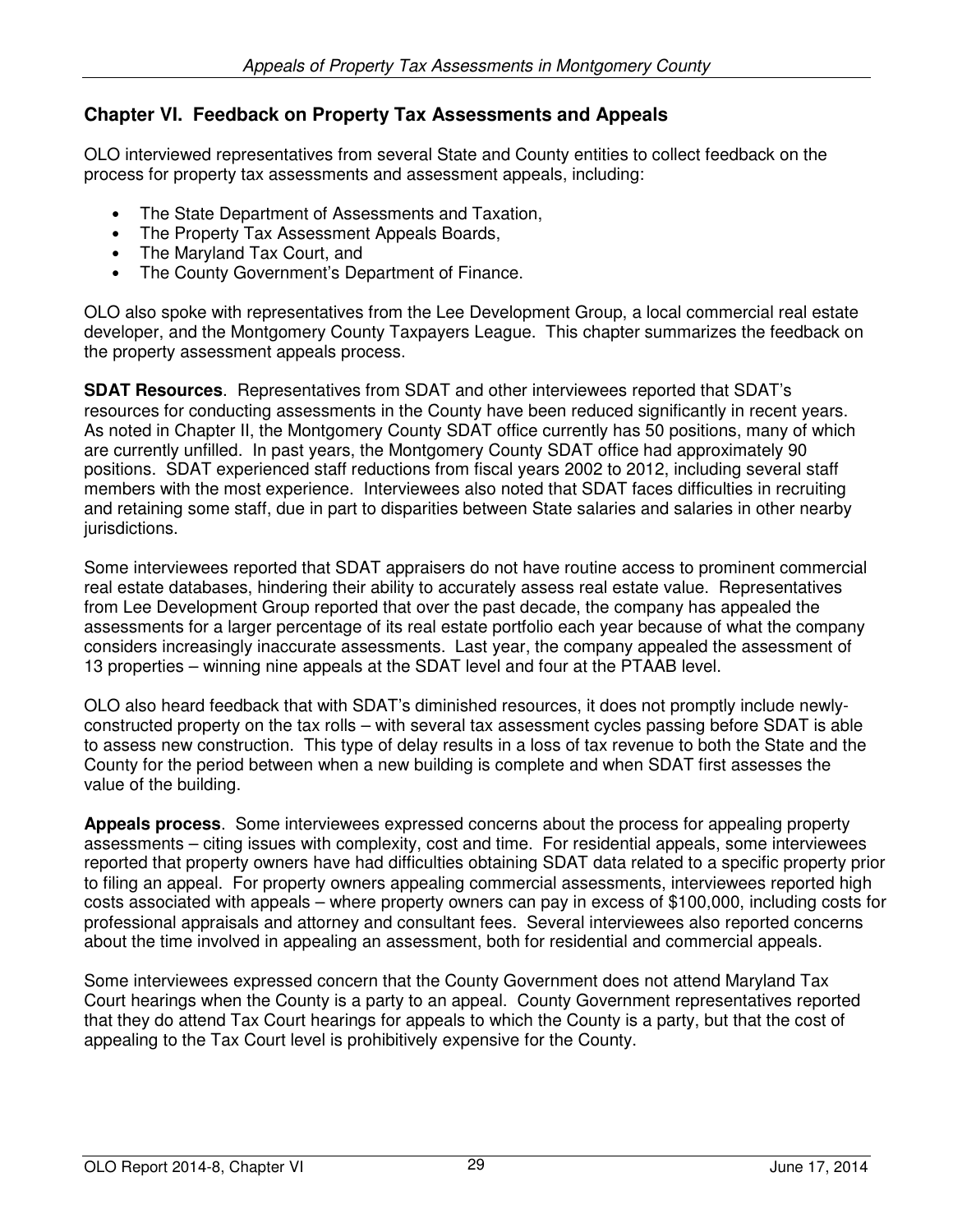**Analyzing Data on SDAT Assessments**. SDAT representatives expressed concerns that prior studies of assessments, both in Montgomery County and elsewhere, fail to consider relevant factors. For example, SDAT representatives reported that some analyses compared properties' assessed value to property sale prices for sales occurring after an assessment was complete. SDAT representatives noted that it cannot consider sales that occur after an assessment and doing so creates an invalid comparison. SDAT representatives also reported that some analyses have compared assessment values to sales prices that SDAT believes do not accurately reflect the value of the property – such as foreclosures and sales associated with multiple properties.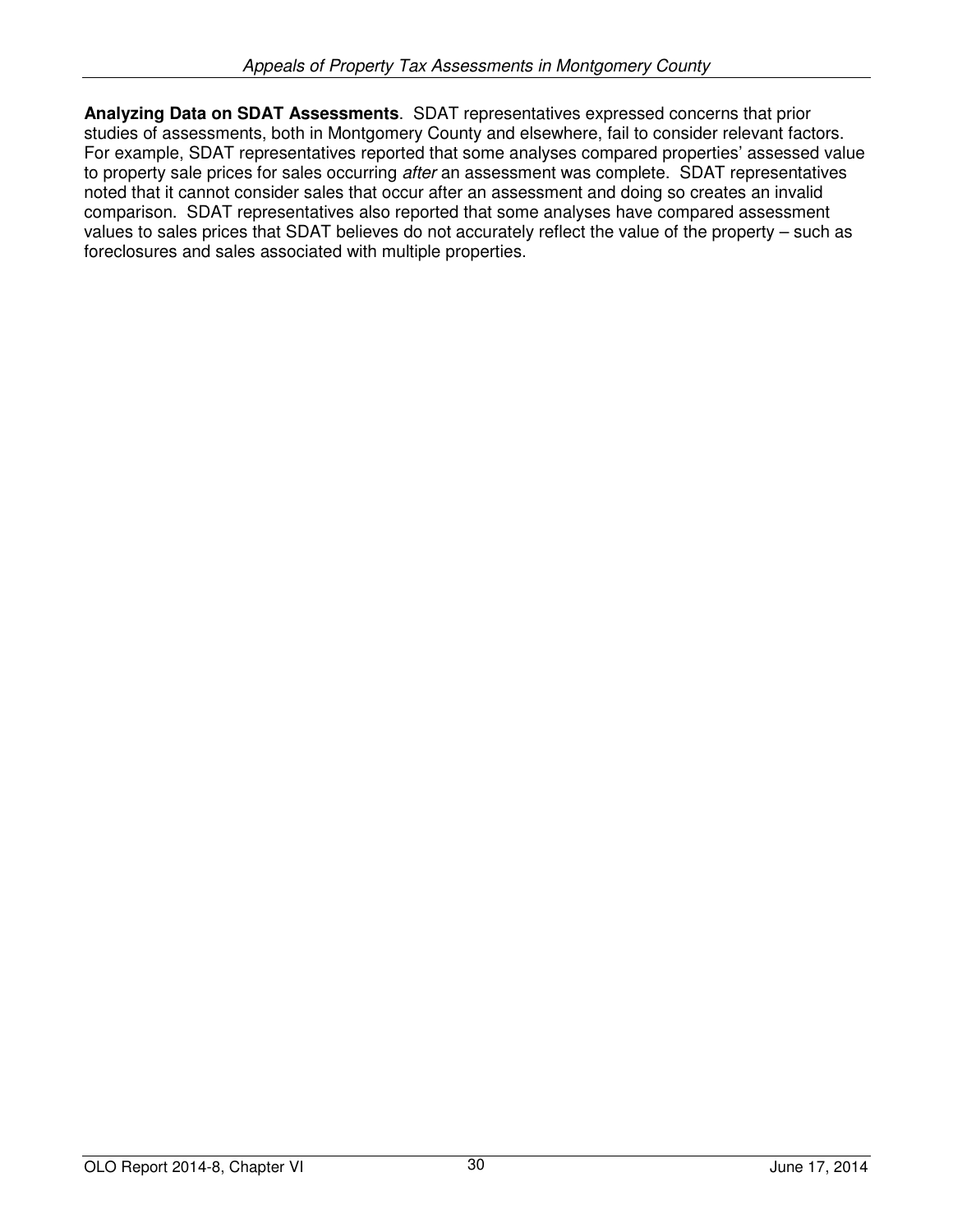# **Chapter VII. Findings**

In the State of Maryland, owners of "real property" (land and improvements to land) must pay property tax each year based on the value of the property. The Maryland State Department of Assessments and Taxation (SDAT) sets the value of each parcel of real property through an assessment. In Montgomery County, tax on real property accounts for 47% of the County Government's tax revenue, \$1.5 billion in FY14.

Taxpayers, county governments, municipal corporations, and the Attorney General can all appeal the value set by SDAT for any property in a county. This chapter summarizes the Office of Legislative Oversight's findings regarding Montgomery County's property tax base and data on appeals of assessments to the State Department of Assessments and Taxation for property in the County, including appeals filed by the County Government's Department of Finance.

#### **Finding #1: Montgomery County has approximately 335,000 parcels of real property with an assessed value of \$161 billion.**

Real property in Montgomery County consists primarily of residential property, which makes up 92% of the property in the County and accounts for 78% of the total assessed value. Commercial property makes up an additional 3% of County property, and accounts for 21% of the total assessed value.

| <b>Property Class</b>          | # of<br><b>Properties</b> | <b>Total</b><br>Assessed<br>Value<br>(\$ billions) |
|--------------------------------|---------------------------|----------------------------------------------------|
| <b>Residential</b>             |                           |                                                    |
| Residential                    | 243,507                   | \$113.5                                            |
| Condominiums                   | 61,899                    | \$12.5                                             |
| <b>Commercial</b>              |                           |                                                    |
| Commercial                     | 4,237                     | \$17.5                                             |
| <b>Commercial Condominiums</b> | 3,253                     | \$3.1                                              |
| Apartments                     | 1,629                     | \$7.7                                              |
| Industrial                     | 1,441                     | \$5.9                                              |
| <b>Country Clubs</b>           | 44                        | \$0.1                                              |
| <b>All Other</b>               |                           |                                                    |
| Agricultural                   | 2,025                     | \$0.6                                              |
| Other                          | 165                       | \$0.3                                              |
| <b>TOTAL</b>                   | 334,945*                  | \$161.3 billion <sup>+</sup>                       |

## **Number and Assessed Value of Montgomery County Property, as of July 1, 2013**

Source: SDAT data, OLO analysis

\* Total number of properties includes 16,745 properties identified as "partial exemption on taxable accounts."

+ Total assessed value does not include value of exempt properties.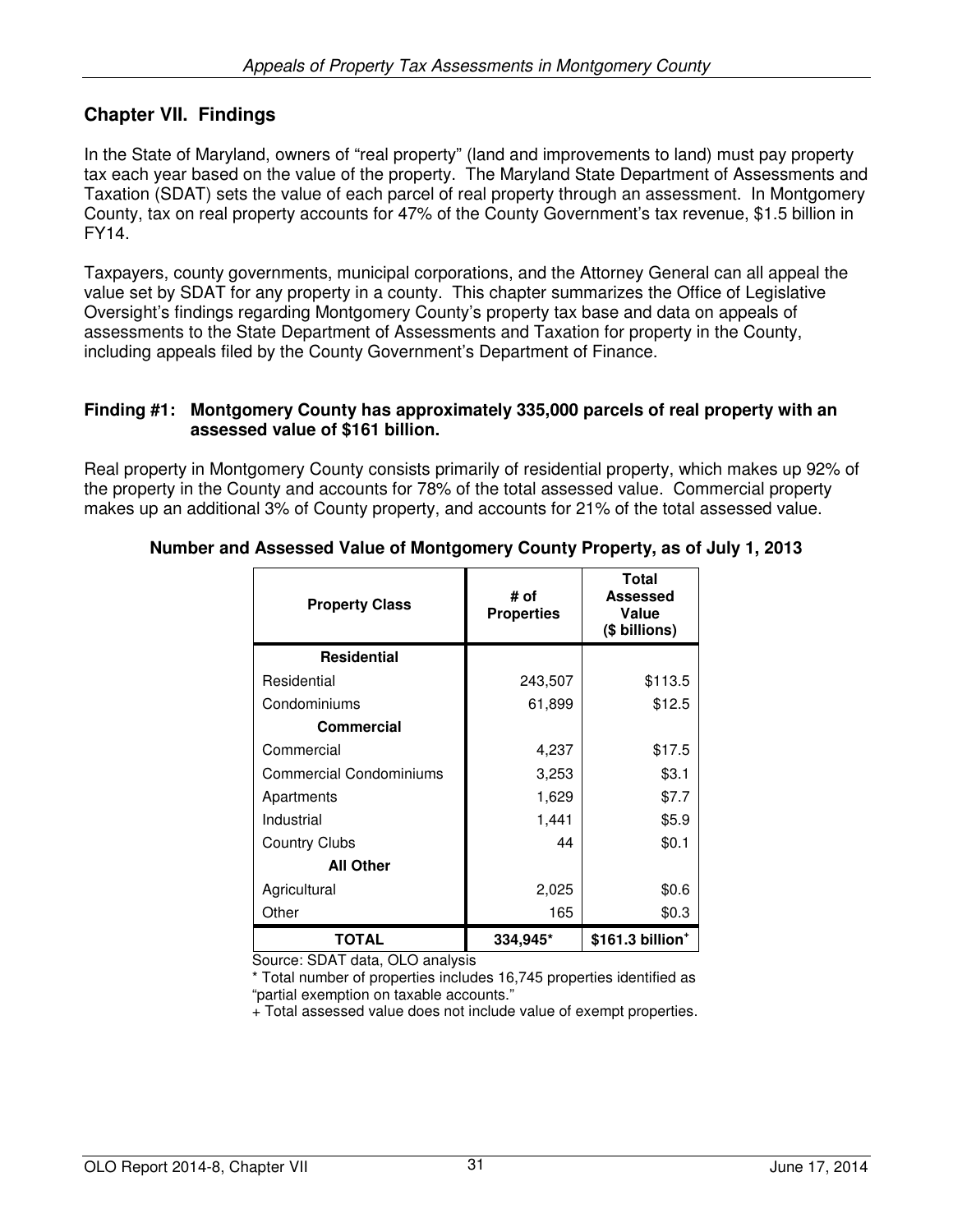## **Finding #2: The State of Maryland assesses the value of real property. In recent years, the State has reduced resources for the Montgomery County SDAT office and has begun requiring counties to pay between 50%-90% of local SDAT office costs.**

Maryland counties used to oversee the property assessment process, until 1973 when the State assumed responsibility after determining that County-by-County assessments violated the requirement in the Maryland Constitution that real property assessments be "uniform." The Maryland legislature established uniform standards in State law and regulations for property assessment.<sup>1</sup>

Each county has an SDAT office to assess properties in the county, and each parcel of property in a county is assessed once every three years. State law requires SDAT to base its assessments on a physical inspection of each property, performed once every three years. The "value" of property for purposes of assessment means "market value" or "the most probable price which a property will sell for under normal market conditions."

Montgomery County's SDAT office has approximately 50 positions, with several positions currently unfilled. In January 2014, the office had 16 residential property assessors, six commercial property assessors, ten assessors who are managers and not working in the field, and other technical and administrative staff.

In past years, the Montgomery County SDAT office had approximately 90 positions. SDAT experienced staff reductions from fiscal years 2002 to 2012, including many staff members with the most experience. The County's Supervisor of Assessments reports that of the 16 current residential property assessors in the office, 10 have been with SDAT for one year or less.

In the FY11 Maryland State budget, the Maryland legislature transferred a portion of the cost of operating SDAT to local jurisdictions. In FY11 through FY13, jurisdictions were required to reimburse SDAT for 90% of the costs for the office in a jurisdiction. Beginning in FY14 and beyond, the reimbursement dropped to 50% of costs. Montgomery County's FY15 Operating Budget includes \$3.5 million for SDAT reimbursement, a \$200,000 increase from FY14.

A December 2013 report from the State Department of Legislative Services' Office of Legislative Audits found that SDAT did not have formally established requirements for documenting processes and procedures related to real property assessment and that SDAT did not perform physical inspections of all properties as a basis for assessment, as required by State law. SDAT agreed with both findings and indicated that it was taking actions to implement the auditor's recommendations, highlighting that it does not have the resources to employ enough assessors to comply with the physical inspection requirement.

<sup>1</sup> Maryland law exempts certain types of property groups from taxes on real property. Examples include religious and charitable organizations, educational organizations, blind individuals, disabled veterans, government-owned property, and cemeteries.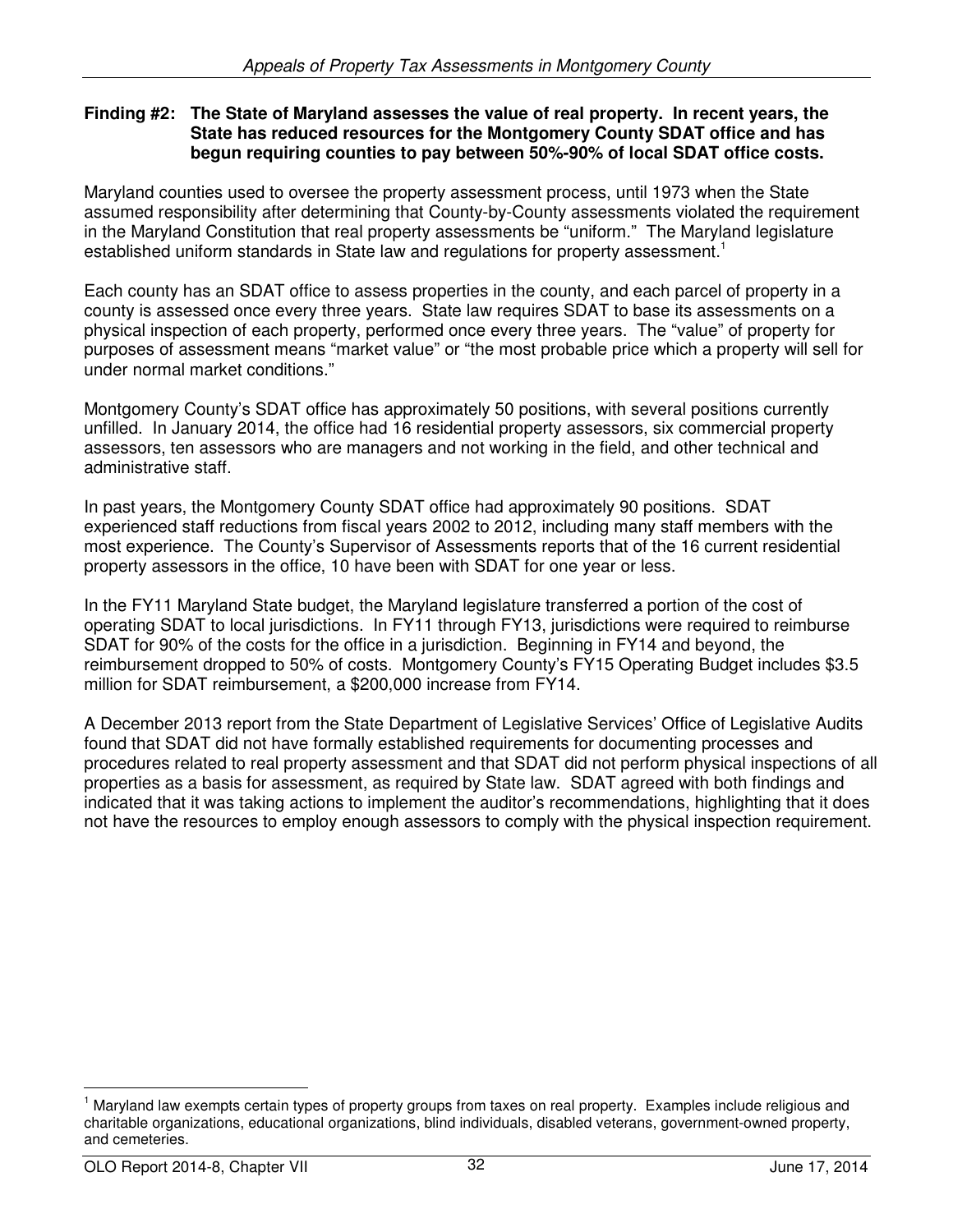#### **Finding #3: Feedback received about the Montgomery County SDAT office suggests that diminishing resources over the past few years have had a noticeable impact on SDAT.**

Interviewees provided feedback with opinions of how diminishing resources and reduced staff have impacted the Montgomery County SDAT office. Examples include:

- SDAT does not hold individual hearings on appeals filed by the County Government, as required by law, but instead reviews appeals in writing and then forwards appeals to the Montgomery County Property Tax Assessment Appeals Board.
- SDAT does not promptly include newly-constructed property on the tax rolls with several assessment cycles passing before SDAT is able to assess new construction.
- SDAT appraisers do not have routine access to prominent commercial real estate databases, hindering their ability to compile all data relevant to commercial assessments.

#### **Finding #4: The State of Maryland has a multi-tiered administrative process for appealing a property assessment. Total appeals in Montgomery County decreased from 9,607 in 2011 to 6,013 in 2013.**

In the year that a property is assessed, any taxpayer (not just a property owner), County, municipal corporation, or the Attorney General can appeal the value of an assessment for any property in a County by filing a written appeal within 45 days of the date of the Notice of Assessment. Additionally, in the next two years when a property is not assessed, only the property owner can appeal the assessment. There are three administrative levels for appeal of a real property assessment:

- The Supervisor of Assessments for the county where the property is located,
- The Property Tax Assessment Appeals Board (PTAAB), and
- Maryland Tax Court (a quasi-judicial administrative unit of State government).

A party must complete an appeal at each level, beginning with the Supervisor of Assessments, before moving up to the next level of appeal. Additionally, a party may appeal to the next level even if that party won the appeal at the previous level.

| <b>Level of Appeal</b>           | <b>Number of Appeals</b> |       |       |  |  |
|----------------------------------|--------------------------|-------|-------|--|--|
|                                  | 2011                     | 2012  | 2013  |  |  |
| <b>Supervisor of Assessments</b> | 5,568                    | 4,514 | 3,863 |  |  |
| Montgomery County PTAAB          | 3,602                    | 2,198 | 1,883 |  |  |
| Tax Court                        | 437                      | 221   | 267   |  |  |

#### **Property Tax Assessment Appeals Filed between 2011 and 2013 for Montgomery County Properties**

Source: SDAT, Montgomery County PTAAB, Maryland Tax Court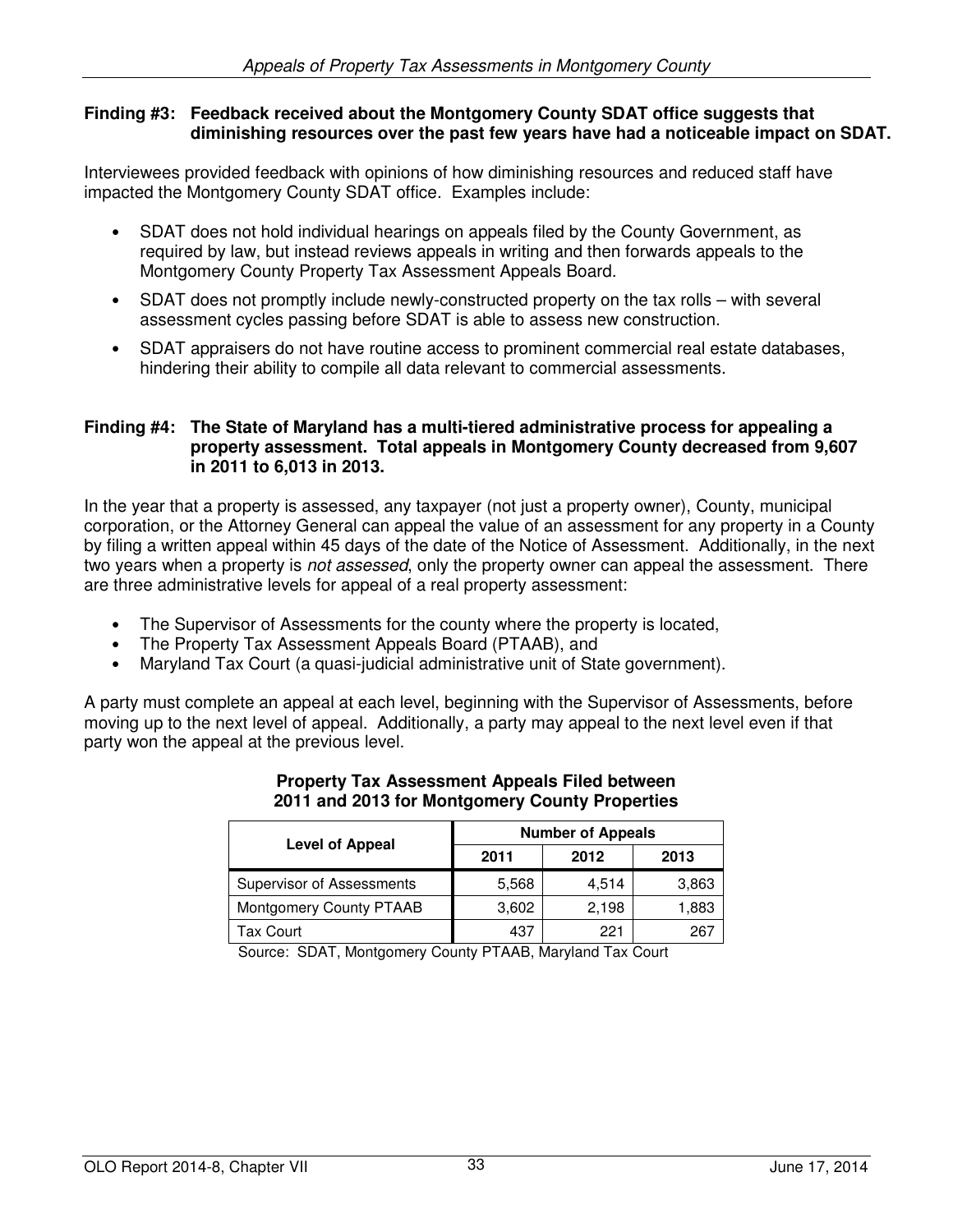### **Finding #5: The Department of Finance appealed the assessment of 197 properties valued at \$414 million between 2011 and 2013. The appeals resulted in a net increase of \$192 million (46%) in assessed value.**

Under the Montgomery County Code, the Director of Finance is responsible for "protect[ing] the public interest" with regard to inaccurate property tax assessments by appealing assessments, intervening in appeals filed by property owners, and taking "any other action permitted by law to review and challenge assessments."

Each year, Department of Finance staff (less than one FTE, augmented by a contractor in 2014) review new property assessments and identify ones for appeal. The Department of Finance only appeals an assessment (1) when a property has sold within the previous assessment cycle and (2) when the sales price for the property is \$300,000 or more than the assessed value.

Between 2011 and 2013, the Department of Finance filed 111 appeals of commercial property tax assessments, 81 appeals of residential property tax assessments, and five appeals of agricultural property tax assessments. Of the 197 total appeals filed by the County, 76 are complete, 99 are pending, and 22 have been withdrawn.

Forty-five appeals – or nearly 60% of completed appeals – resulted in assessment increases. Appeals of commercial assessments led to a net assessment increase of \$173.3 million, and appeals of residential assessments led to a net assessment increase of \$18.7 million.

| <b>Appeal Tax Year</b> | # of Complete  | <b>Appealed</b><br>Value |     | <b>Accounts with</b><br><b>Assessment Increases</b> | <b>Net Assessment</b><br><b>Increase</b> |  |
|------------------------|----------------|--------------------------|-----|-----------------------------------------------------|------------------------------------------|--|
|                        | <b>Appeals</b> | (\$ millions)            | #   | %                                                   | (\$ millions)                            |  |
| Commercial             | 55             | \$378.2                  | 29  | 53%                                                 | \$173.3                                  |  |
| Residential            | 21             | \$36.0                   | 16  | 76%                                                 | \$18.7                                   |  |
| <b>TOTAL</b>           | 76             | \$414.2                  | 45* | 59%                                                 | \$192.0                                  |  |

**Results of Appeals Filed by the Department of Finance, 2011-2013** 

Source: Department of Finance

\* Assessments were decreased for an additional four properties.

SDAT reviews appeals filed by the County in writing, rather than holding individual hearings. Appeals are then typically forwarded to the PTAAB. Finance staff report that the County Government does not appeal PTAAB decisions to the Maryland Tax Court because of high costs associated with Tax Court appeals. Additionally, the County Government typically does not intervene in appeals initiated by taxpayers where taxpayers seek lower assessments.

### **Finding #6: Appeals of assessments were filed for fewer than 4% of Montgomery County properties between 2011 and 2013. Proportionally, commercial property assessments were appealed at a higher rate than residential assessments.**

The 13,945 appeals filed between 2011 and 2013 represent appeals for 12,000 individual property accounts, fewer than 4% of all properties in Montgomery County during this period. Commercial property assessments, however, were substantially more likely to be appealed than residential assessments. Apartments had the highest appeal rate among all property classes with nearly 58% of all properties appealed and a ratio of 80 appeals filed for every 100 properties.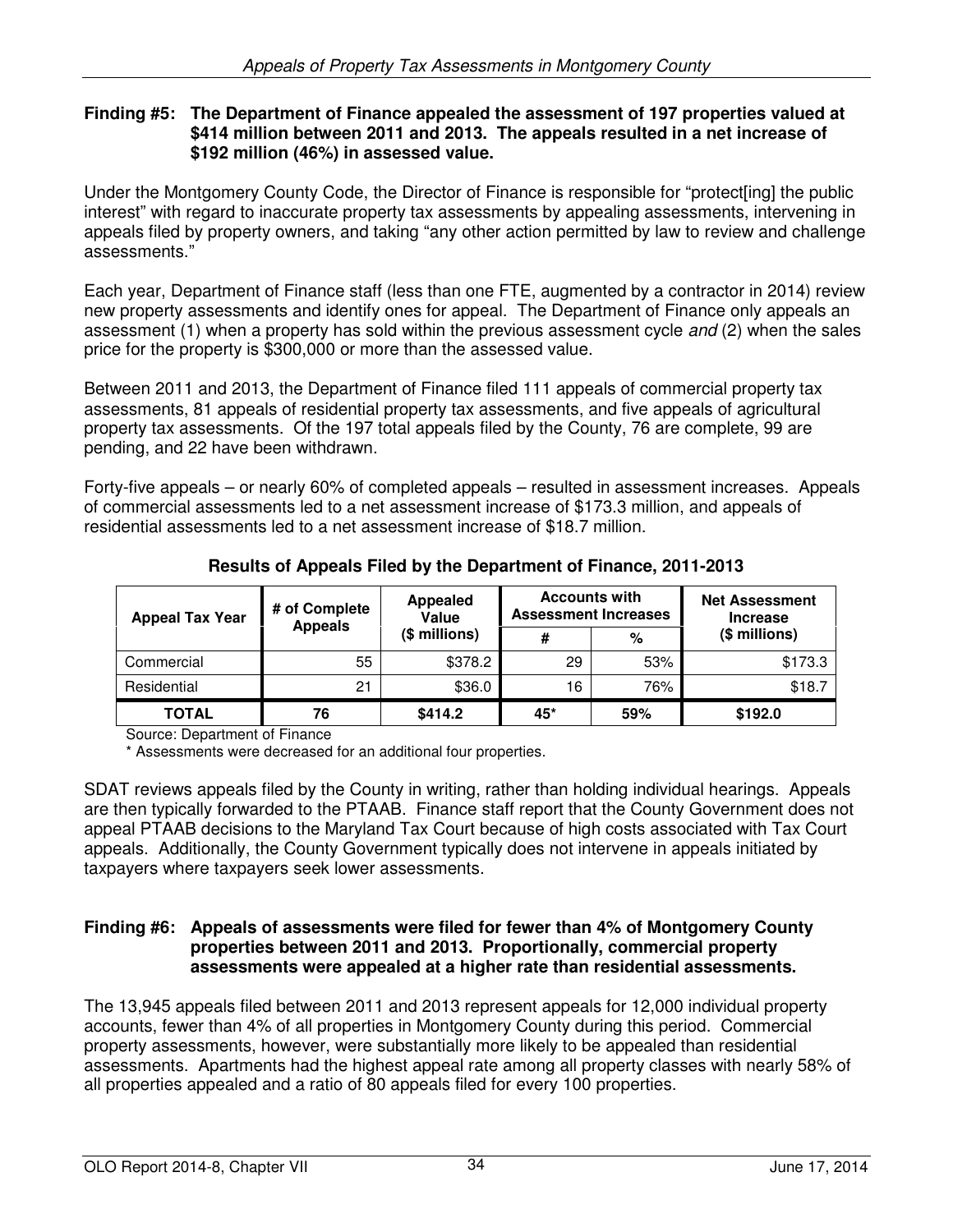|                                | # of Properties          |                 | <b>All Appeals</b> |                |                                                         |
|--------------------------------|--------------------------|-----------------|--------------------|----------------|---------------------------------------------------------|
| <b>Property Class</b>          | All<br><b>Properties</b> | <b>Appealed</b> | % of Total         | <b>Appeals</b> | Ratio of<br><b>Appeals per</b><br><b>100 Properties</b> |
| <b>Residential</b>             |                          |                 |                    |                |                                                         |
| Residential                    | 243,507                  | 6,292           | 2.6%               | 6,715          | 3/100                                                   |
| Condominiums                   | 61,899                   | 2,369           | 3.8%               | 3,010          | 5/100                                                   |
| <b>Commercial</b>              |                          |                 |                    |                |                                                         |
| Commercial                     | 4,237                    | 1,168           | 27.6%              | 1,419          | 33/100                                                  |
| <b>Commercial Condominiums</b> | 3,253                    | 638             | 19.6%              | 770            | 24/100                                                  |
| Apartments                     | 1,629                    | 937             | 57.5%              | 1,310          | 80/100                                                  |
| Industrial                     | 1,441                    | 484             | 33.6%              | 605            | 42/100                                                  |
| <b>Country Clubs</b>           | 44                       | 12              | 27.3%              | 12             | 27/100                                                  |
| <b>All Other</b>               |                          |                 |                    |                |                                                         |
| Agricultural                   | 2,025                    | 54              | 2.7%               | 56             | 3/100                                                   |
| Other                          | 165                      | 25              | 15.2%              | 26             | 16/100                                                  |
| <b>TOTAL</b>                   | 334,945*                 | 12,000+         | 3.6%               | 13,945+        | 4/100                                                   |

# **Montgomery County Real Properties as of July 1, 2013 and Appeals, 2011-2013**

Source: SDAT data, OLO analysis

\* Total number of properties includes 16,745 properties identified as "partial exemption on taxable accounts."

+ Total number includes 22 properties identified as "exempt" or "exempt commercial."

#### **Finding #7: Thirty-five percent of the 13,945 property assessment appeals in Montgomery County between 2011 and 2013 resulted in changed assessments, leading to a cumulative \$2.1 billion decrease in total assessed property value.**

The 13,945 appeals filed between 2011 and 2013 represent \$33.3 billion in assessed property value. SDAT granted property assessment changes for 37% of residential appeals, 30% of commercial appeals, and 35% of appeals for all other properties.

Commercial properties accounted for over 80% of the value of all appeals filed and 78% of the change in assessment value.

| # of                  |                | <b>Total Assessed Value</b> | Change in                            |                                   |  |
|-----------------------|----------------|-----------------------------|--------------------------------------|-----------------------------------|--|
| <b>Property Class</b> | <b>Appeals</b> | <b>All Properties</b>       | <b>Appealed</b><br><b>Properties</b> | <b>Assessment</b><br><b>Value</b> |  |
| Residential           | 9,725          | \$126.0                     | \$5.9                                | \$0.4                             |  |
| Commercial            | 4,116          | \$34.4                      | \$27.1                               | \$1.6                             |  |
| All Other             | 104            | \$1.0                       | \$0.2\$                              | $<$ \$1                           |  |
| TOTAL                 | 13,945         | \$161.3 billion*            | \$33.3 billion <sup>+</sup>          | \$2.1 billion                     |  |

#### **Assessed Value of Montgomery County Real Property as of July 1, 2013, and Appealed Value, 2011-2013 (\$ billions)**

Source: SDAT data, OLO analysis

\* Total assessed value does not include value of exempt properties.

+ Includes value of all appeals, including multiple values for a property if it was appealed more than once.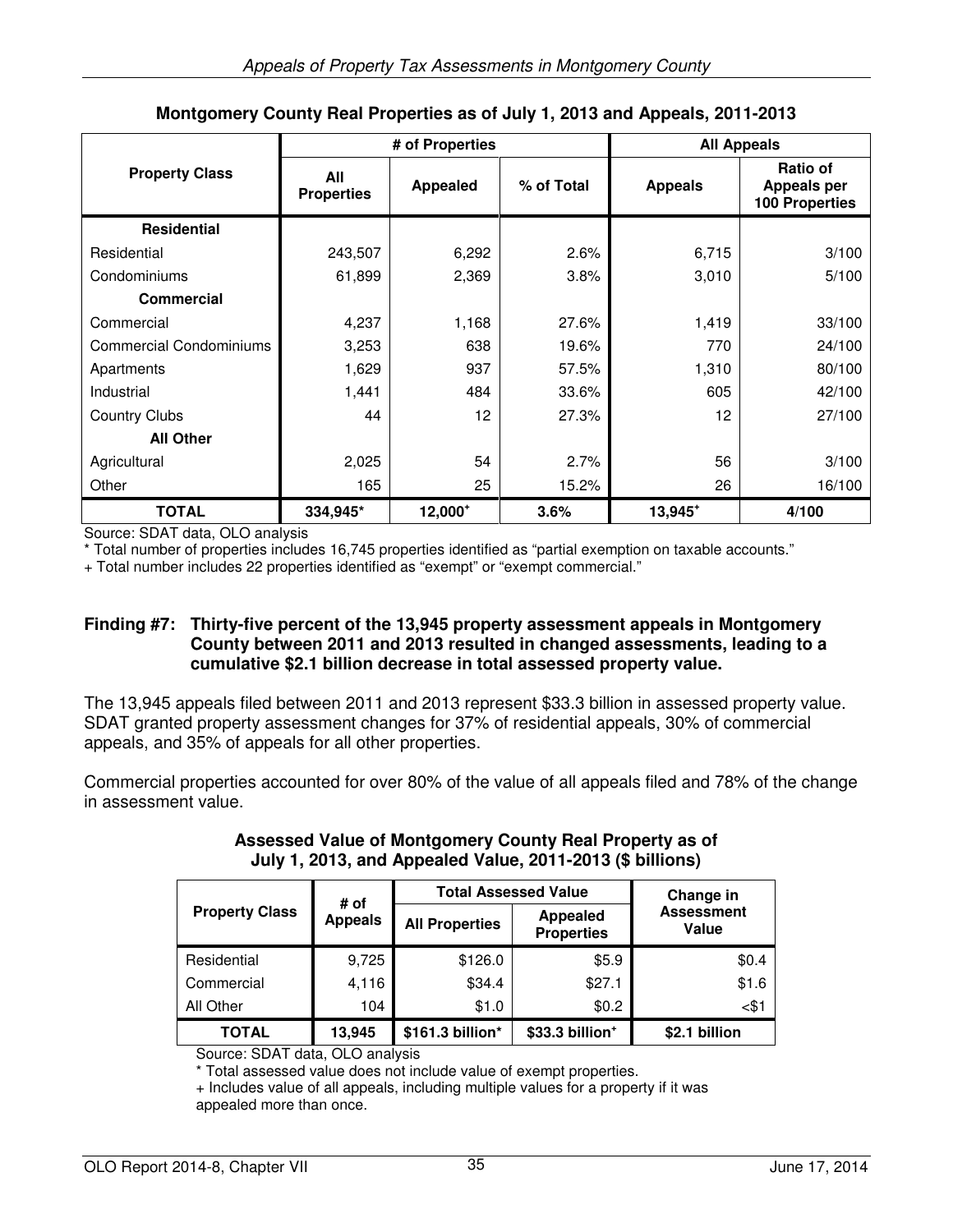#### **Finding #8: Residential and commercial property assessments in Montgomery County with the highest values were more likely to be appealed. Commercial assessments were appealed at a higher rate than residential assessments.**

Distributing commercial and residential properties into four equal groups based on assessment levels allowed OLO to compare appeals across property values. For commercial properties, 42% of assessment appeals were associated with the highest-value properties (represented by the 4<sup>th</sup> quartile in the tables on the next page). For residential properties, 36% of appeals occurred within the highest-valued properties.

However, the highest-valued commercial properties were much more likely to have an appeal (65 appeals for every 100 properties) than the highest-valued residential properties (5 appeals for every 100 properties).

| Quartile        | <b>Range of Assessed</b>                     | <b>Appeals</b> |      | <b>Ratio of Appeals</b> |  |
|-----------------|----------------------------------------------|----------------|------|-------------------------|--|
| <b>Values</b>   |                                              | #              | %    | per 100 Properties      |  |
|                 | Commercial - 2,698 properties per quartile   |                |      |                         |  |
| $1^{\rm st}$    | Up to \$185,650                              | 615            | 15%  | 23/100                  |  |
| 2 <sup>nd</sup> | \$185,651 to \$441,800                       | 933            | 23%  | 35/100                  |  |
| 3 <sup>rd</sup> | \$441,801 to \$1,636,500                     | 811            | 20%  | 30/100                  |  |
| 4 <sup>th</sup> | Over \$1,636,500                             |                | 42%  | 65/100                  |  |
|                 | <b>Total Commercial</b>                      | 4,116          | 100% | 38/100                  |  |
|                 | Residential - 76,655 properties per quartile |                |      |                         |  |
| 1 <sup>st</sup> | Up to \$230,000                              | 2,548          | 26%  | 3/100                   |  |
| 2 <sup>nd</sup> | \$230,001 to \$338,900                       | 1,768          | 18%  | 2/100                   |  |
| 3 <sup>rd</sup> | \$338,901 to \$524,900                       | 1,950          | 20%  | 3/100                   |  |
| 4 <sup>th</sup> | Over \$524,900                               | 3,459          | 36%  | 5/100                   |  |
|                 | <b>Total Residential</b>                     | 9,725          | 100% | 3/100                   |  |

# **Number and Percent of Property Tax Assessment Appeals, by Quartile, 2011-2013**

Source: SDAT data, OLO analysis

#### **Finding #9: Between 2011 and 2013, SDAT reduced assessments most often for properties in the highest-valued properties. These same properties also had the largest average change in value – \$2.8 million for commercial assessments and \$226K for residential assessments.**

Between 2011 and 2013 SDAT reduced assessments in 34% of appeals, raised assessments in about 1% of appeals, and made no change to the assessment in 65% of appeals in Montgomery County. While properties in the  $4<sup>th</sup>$  quartile saw the largest change in average assessment value, the largest percent changes in assessment value were for commercial properties in the 3<sup>rd</sup> quartile (52% change) and residential properties in the  $1<sup>st</sup>$  quartile (25% change).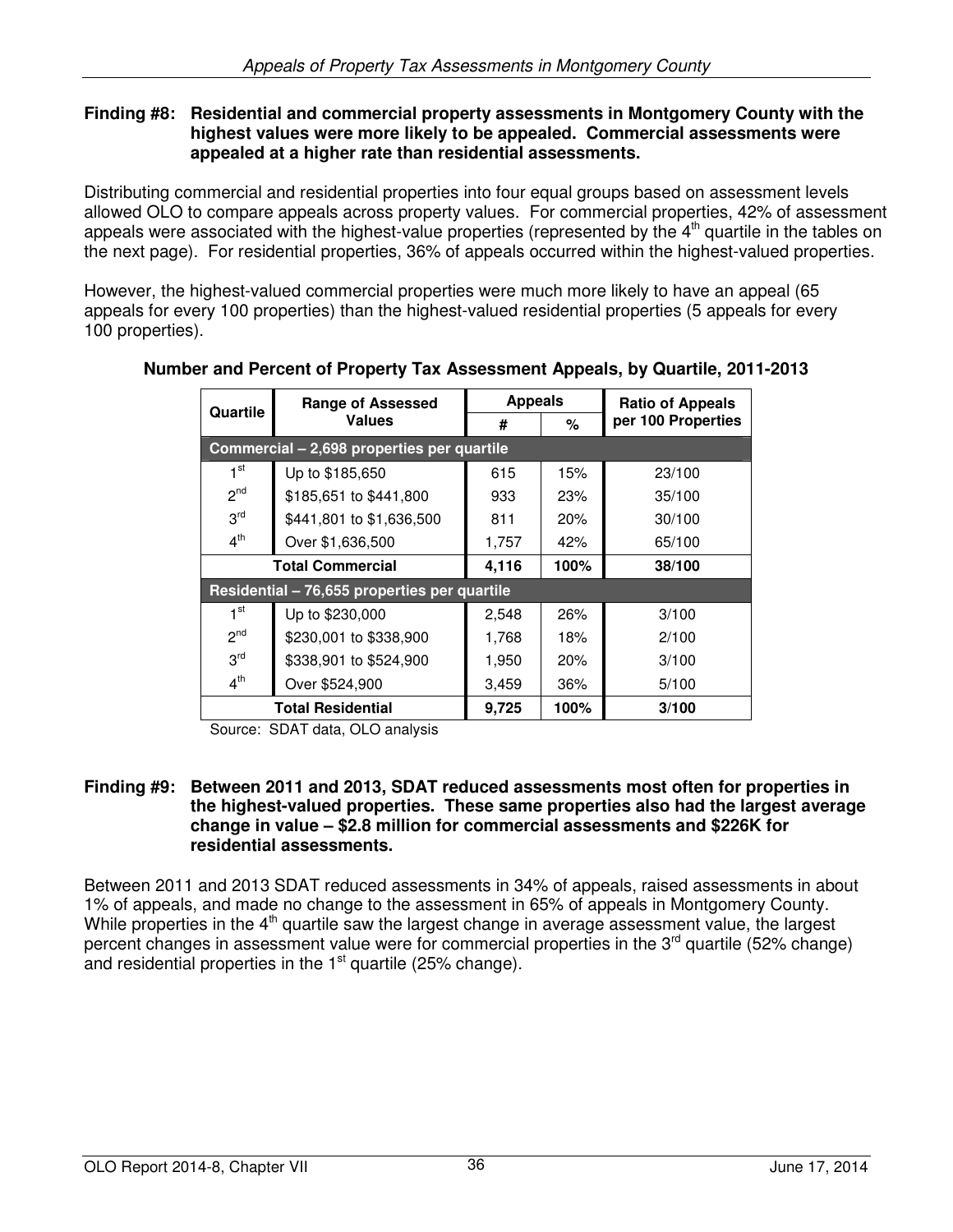| Quartile                   | <b>Appeals with</b><br><b>Assessment Decrease</b> |      | <b>Appeals with</b><br><b>Assessment Increase</b> |       | <b>Average Change in</b><br><b>Individual Assessments</b> |     |
|----------------------------|---------------------------------------------------|------|---------------------------------------------------|-------|-----------------------------------------------------------|-----|
|                            | #                                                 | %    | #                                                 | %     | \$                                                        | %   |
| <b>Commercial Appeals</b>  |                                                   |      |                                                   |       |                                                           |     |
| ⊣ st                       | 68                                                | 6%   | 84                                                | 94%   | \$19,768                                                  | 19% |
| 2 <sup>nd</sup>            | 299                                               | 26%  |                                                   | $1\%$ | \$53,640                                                  | 21% |
| 3 <sup>rd</sup>            | 229                                               | 20%  | 3                                                 | 3%    | \$381,139                                                 | 52% |
| 4 <sup>th</sup>            | 572                                               | 48%  |                                                   | $1\%$ | \$2,856,357                                               | 22% |
| <b>Total</b>               | 1,168                                             | 100% | 89                                                | 100%  | \$1,387,600                                               | 27% |
| <b>Residential Appeals</b> |                                                   |      |                                                   |       |                                                           |     |
| 1 <sup>st</sup>            | 753                                               | 21%  | 11                                                | 28%   | \$33,802                                                  | 25% |
| 2 <sup>nd</sup>            | 592                                               | 17%  | 11                                                | 28%   | \$43,630                                                  | 18% |
| 3 <sup>rd</sup>            | 670                                               | 19%  | 4                                                 | 10%   | \$44,589                                                  | 12% |
| 4 <sup>th</sup>            | 1,547                                             | 43%  | 13                                                | 33%   | \$226,420                                                 | 13% |
| Total                      | 3,562                                             | 100% | 39                                                | 100%  | \$120,911                                                 | 16% |

# **Summary of SDAT Assessment Changes, by Quartile, 2011-2013**

Source: SDAT data, OLO analysis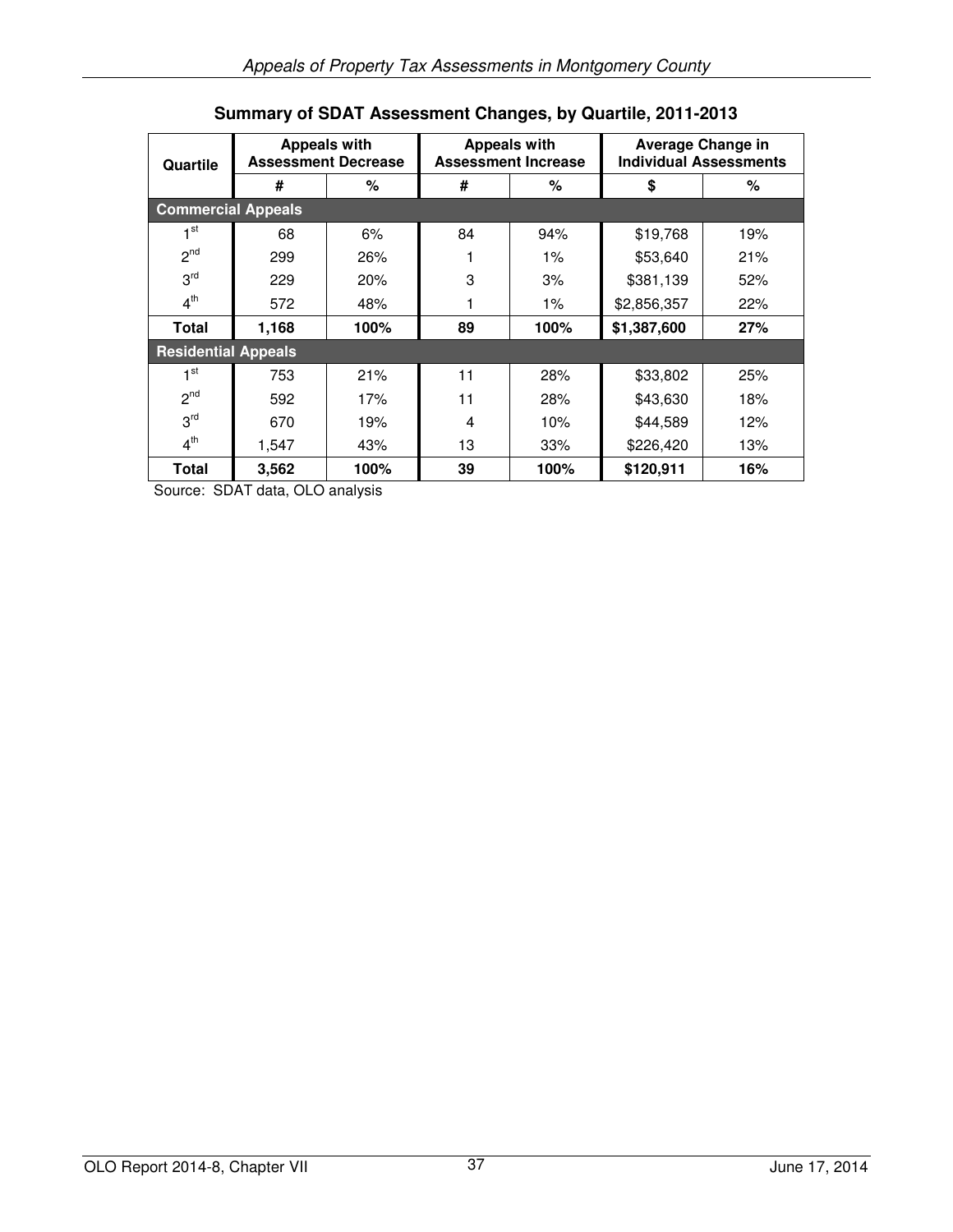# **Chapter VIII. Recommended Discussion Issues**

This Office of Legislative Oversight report, examining the impact of property assessments appeals, found that appeals filed by taxpayers and/or property owners over the past three years led to \$2.1 billion in reductions in the County's property tax base, with the most and largest reductions occurring for the highest-valued properties in the County. At the same time, appeals filed by the County Government during that period increased assessments by approximately \$192 million – \$173 million for commercial properties and \$19 million for residential and other properties.

While the assessment of property is a state function in Maryland, Montgomery County has a vested interest in a fair and effective property assessment process and, thus, continued attention by the County Council to issues around assessments and appeals is warranted. This chapter outlines OLO's recommended issues for Council discussion with representatives from the Executive Branch and the Maryland State Department of Assessments and Taxation (SDAT).

#### **Issue #1: The Department of Finance's practices related to appeals of commercial property assessments.**

The Department of Finance's policy for appealing property assessments is to file an appeal when the assessed value of a property differs by more than \$300K from its sale price and only if a property has sold within the prior assessment cycle. In the three years from 2011 to 2013, the County Government filed 111 appeals of commercial property assessments and 86 appeals of residential and other property assessments. Of the 55 completed commercial appeals, approximately 50% resulted in increased assessments of approximately \$173.0 million. At the same time, Finance has determined that participating in some levels and types of appeals – such as those to the Maryland Tax Court – is not cost effective for the County Government because of high costs associated with those appeals.

During the same 2011-2013 time period, taxpayers (or others) filed 4,116 appeals of commercial property assessments where SDAT reduced assessments by \$1.6 billion. Among commercial assessments appealed, the highest value properties are the most likely to receive a reduced assessment. While authorized to do so under State law, the County Government typically does not intervene in these appeals filed by taxpayers.

OLO recommends that the Council discuss with the Chief Administrative Officer and the Director of Finance the potential costs and benefits of expanding the County's role in the appeals process. Specifically:

- Does the County review successful appeals of high-value commercial property that received decreases in assessments to examine whether staff felt those decreases were warranted?
- Should the County regularly evaluate appeals of high-valued properties when they occur to determine whether to intervene?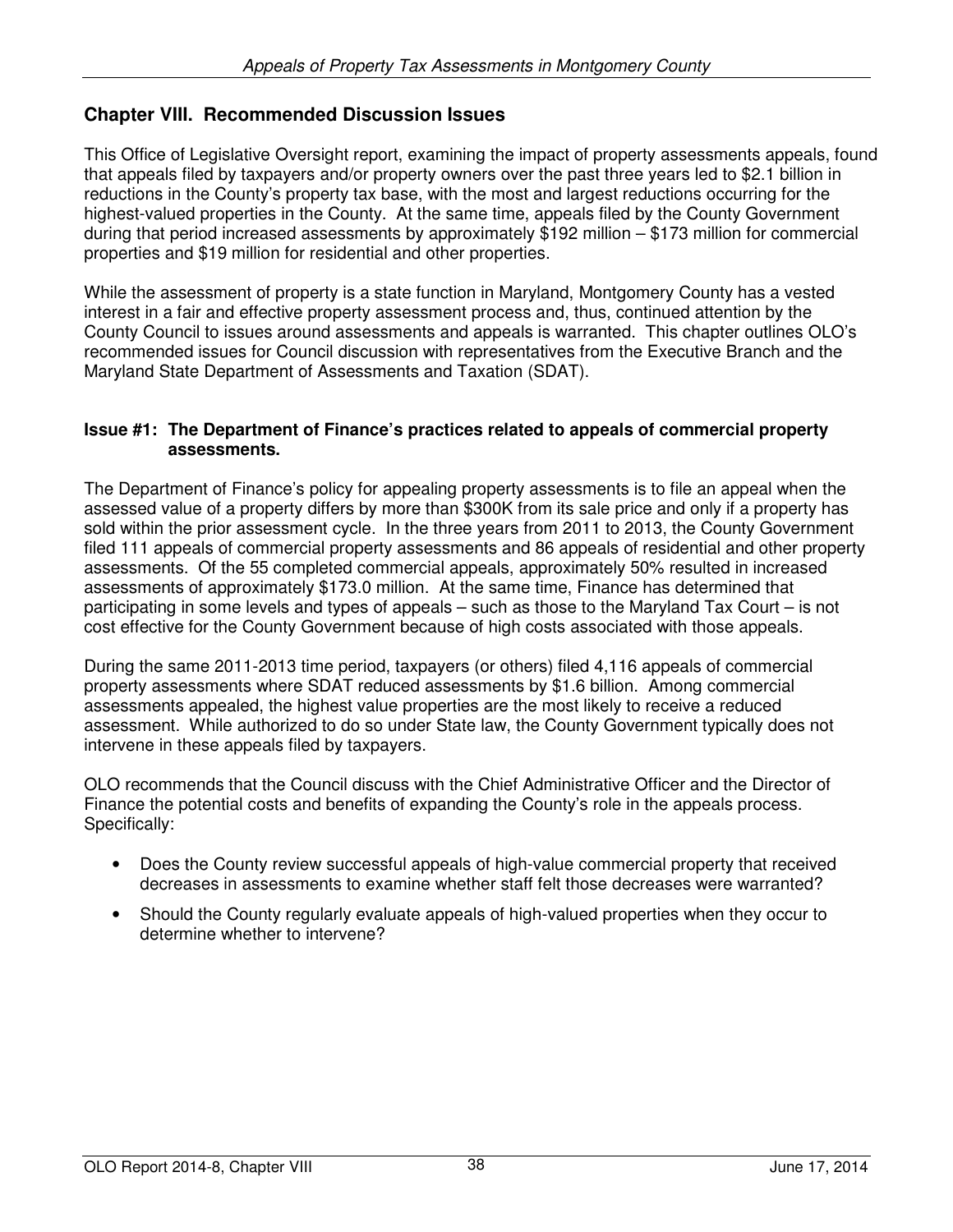## **Issue #2: The review, assessment, and appeals of the highest-valued properties.**

In Montgomery County, the assessments of the highest-valued properties are appealed at a much higher rate than for lower-valued properties – particularly for commercial properties. Between 2011 and 2013, assessments of the highest-valued commercial properties were appealed at a rate of 65 out of every 100 commercial properties. At the same time, these appeals resulted in a disproportionate share of the overall reductions in assessments by SDAT.

OLO recommends that the Council's Government Operations and Fiscal Policy (GO) Committee invite State and local SDAT representatives and Department of Finance representatives to discuss the assessment and appeal of the highest-valued properties. In particular:

- Does SDAT's process for assessing the highest-valued properties differ from its process for assessing lower-valued properties?
- Should the Department of Finance develop a separate process for evaluating the assessment of and determining whether to appeal the assessment of the highest-valued properties?

#### **Issue #3: Staffing and resource levels of the Montgomery County SDAT office and their impact on assessments and appeals.**

Feedback from SDAT, County Government, and private sector representatives highlights the impact in recent years of reduced resources on SDAT's Montgomery County office. As State resources for the Office dwindled, the Office reduced staff by over 40%, including the loss of some of its most experienced staff members. At the same time, properties in Montgomery County have continued to increase in number – adding to the Office's responsibilities. A December 2013 report from the State Department of Legislative Services' Office of Legislative Audits found that SDAT was not performing physical inspections of all properties once every three years, as required by State law – a fact that SDAT attributed to a lack of necessary resources.

OLO recommends that the GO Committee discuss with State and local SDAT representatives the State's plans to enhance the ability and effectiveness of the County's SDAT office going forward. Specific discussion questions include:

- As the economic recovery continues, does SDAT have plans to restore some of the staff resources that were reduced over the past few years?
- How can the County and the local SDAT office work together to ensure that new construction is assessed in a timely and effective manner so that it can become part of the County's tax rolls?
- What efforts has SDAT undertaken to ensure that its assessors have access to commonly-used real estate data to enhance the accuracy of assessments?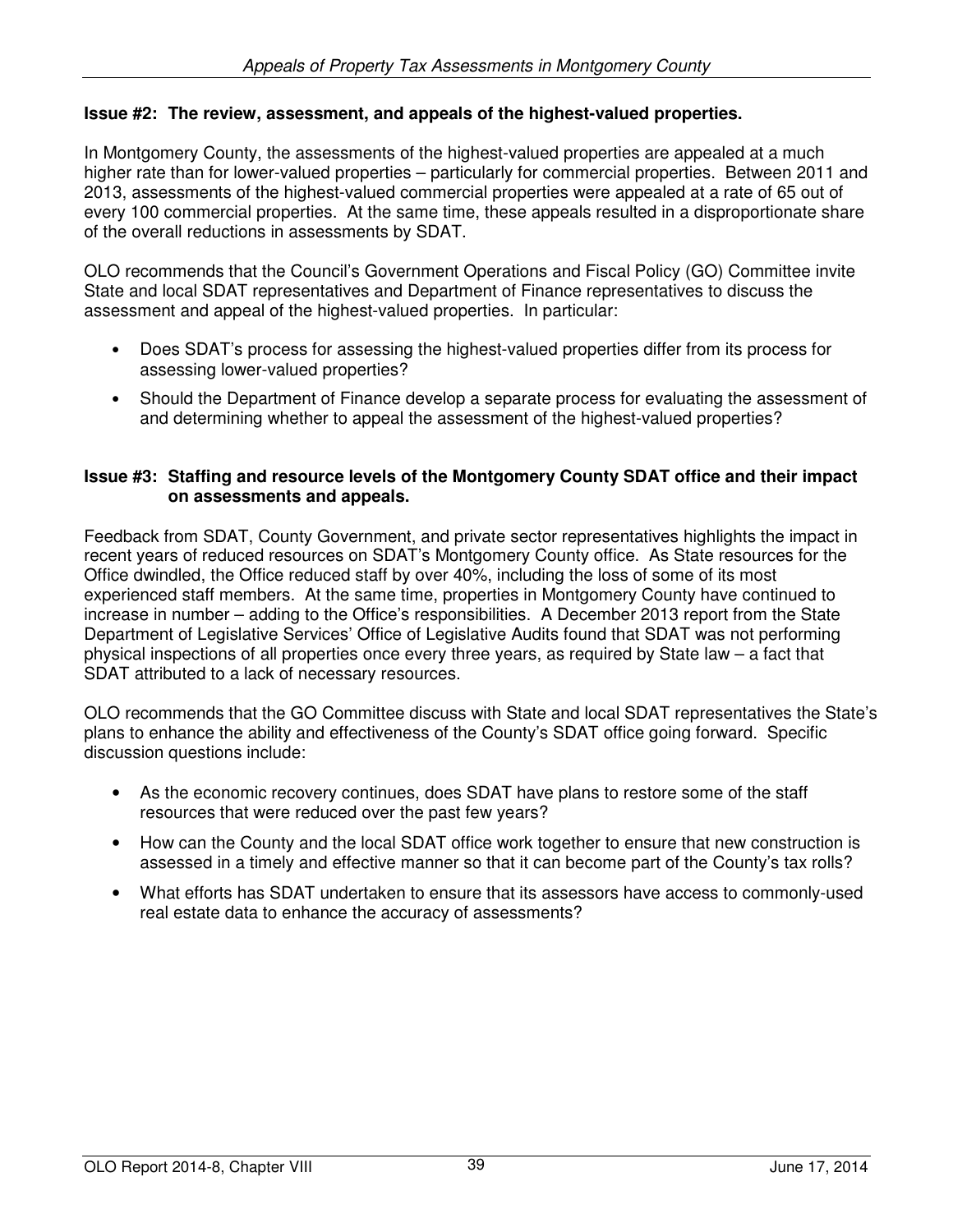# **Chapter IX. Agency Comments on Final Draft**

The Office of Legislative Oversight circulated a final draft of this report to the Chief Administrative Officer for Montgomery County and the State Department of Assessments and Taxation. OLO appreciates the time taken by agency representatives to review the draft and provide comments. OLO's final report incorporates technical corrections and comments provided by agency representatives.

The written comments received from the Chief Administrative Officer and SDAT are attached in their entirety and begin on the following page.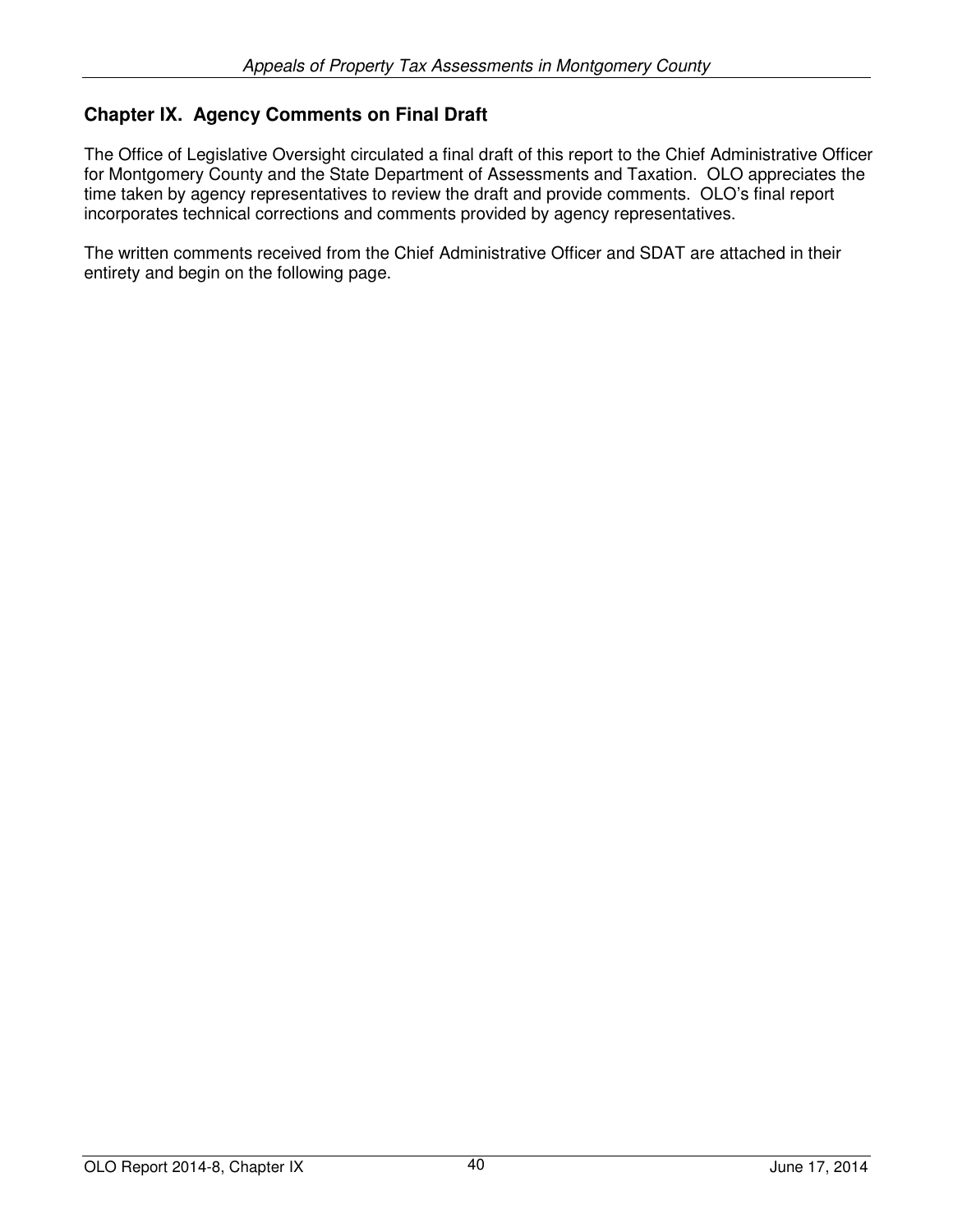## MEMORANDUM

## June 12, 2014

| TO:   | Chris Cihlar, Director, Office of Legislative Oversight                                                  |
|-------|----------------------------------------------------------------------------------------------------------|
| FROM: | Timothy L. Firestine, Chief Administrative Officer <i>Timothy L. Finistric</i>                           |
|       | SUBJECT: OLO Draft Report No. 2014-8, Appeals of Property Tax Assessments in<br><b>Montgomery County</b> |

I am in receipt of your draft report No. 2014-8, dated May 29, 2014, detailing the review conducted by your office of the State of Maryland's Property Tax Appeals process; the County Government's responsibilities in this process; and the data on the tax assessment appeals in the County including the Finance Department's appeals between 2011 and 2013. Your assessment of this issue has been thorough, well documented, and in my view, indicates that the County has diligently and responsibly filed appeals in a manner consistent with the requirements of Chapter 20 of the County Code.

 In response to the report's Findings and Recommendations, I offer the following comments:

**OLO Finding #5:** The Department of Finance appealed the assessment of 197 properties valued at \$414 million between 2011 and 2013. The appeals resulted in a net increase of \$192 million (46%) in assessed value.

**CAO Response:** We agree with this estimate but note that the assignment of "less than one FTE" that is noted in the finding as well as on page 34 of the draft report includes two staff working with a contractor and reflects the time constrained nature of the appeals process and not the relative priority given to this responsibility. As the report notes, the County has only 45 days to file the appeals after receiving the Notice of Assessment from the State Department of Assessments and Taxation (SDAT). In addition, the net increase of \$192 million in assessed value equates to annual additional revenue of \$1.9 million in additional County revenue based on the FY15 weighted real property tax rate of \$0.996.

**OLO Issue #1:** OLO recommends that the Council discuss with the Chief Administrative Officer and the Director of Finance the potential costs and benefits of expanding the County's role in the appeals process. Specifically: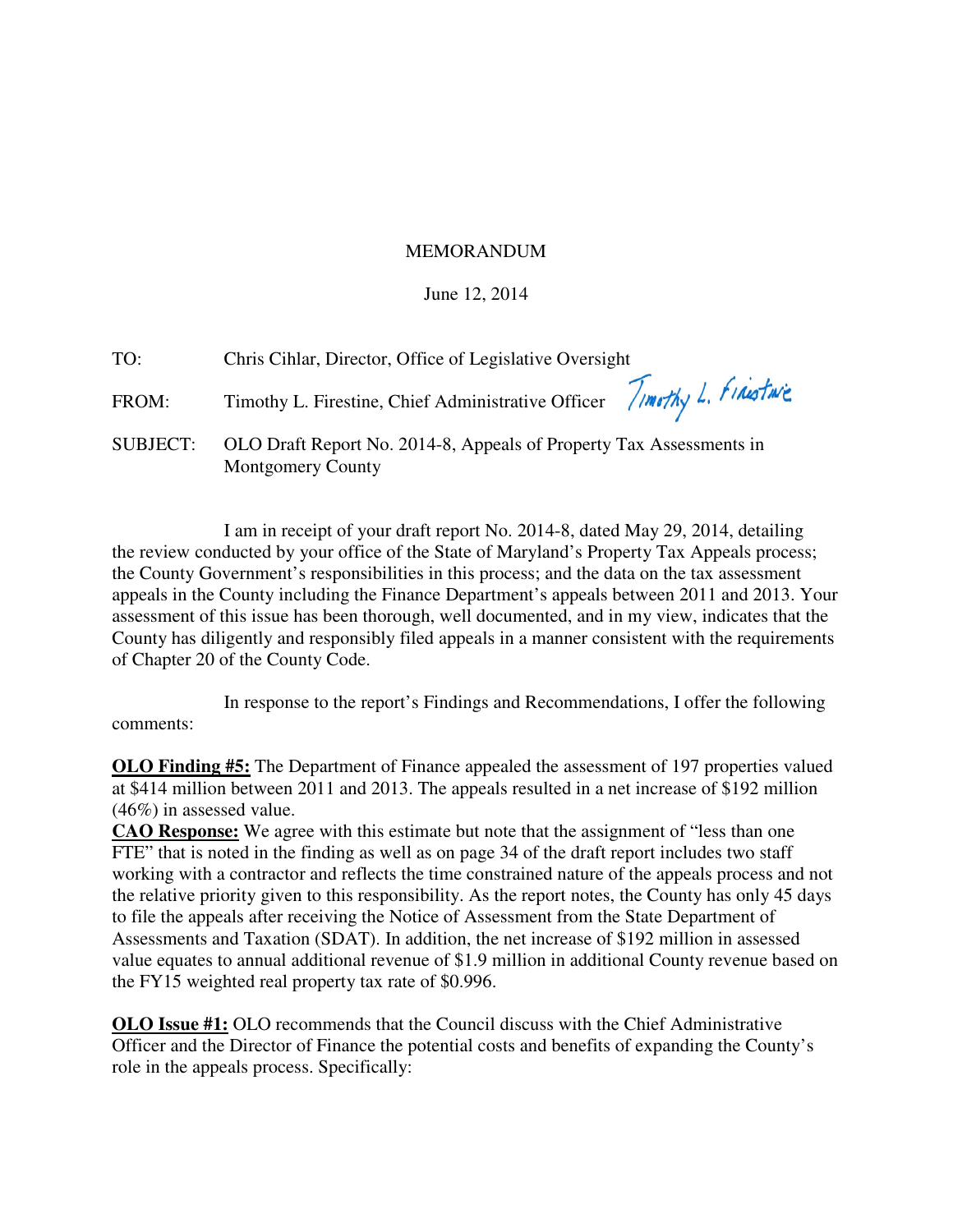Chris Cihlar, Director, Office of Legislative Oversight June 12, 2014 Page 2

- Does the County review successful appeals of high-value commercial property that received decreases in assessments to examine whether staff felt those decreases were warranted?
- Should the County regularly evaluate appeals of high value properties when they occur to determine whether to intervene?

**CAO Response:** Currently the Department of Finance is not notified of decreases in assessments that result from an appeal. If we are able to establish a process with SDAT to receive timely notification of decreases in assessments based on an appeal, we could assess whether we can change current business processes and have sufficient resources to conduct more frequent analysis of assessments as well as appear before the Property Tax Assessment Appeals Board (PTAAB) for these additional appeals. Currently, changes in assessment come as part of the monthly revisions provided by SDAT which includes many other changes besides decreased assessments as a result of an appeal. Similarly, the Department of Finance is not notified about appeals filed by property owners. If we can establish a process with SDAT and PTAAB so that we receive timely notification of the appeals, we will evaluate the appeals and determine whether it is appropriate according to our criteria and available resources to intervene.

**OLO Issue #2:** OLO recommends that the Council's Government Operations and Fiscal Policy (GO) Committee invite State and local SDAT representatives and Finance representatives to discuss the assessment and appeal of the highest-valued properties. In particular:

• Should the Department of Finance develop a separate process for evaluating the assessment of and determining whether to appeal the assessment of the highest-valued properties?

**CAO Response:** If the recommendation is that the Department replicates the SDAT function for the highest-valued properties, then we do not concur that this type of duplication of effort take place. Not only does Finance not have the expertise or the personnel to duplicate this state function, we believe the current appeals process (enhanced as suggested above for timely notification of appeals by property owners) is a more cost effective approach to address concerns about assessment of these types of properties.

**OLO Issue #3:** OLO recommends that the GO Committee discuss with State and local SDAT representatives the State's plans to enhance the ability and effectiveness of the County's SDAT office going forward. Specific discussion questions include:

• How can the County and the local SDAT office work together to ensure that new construction is assessed in a timely and effective manner so that it can become part of the County's tax rolls?

**CAO Response:** DPS currently has a process for notifying SDAT by email on a daily basis of permits issued for residential and commercial building for the previous day (see attached report). In addition DPS provides and manages access for SDAT staff to the Hansen system (read-only) the DPS Document Management Center (read-only) as well as providing on-demand operational support for this access as needed.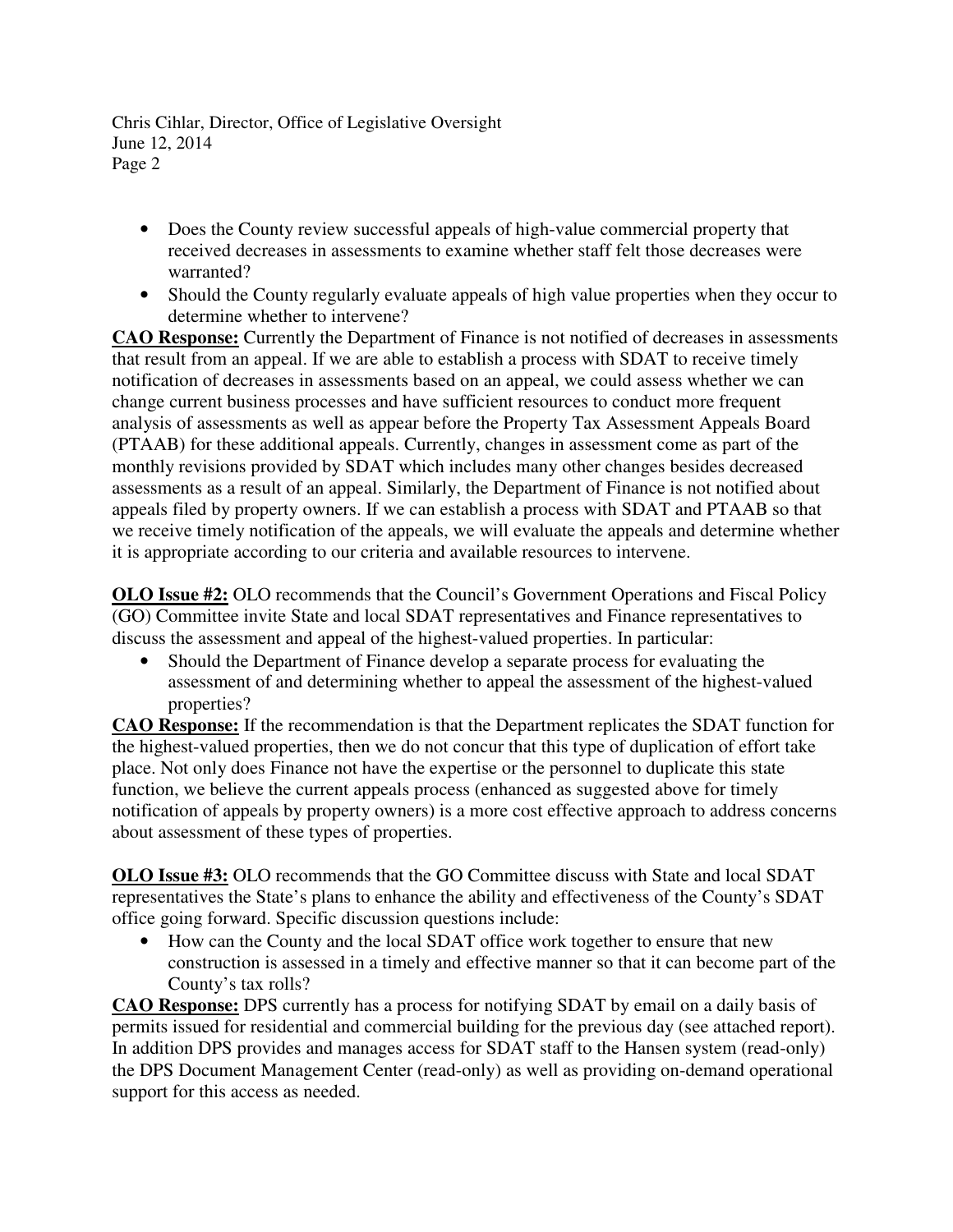Chris Cihlar, Director, Office of Legislative Oversight June 12, 2014 Page 3

In addition, SB 172 (http://mgaleg.maryland.gov/2014RS/bills/sb/sb0172E.pdf ) Section 14 established an SDAT Working Group. One of the objectives of this working group is to examine: "The Department's (SDAT) ability to timely and adequately maintain changes in property status that may occur throughout the year and incorporate new properties in the system of accounts." The Director of Finance has been appointed to this working group. This OLO recommendation will be raised in the working group as well as potential improvements to the current process for addressing new construction.

If you have questions or need additional information please contact Fariba Kassiri, Assistant Chief Administrative Officer. Again, I thank the Office of Legislative Oversight for its excellent work on this report.

cc: Joseph F. Beach, Director, Department of Finance Diane Jones, Director, Department of Permitting Services Fariba Kassiri, Assistant Chief Administrative Officer

Attachment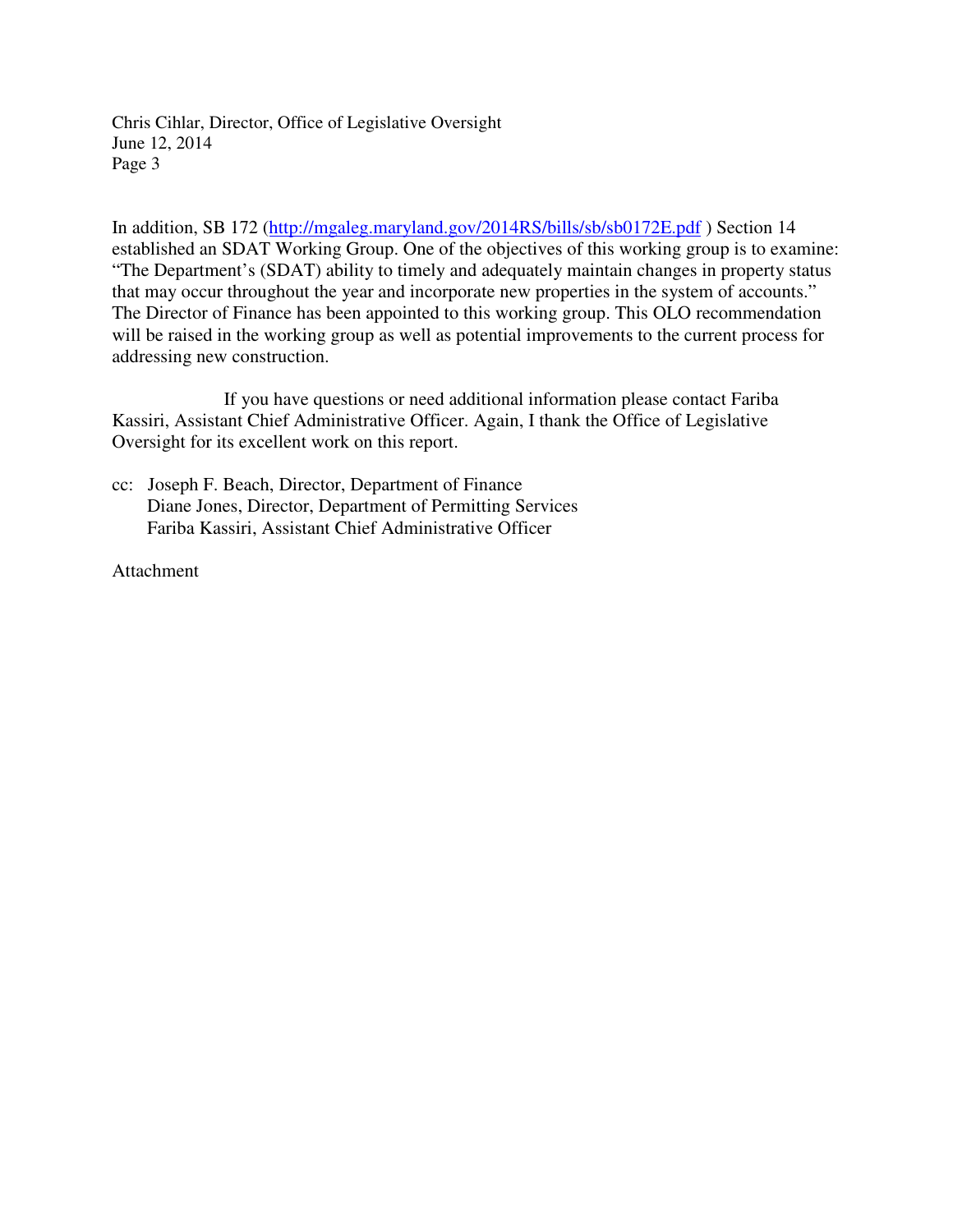#### **IX. Comments of the State Department of Assessments and Taxation**

 The State Department of Assessments and Taxation (SDAT) has carefully reviewed the Draft of the Report from the Office of Legislative Oversight on Appeals of Property Tax Assessments in Montgomery County. We appreciate being given the opportunity and ample time to examine the Report before its release. SDAT concurs and agrees with the analysis and findings contained in the Report.

 SDAT believes it appropriate to emphasize the increase in the number of out of cycle "petitions for review" by property owners, especially for commercial properties, that has occurred in the last few years in Montgomery County, despite the reductions in existing values by the Department. Attorneys routinely solicit the owners of the larger value properties to appeal their assessments. Some tax representatives file an appeal or a petition for review on the same properties every year. One of the private business entities in Montgomery County, the Lee Development Group, whose comments have been noted in this report, has appealed the assessments on more of its properties for multiple assessment cycles because it concluded that the SDAT values were too high. It should be noted that some of the assessments which Montgomery County has considered appealing as too low were the product of a successful assessment appeal by a property owner in an earlier assessment cycle.

 The number of commercial appeals by property owners in Montgomery County where property values are greater than \$5 million has increased to 408 accounts in 2014. It also should be noted that the higher value of a property then the larger the reduction will be based on even a slight reduction in the "capitalization rate" used to value income producing commercial properties.

 The Department also wishes to offer some additional information about four of the Findings of the Report. One of the Findings is that Montgomery County does not present evidence on its appeals that go to Maryland tax Court because of the expense. When the County has appealed an assessment that goes to the Tax Court, the non-appearance puts the Department at a disadvantage without the other party affirmatively putting forth its own evidence for a higher assessed value.

 A second Finding where SDAT wants to provide further information concerns the data that can be made available to the County. The Department can provide Montgomery County information on all appeals of assessments of \$2 million and above, which is the same information the agency presently provides the City of Baltimore.

 Another Finding deals with what information services and other data the Department receives to assist with its valuation of properties. The Montgomery County Assessment Office does have access to the CoStar and the Real Capital Analytics services but we do not have access to the Montgomery County Government "density" or "development plans" until after the fact. The providing of this County generated data to the Assessment Office would be extremely useful in determining market value on certain properties.